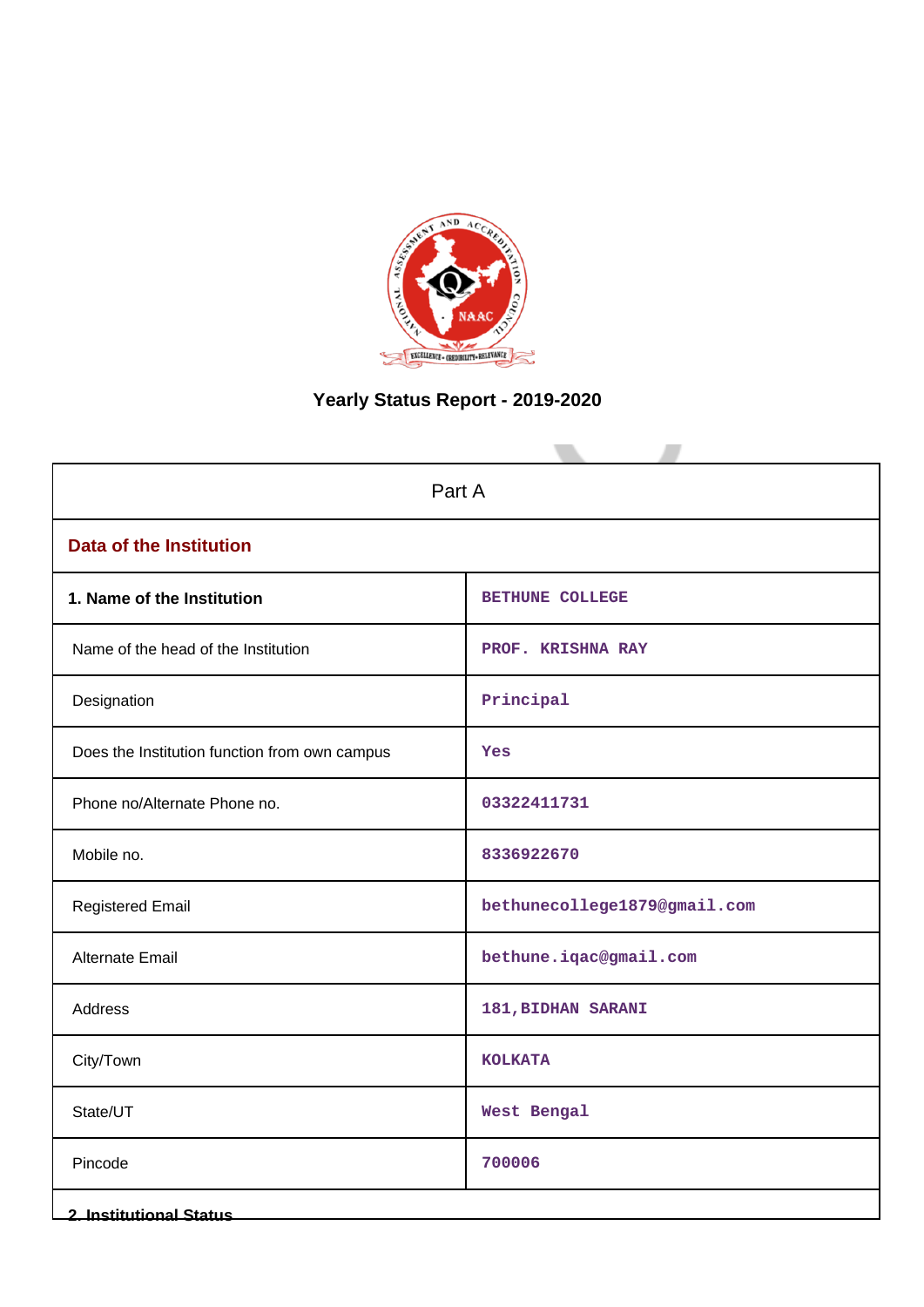| Affiliated / Constituent               | Affiliated                |
|----------------------------------------|---------------------------|
| Type of Institution                    | Women                     |
| Location                               | Urban                     |
| <b>Financial Status</b>                | state                     |
| Name of the IQAC co-ordinator/Director | Dr. Kamal Kanti Som       |
| Phone no/Alternate Phone no.           | 03322411731               |
| Mobile no.                             | 9433814748                |
| <b>Registered Email</b>                | bethune.iqac@gmail.com    |
| Alternate Email                        | kamalkantisom@yahoo.co.in |
| 3. Website Address                     |                           |

| Web-link of the AQAR: (Previous Academic Year)                           | http://www.bethunecollege.ac.in/IOAC<br>/AOAR/AOAR-2018-19-BethuneCollege.pdf |
|--------------------------------------------------------------------------|-------------------------------------------------------------------------------|
| 4. Whether Academic Calendar prepared during<br>the year                 | Yes                                                                           |
| if yes, whether it is uploaded in the institutional website:<br>Weblink: | http://www.bethunecollege.ac.in/downloa<br>ds/2019/AcademicCalendar2019.pdf   |

# **5. Accrediation Details**

| Cycle | Grade | <b>CGPA</b> | Year of      | Validity                 |                          |  |
|-------|-------|-------------|--------------|--------------------------|--------------------------|--|
|       |       |             | Accrediation | Period From              | Period To                |  |
|       | А     | 85.45       | 2006         | $21 - May - 2006$        | $20 - May - 2011$        |  |
|       | А     | 3.08        | 2015         | $03 - \text{Mar} - 2015$ | $02 - \text{Mar} - 2020$ |  |

# **6. Date of Establishment of IQAC** 29-Nov-2006

# **7. Internal Quality Assurance System**

| Quality initiatives by IQAC during the year for promoting quality culture                                     |                   |  |
|---------------------------------------------------------------------------------------------------------------|-------------------|--|
| Number of participants/ beneficiaries<br>Item /Title of the quality initiative by<br>Date & Duration<br>IQAC. |                   |  |
| Financial Audit of Sub<br>committees like Students                                                            | $23 - Sep - 2019$ |  |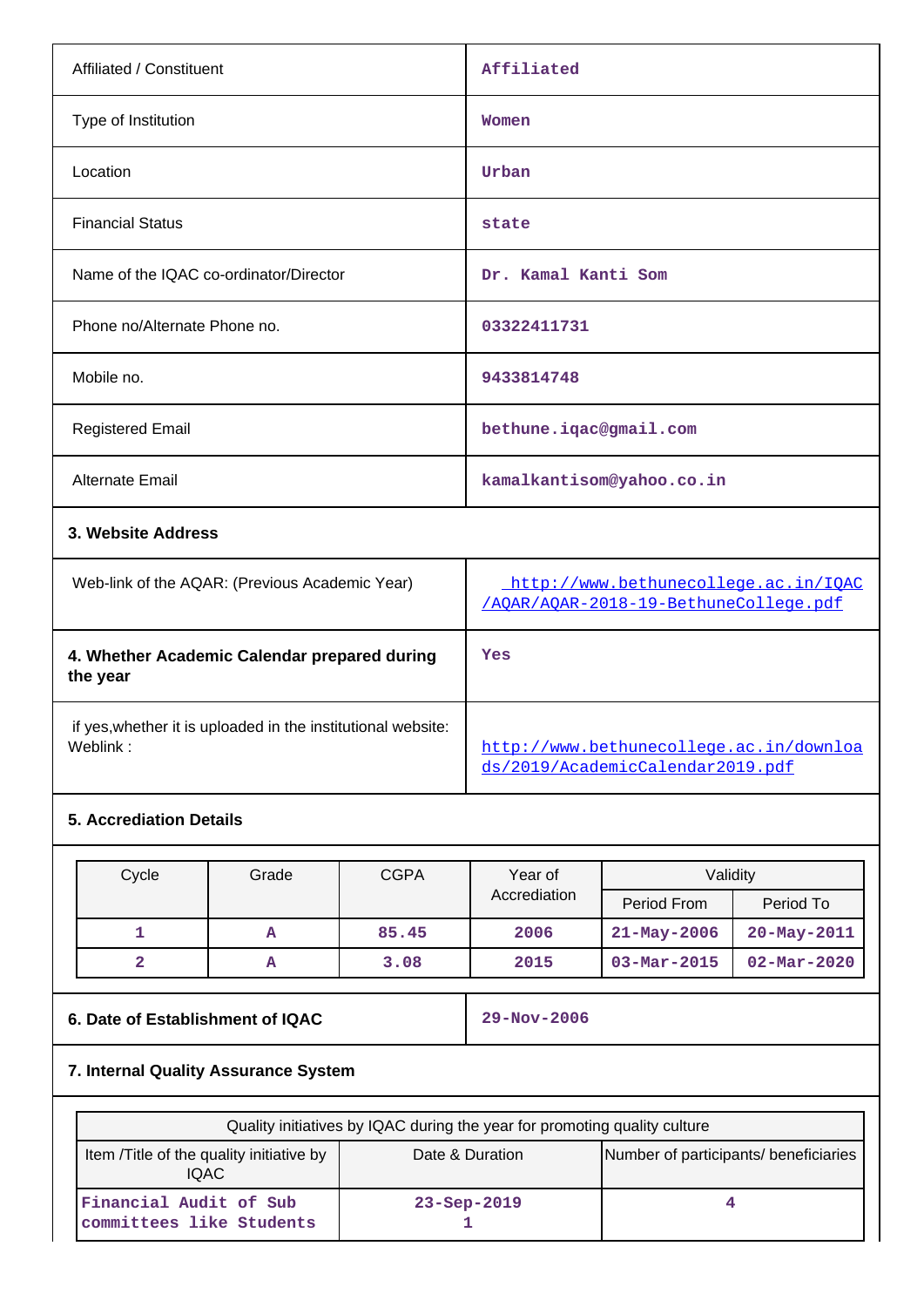| Academic Audit Conducted<br>for the sessions 2017-18<br>and 2018-19 | $30 - Ju1 - 2019$<br>6         | 24 |
|---------------------------------------------------------------------|--------------------------------|----|
| Submission of AQAR-<br>$2014 - 15$                                  | $17 - Jan - 2020$<br>90        | 18 |
| Participation in<br><b>NIRF-2020</b>                                | $30 - Nov - 2019$<br>15        | 6  |
| Submission of<br>Institutional data to<br><b>AISHE (2019-20)</b>    | $28 - \text{Feb} - 2020$<br>7  | 5  |
| Meeting of Internal<br>Quality Assurance Cell -<br>Internal         | $20 - \text{Mar} - 2020$<br>1. | 8  |
| Meeting of Internal<br>Quality Assurance Cell-<br>Internal          | $08 - Jan - 2020$<br>1         | 12 |
| Meeting of Internal<br>Quality Assurance Cell                       | $18 - Dec - 2019$<br>1         | 11 |
| Meeting of Internal<br>Quality Assurance Cell                       | 19-Sep-2019<br>1               | 12 |
| Meeting of Internal<br>Quality Assurance Cell                       | $09 - \text{Jul} - 2019$<br>1  | 12 |
| View File                                                           |                                |    |

## **8. Provide the list of funds by Central/ State Government- UGC/CSIR/DST/DBT/ICMR/TEQIP/World Bank/CPE of UGC etc.**

| Institution/Departmen<br>t/Faculty | Scheme                | Funding Agency                                                                                                       | Year of award with<br>duration | Amount  |
|------------------------------------|-----------------------|----------------------------------------------------------------------------------------------------------------------|--------------------------------|---------|
| <b>Bethune College</b>             | DBT STAR              | Department of<br>Biotechnology,<br>Ministry of<br>Science &<br>Technology,<br>Govt. of India                         | 2020<br>1095                   | 6800000 |
| Bethune College                    | <b>MRP</b>            | West Bengal<br>Department of<br>Higher<br>Education,<br>Science &<br>Technology and<br>Biotechnology<br>(Sci & Tech) | 2018<br>1095                   | 105000  |
| Bethune College                    | Development<br>Grants | <b>State</b><br>Government                                                                                           | 2019<br>365                    | 3508000 |
| Bethune College                    | Development<br>Grants | State<br>Government                                                                                                  | 2019<br>365                    | 1842177 |
| View File                          |                       |                                                                                                                      |                                |         |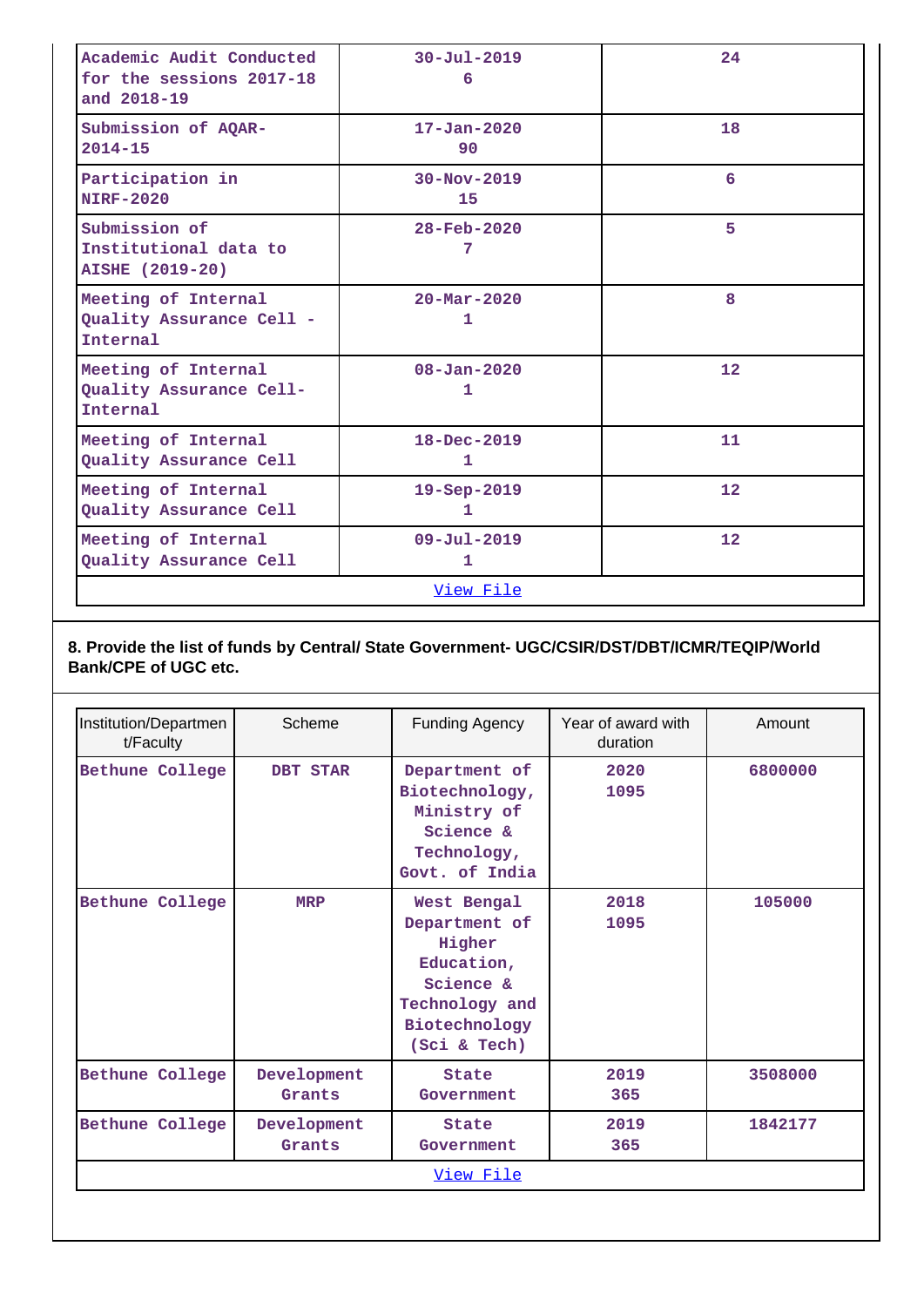| 9. Whether composition of IQAC as per latest<br><b>NAAC</b> guidelines:                                            | Yes              |
|--------------------------------------------------------------------------------------------------------------------|------------------|
| Upload latest notification of formation of IQAC                                                                    | <u>View File</u> |
| 10. Number of IQAC meetings held during the<br>year :                                                              | 6                |
| The minutes of IQAC meeting and compliances to the<br>decisions have been uploaded on the institutional<br>website | Yes              |
| Upload the minutes of meeting and action taken report                                                              | <u>View File</u> |
| 11. Whether IQAC received funding from any of<br>the funding agency to support its activities<br>during the year?  | <b>No</b>        |

### **12. Significant contributions made by IQAC during the current year(maximum five bullets)**

**• IQAC showed proactivity in applying for DBT Star College and five departments received financial support under the DBT Star College Scheme of the Department of Biotechnology, Ministry of Science and Technology, Government of India in 2020 • In order to combat the Pandemic situation, IQAC took steps to continue online Teaching Learning, mentoring, counselling during the Lockdown period and thereafter. • IQAC took initiative to participate in NIRF rankings for the second time ranking 88th in the College category. The College also participated in Education World India Rankings India Today College Rankings (3rd Rank in Kolkata). • Preparation of NAAC 3rd cycle. Submission of AQAR 201415 and preparation of subsequent AQARs • Tuesday Lecture series was initiated by IQAC for intellectual stimulation and interaction of faculty members. Special Webinars on Pandemic awareness and other miscellaneous topics were organized. The IQAC promotes all academic and cocurricular activities in the college like Seminars, Memorial lectures, Invited lectures, departmental seminars, academic trips, outreach initiative etc for knowledge dissemination and quality enhancement throughout the academic session.**

#### [View File](https://assessmentonline.naac.gov.in/public/Postacc/Contribution/10676_Contribution.xlsx)

**13. Plan of action chalked out by the IQAC in the beginning of the academic year towards Quality Enhancement and outcome achieved by the end of the academic year**

| Plan of Action                                                                                     | Achivements/Outcomes                                                                                                                                             |
|----------------------------------------------------------------------------------------------------|------------------------------------------------------------------------------------------------------------------------------------------------------------------|
| Proposal was made to apply for DBT STAR As an outcome five departments received<br>college scheme. | financial support under the DBT Star<br>College Scheme of the Department of<br>Biotechnology, Ministry of Science and<br>Technology, Government of India in 2020 |
| IQAC planned to continue to participate<br>in NIRF in the current session and                      | The college had applied for assessment<br>by National Institutional Ranking                                                                                      |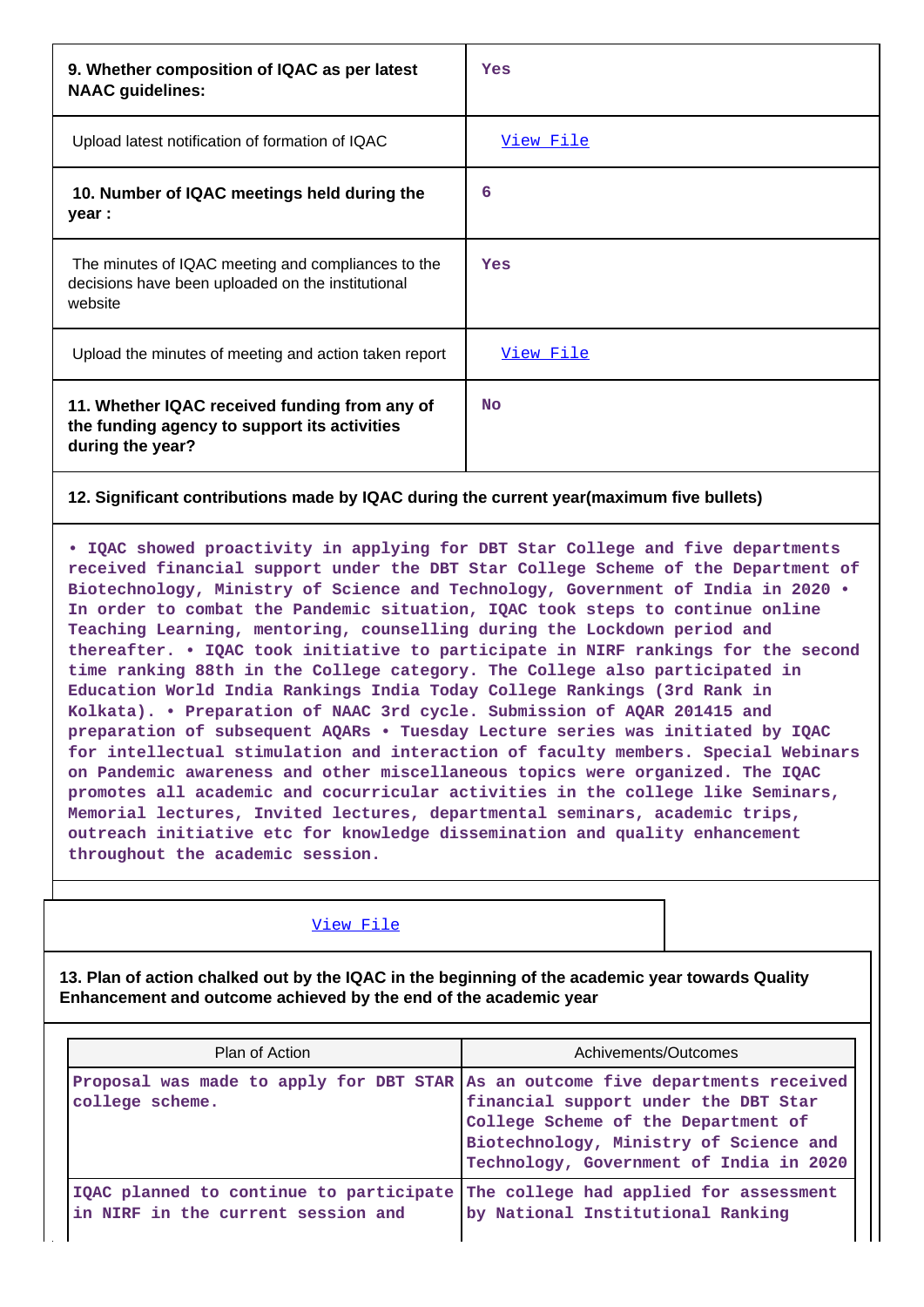| other prestigious rankings like India<br>Today College rankings                                                                                                                                                                                                | Framework (MHRD) and ranked 88th in the<br>College category for 2020. As per India<br>Today Rankings, the College secured 3rd<br>Rank in City. In India the rank is 73<br>in Arts and 83 in Sciences                                                                                                          |
|----------------------------------------------------------------------------------------------------------------------------------------------------------------------------------------------------------------------------------------------------------------|---------------------------------------------------------------------------------------------------------------------------------------------------------------------------------------------------------------------------------------------------------------------------------------------------------------|
| IQAC planned to go for NAAC<br>accreditation 3rd Cycle                                                                                                                                                                                                         | Accordingly, NAAC steering committee<br>and sub committees were formed.<br>Interactive Seminars were arranged on<br>the subject. A drive was taken to<br>submit AQARs up to date                                                                                                                              |
| The IQAC continuously takes effort in<br>offering and maintaining quality<br>education with a goal of Academic<br>excellence.                                                                                                                                  | Students continued to excel in<br>academics and came out as toppers in<br>many subjects. There were 176 1st<br>classes including 17 Rank holders out<br>of 370 students appearing for UG final<br>exam 2019. In PG out of 119 students,<br>70 passed in 1st class.                                            |
| To enhance the teaching learning<br>process, IQAC has encouraged all<br>departments to organize seminars,<br>invites lectures and workshops in<br>various disciplines. Stress was given<br>on conducting Industry - Academia<br>Interface Seminars             | Several Seminars/ webinars and invited<br>lectures were organized by various<br>departments including 1 National<br>Seminar, 3 State level Seminars and 1<br>workshop for teachers on online<br>teaching. 2 Industry academia interface<br>seminars were held                                                 |
| To encourage academic activity of<br>teachers beyond classrooms and for<br>intellectual stimulation and<br>interaction amongst themselves, it was<br>proposed that a monthly lecture will be<br>organized. A knowledge repository for<br>students was planned. | This gave birth to Tuesday lecture<br>series which continued online since the<br>onset of Pandemic. A Knowledge<br>Repository was created for students in<br>the website.                                                                                                                                     |
| IQAC proposed to celebrate 200th Birth<br>Anniversary of Pandit Iswar Chandra<br>Vidyasagar                                                                                                                                                                    | Poster presentations and paragraph<br>writing on Vidyasagar was organized for<br>students. 1 state level seminar was<br>held. A book containing essays on the<br>eminent scholar and social<br>revolutionary was to be published.                                                                             |
| IQAC resolved to conduct Academic Audit Academic Audit of the sessions 2017-18<br>of the previous sessions.                                                                                                                                                    | and 2018-19 was conducted successfully.<br>Departmental Audit reports were shared<br>with the departments of last five years                                                                                                                                                                                  |
| IQAC continuously endeavours to bring<br>out college publications.                                                                                                                                                                                             | The following college publications were<br>brought out i) Bohe nirantoro-50 years<br>of department of Physics ISBN:<br>81-902458-9-9 ii) Heritage 6th volume -<br>ISSN No. 2349-9583- Peer reviewed<br>academic journal of Bethune College                                                                    |
| IQAC monitors the infrastructural<br>development (physical) of college.                                                                                                                                                                                        | The horizontal extension of the<br>Chandramukhi Bhawan is complete that<br>was initiated from the third phase<br>allotment of RUSA with a vision to<br>create a State-of-the-art-Archives and<br>newly dedicated Alumni Room.<br>Construction of Ladies Hostel which<br>will accommodate students staying far |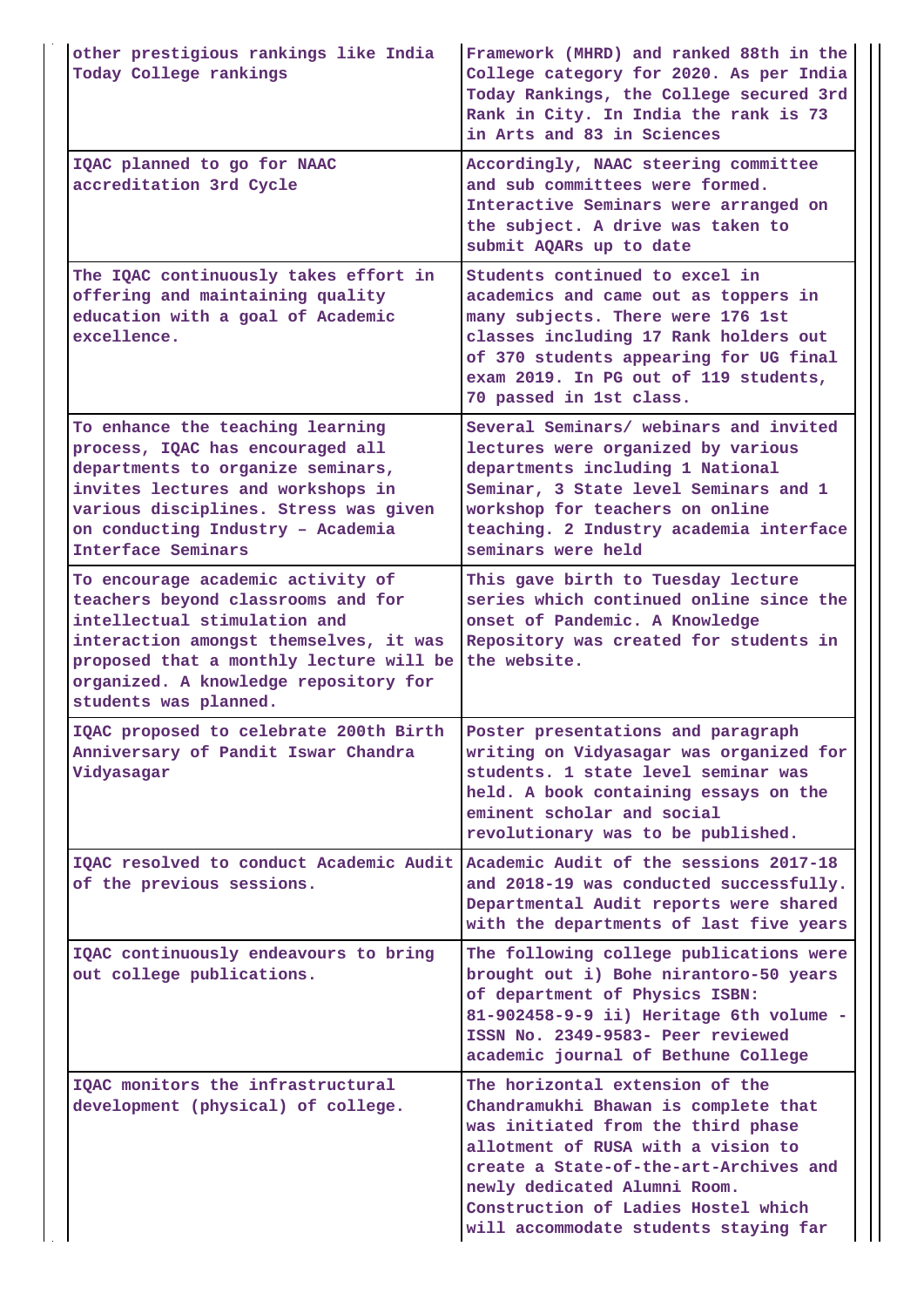|                                                                                                                      | away from the college is near<br>completion. The basement of the<br>Administrative Building has been<br>renovated making room for old furniture<br>and equipment. Principal's office and<br>main administrative area were<br>renovated.<br>View File                                                                                                                                                                                                                                                                                                                                                                                                                                                                                                                                                                                 |
|----------------------------------------------------------------------------------------------------------------------|--------------------------------------------------------------------------------------------------------------------------------------------------------------------------------------------------------------------------------------------------------------------------------------------------------------------------------------------------------------------------------------------------------------------------------------------------------------------------------------------------------------------------------------------------------------------------------------------------------------------------------------------------------------------------------------------------------------------------------------------------------------------------------------------------------------------------------------|
| 14. Whether AQAR was placed before statutory<br>body?                                                                | Yes                                                                                                                                                                                                                                                                                                                                                                                                                                                                                                                                                                                                                                                                                                                                                                                                                                  |
| Name of Statutory Body                                                                                               | <b>Meeting Date</b>                                                                                                                                                                                                                                                                                                                                                                                                                                                                                                                                                                                                                                                                                                                                                                                                                  |
| <b>IQAC</b>                                                                                                          | 09-Feb-2021                                                                                                                                                                                                                                                                                                                                                                                                                                                                                                                                                                                                                                                                                                                                                                                                                          |
| 15. Whether NAAC/or any other accredited<br>body(s) visited IQAC or interacted with it to<br>assess the functioning? | Yes                                                                                                                                                                                                                                                                                                                                                                                                                                                                                                                                                                                                                                                                                                                                                                                                                                  |
| Date of Visit                                                                                                        | $01 - Dec - 2014$                                                                                                                                                                                                                                                                                                                                                                                                                                                                                                                                                                                                                                                                                                                                                                                                                    |
| 16. Whether institutional data submitted to<br>AISHE:                                                                | Yes                                                                                                                                                                                                                                                                                                                                                                                                                                                                                                                                                                                                                                                                                                                                                                                                                                  |
| Year of Submission                                                                                                   | 2020                                                                                                                                                                                                                                                                                                                                                                                                                                                                                                                                                                                                                                                                                                                                                                                                                                 |
| Date of Submission                                                                                                   | 28-Feb-2020                                                                                                                                                                                                                                                                                                                                                                                                                                                                                                                                                                                                                                                                                                                                                                                                                          |
| 17. Does the Institution have Management<br><b>Information System?</b>                                               | Yes                                                                                                                                                                                                                                                                                                                                                                                                                                                                                                                                                                                                                                                                                                                                                                                                                                  |
| If yes, give a brief descripiton and a list of modules<br>currently operational (maximum 500 words)                  | Administration, Student Admission,<br>Examination and Support . All dealings<br>of student section (including the whole<br>admission procedure, university<br>registration, and form fill up) are<br>computerized. . Students database are<br>maintained by student<br>counselling/activity cell.<br>Examination related activities, such as<br>university registration form fillup<br>etc. are computerized. . Tabulation and<br>framing of mark sheets are done<br>digitally. Examination results are also<br>preserved digitally . Faculty database<br>are also computerized. . Modules<br>currently operational are: ? Online<br>Admission System ? SMS charges ?<br>Payment Gateway / Banking ? AIMES Core<br>? Student Management ? Financial<br>Accounting Management ? HR Management<br>System ? Document Management ? Store |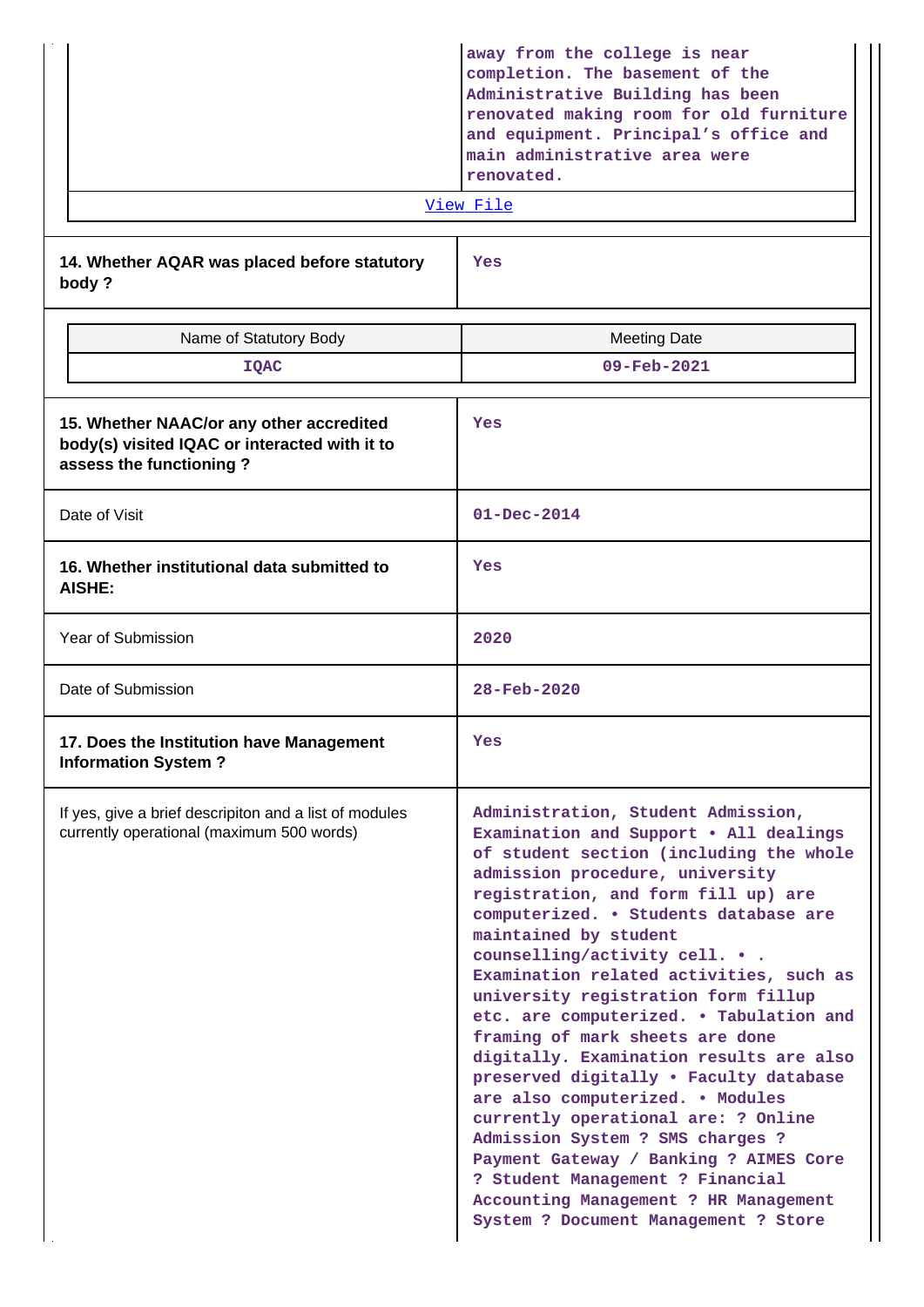**Management Teaching Learning • Teachers are using softwares like Beamer, SPSS, Mathematica, Oracle , irisintelispace software, Microsoft Excel for statistical analysis, RDBMS for practical database creation of computer science etc. Finance and Accounts • ebilling, epradan, COSA and HRMS module of IFMS is being used for dealing of financial matters and salary of staff. All financial transactions related to RUSA and DSTFist is carried out through PFMS module. Library • Book search, issue and return systems are fully computerized with the help of OPAC and LEASE 4.0. • Library is fully computerized with multiuser LinuxFedora based library software Libsys 7.0 Web Version. • Automation is enabled by RFID technology since this year. • Library card cum Identity card of Students and Teachers are digital and bear barcode • INFLIBNETNLIST program is used for Electronic Resource Package of ejournals. • Adequate number of computers with Internet Service • All the departments of the College are connected through LAN with Library software • Institutional Repository is maintained using Dspace software. • Digital Lab and Server room in Library**

# **Part B**

### **CRITERION I – CURRICULAR ASPECTS**

#### **1.1 – Curriculum Planning and Implementation**

 1.1.1 – Institution has the mechanism for well planned curriculum delivery and documentation. Explain in 500 words

 **The current academic session, 2019-2020 was also characterized by parallel running of the CBCS system that was introduced in the last session and the annual system of examination. Due to the Covid-19 pandemic, all classes had to be taken online since March, 2020. Teachers and students made all possible efforts to keep the academic activities unhindered. It was a huge challenge for both teachers and students to get accustomed to the online mode of teaching learning. Yet, many teachers enrolled themselves in online courses to learn ICT tools that would help them continue their teaching process. Besides online classes through platforms like Google Meet and Zoom, the College also organized and hosted a series of Webinars that further enriched the teaching learning process. Syllabus distribution (for both CBCS and annual system) is done at the beginning of each academic session and intimation given to students in advance. Academic modules are submitted by teachers at the beginning of each term/ semester. Record of Syllabus covered by each teacher in each term/ Semester is maintained. For classes taken in online mode too, records of classes taken and syllabus covered have been submitted in soft copy by teachers to IQAC and maintained at the departmental level too. Regular classes (theory and practical), Tutorials and Remedial Classes are conducted for the benefit of**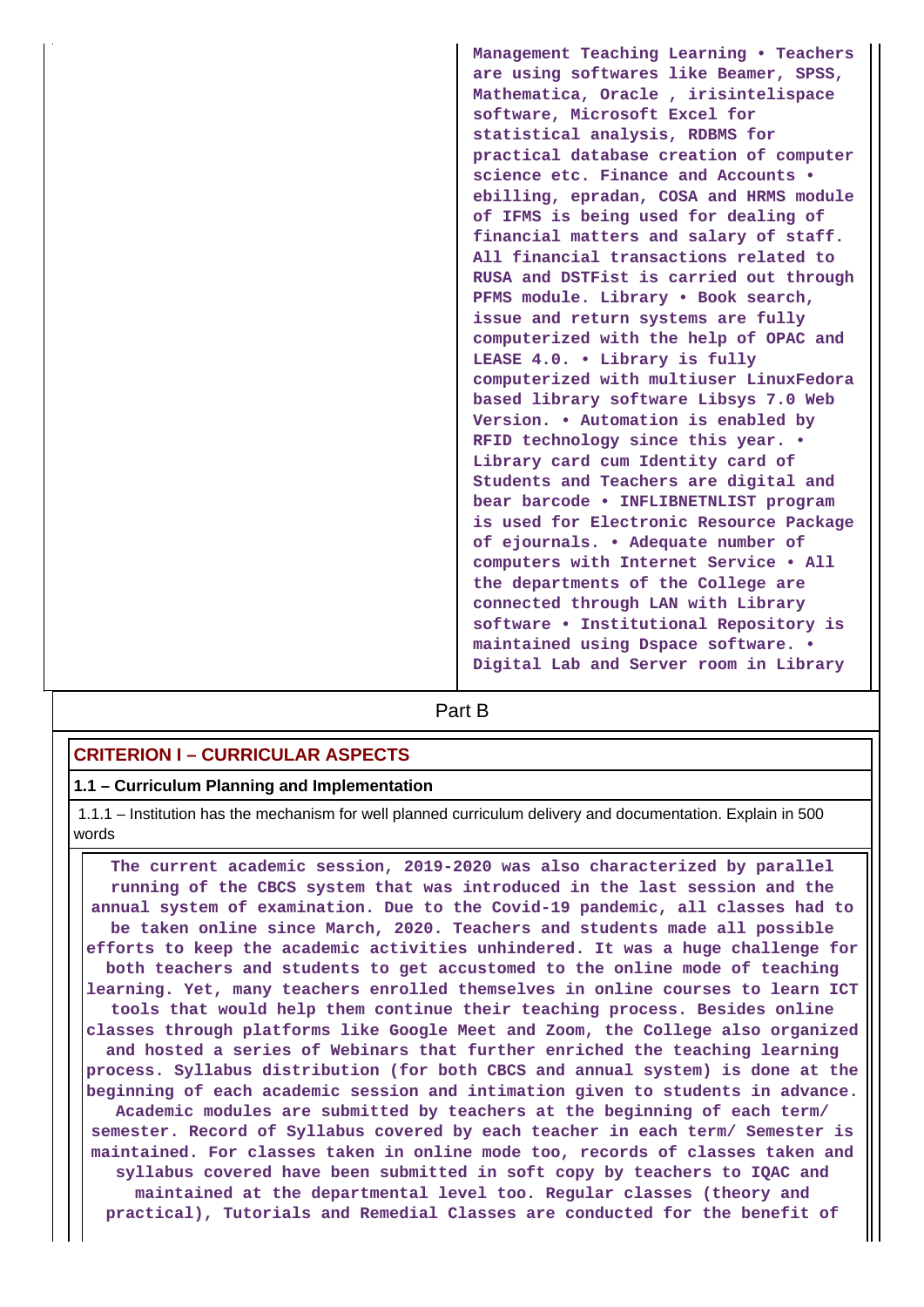**students. Invited lectures, Memorial Lectures, Seminars/Webinars and Conferences, Students' Seminars, Academic Tours and Excursions are conducted to enrich the academic quality of the College. Part time teachers, guest teachers, SACTs and fellows are recruited by the college to ensure successful completion of the syllabus both at the UG and PG level. A system of Student Mentoring is followed to give individual attention to each student. Every department has a well- stocked seminar library to cater to the needs of the students. Use of audio-visual aids, PowerPoint presentations, screening of films for effective curriculum delivery are followed by teachers for the benefit of students. During the pandemic virtual platforms like Google Classroom, Zoom and Google Meet were used to conduct classes, recorded video lectures using software like OBS were also created by faculty members. White Board was incorporated in Google Meet and Classroom for live teaching, especially by the science subjects. Teachers made interesting power-point presentations by using software like Pear Deck. A two-day online workshop was organised by the department of Mathematics on Virtual Classroom Teaching where teachers from other colleges also participated. All examinations of both the annual and CBCS formats were taken online during this session. While some departments created and conducted these examinations through Google Classroom, others used specific e-mails ids to receive answer scripts and tutorials from students. Academic audit is conducted by IQAC to maintain standards of curriculum delivery. All the above -mentioned points are well documented at the departmental level.**

 1.1.2 – Certificate/ Diploma Courses introduced during the academic year Certificate Diploma Courses Dates of Introduction Duration Focus on employ ability/entreprene urship Skill Development  **NA NA 30/06/2020 0 NA NA 1.2 – Academic Flexibility** 1.2.1 – New programmes/courses introduced during the academic year Programme/Course **Programme Specialization Programme** Specialization **Programme** Dates of Introduction **BA BA NA I BA 30/06/2020 BSc** NA 30/06/2020 **MA**  $\begin{array}{|c|c|c|c|c|}\n\hline\n\text{MA} & \text{MA} & \text{30/06/2020}\n\hline\n\end{array}$ **MSc NA NA** 30/06/2020 **No file uploaded.**

 1.2.2 – Programmes in which Choice Based Credit System (CBCS)/Elective course system implemented at the affiliated Colleges (if applicable) during the academic year.

| Name of programmes adopting<br><b>CBCS</b> | Programme Specialization                                                                                         | Date of implementation of<br><b>CBCS/Elective Course System</b> |
|--------------------------------------------|------------------------------------------------------------------------------------------------------------------|-----------------------------------------------------------------|
| <b>BA</b>                                  | Bengali, English,<br>Hindi, History,<br>Philosophy, Political<br>Science, Psychology,<br>Sanskrit, Women Studies | 05/07/2019                                                      |
| <b>BSC</b>                                 | Botany, Chemistry,<br>Computer Science,<br>Economics, Mathematics,<br>Physics, Psychology,<br>Zoology Statistics | 05/07/2019                                                      |
| <b>MA</b>                                  | Bengali                                                                                                          | 20/08/2019                                                      |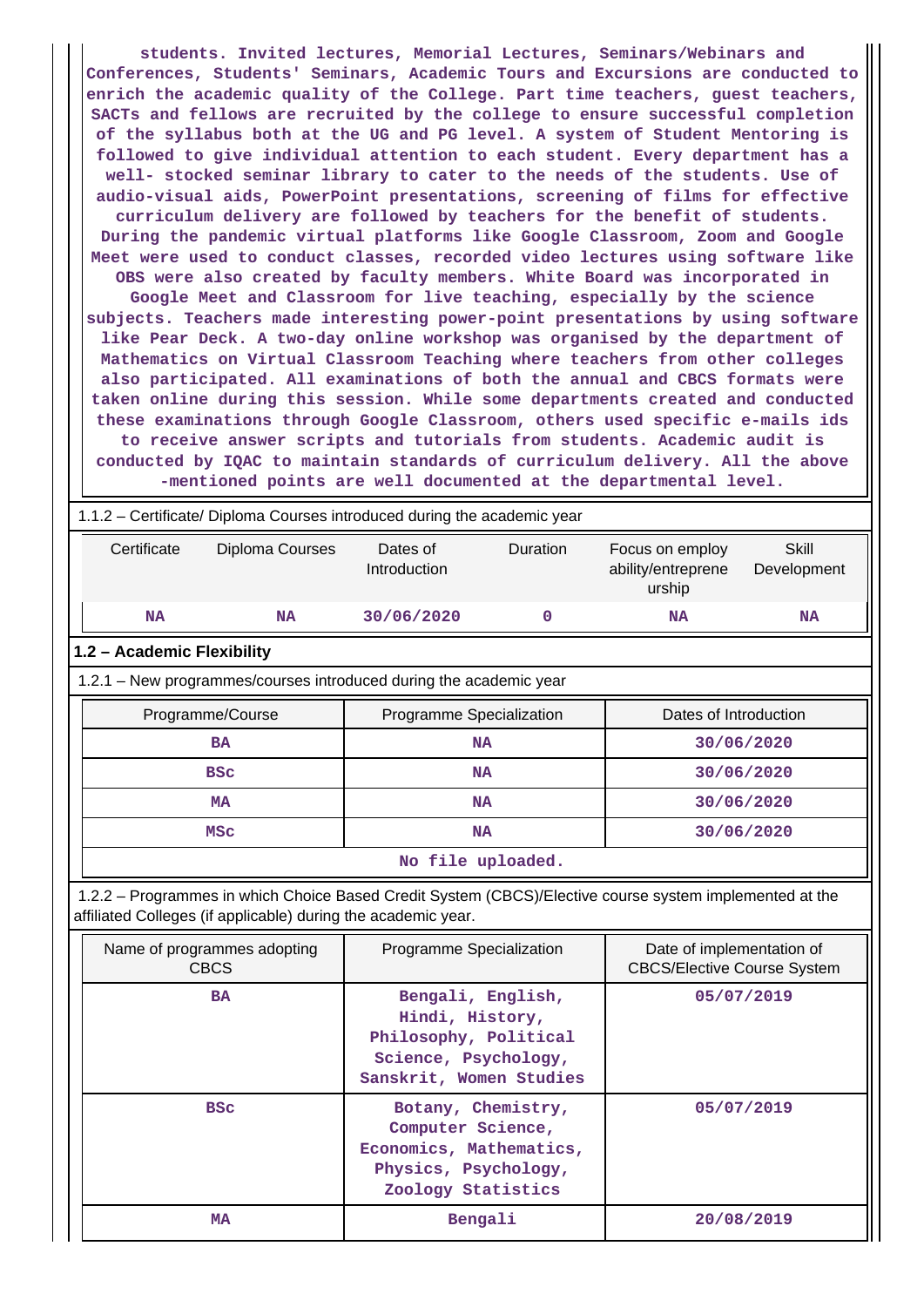| MA                                                                                                                       | English                                                                                                                                            | 20/08/2019                                                   |  |  |  |  |  |
|--------------------------------------------------------------------------------------------------------------------------|----------------------------------------------------------------------------------------------------------------------------------------------------|--------------------------------------------------------------|--|--|--|--|--|
| <b>MSC</b>                                                                                                               | Applied Psychology                                                                                                                                 | 14/08/2019                                                   |  |  |  |  |  |
| <b>MSC</b>                                                                                                               | Botany                                                                                                                                             | 14/08/2019                                                   |  |  |  |  |  |
| <b>MSC</b>                                                                                                               | Mathematics                                                                                                                                        | 20/08/2019                                                   |  |  |  |  |  |
| <b>MSC</b>                                                                                                               | Zoology                                                                                                                                            | 14/08/2019                                                   |  |  |  |  |  |
| 1.2.3 - Students enrolled in Certificate/ Diploma Courses introduced during the year                                     |                                                                                                                                                    |                                                              |  |  |  |  |  |
|                                                                                                                          | Certificate                                                                                                                                        | Diploma Course                                               |  |  |  |  |  |
| <b>Number of Students</b>                                                                                                | Nil                                                                                                                                                | Nil                                                          |  |  |  |  |  |
| 1.3 - Curriculum Enrichment                                                                                              |                                                                                                                                                    |                                                              |  |  |  |  |  |
| 1.3.1 – Value-added courses imparting transferable and life skills offered during the year                               |                                                                                                                                                    |                                                              |  |  |  |  |  |
| <b>Value Added Courses</b>                                                                                               | Date of Introduction                                                                                                                               | Number of Students Enrolled                                  |  |  |  |  |  |
| One-year Certificate<br>Course in Ethics and<br>Value Education for first<br>year students                               | 24/09/2019                                                                                                                                         | 256                                                          |  |  |  |  |  |
| Two-years Certificate<br>Course in Computer<br>Applications conducted by<br>Webel Informatics,<br>Bethune College Centre | 05/07/2019                                                                                                                                         | 416                                                          |  |  |  |  |  |
|                                                                                                                          | View File                                                                                                                                          |                                                              |  |  |  |  |  |
| 1.3.2 - Field Projects / Internships under taken during the year                                                         |                                                                                                                                                    |                                                              |  |  |  |  |  |
|                                                                                                                          |                                                                                                                                                    |                                                              |  |  |  |  |  |
| Project/Programme Title                                                                                                  | Programme Specialization                                                                                                                           | No. of students enrolled for Field<br>Projects / Internships |  |  |  |  |  |
| <b>MSC</b>                                                                                                               | "An educational tour to<br>BCKV, Mohanpur"on<br>20.09.2019 by Department<br>of Botany                                                              | 18                                                           |  |  |  |  |  |
| <b>BSC</b>                                                                                                               | "An Educational Tour to<br>Study the Plant<br>Biodiversity of Subhas<br>Sarobar and Rajarhat" on<br>23.09.2019 by Department<br>of Botany          | 29                                                           |  |  |  |  |  |
| <b>MSC</b>                                                                                                               | "An educational tour to<br>study the agricultural<br>varieties at Rice<br>Research Station,<br>Chinsurah" on 17.10.2019<br>by Department of Botany | 36                                                           |  |  |  |  |  |
| <b>BA</b>                                                                                                                | "Visit to Indian<br>Museum" (As a part of<br>Skill Enhancement Course<br>SEC-A- MUSEUM AND<br>ARCHIVES) on 24.10.2019<br>by Department of History  | 26                                                           |  |  |  |  |  |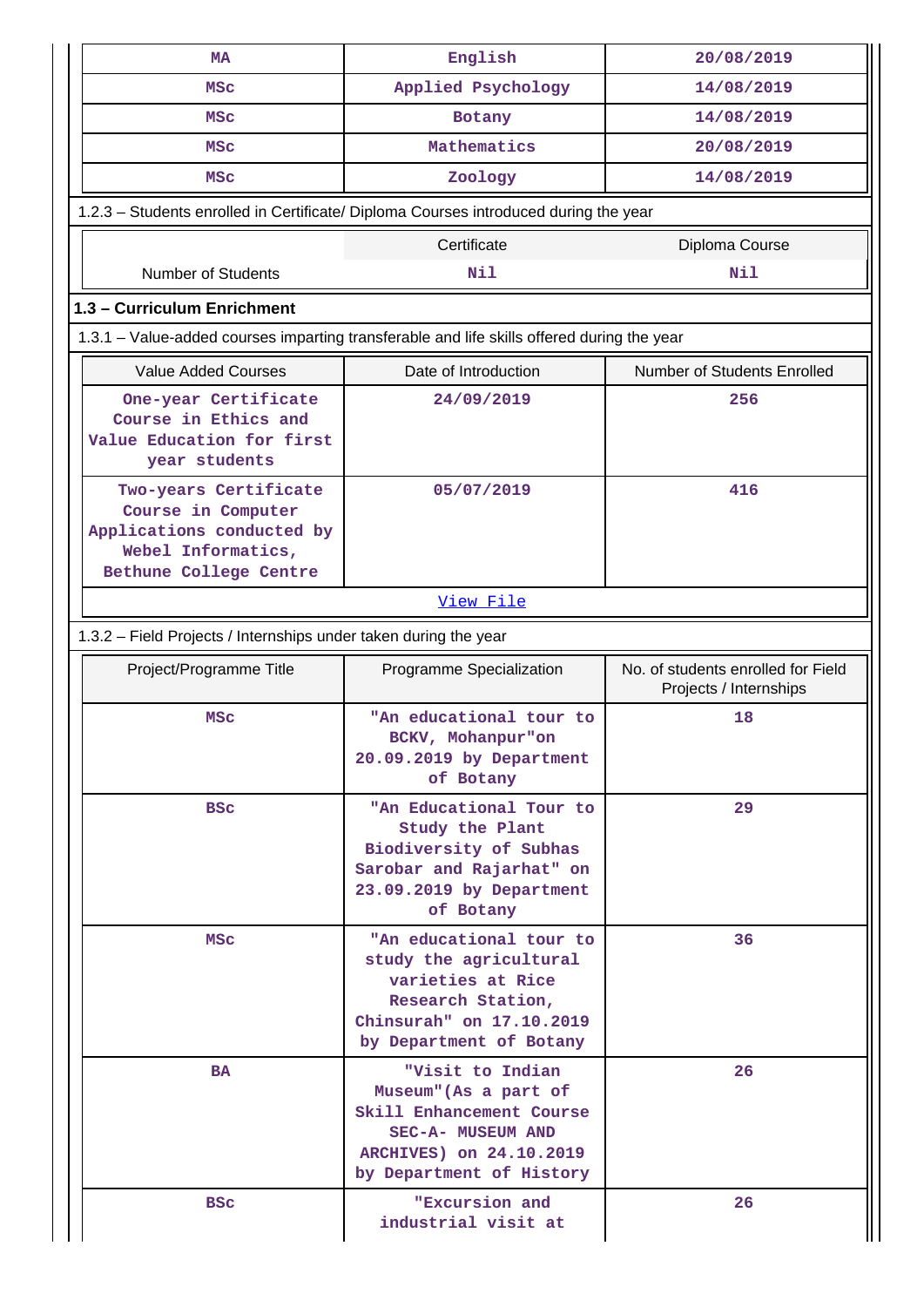|                                                                                                                                     | Government Quinine<br>Factory in Mungpoo" from<br>31.10.2019 to 5.11.2019<br>by Department of<br>Psychology                             |                        |     |  |  |  |  |  |
|-------------------------------------------------------------------------------------------------------------------------------------|-----------------------------------------------------------------------------------------------------------------------------------------|------------------------|-----|--|--|--|--|--|
| <b>BSC</b>                                                                                                                          | biodiversity of Gopalpur,<br>Odisha and surrounding<br>areas" from 08.11.19 to<br>12.11.19 by the<br>Department of Zoology              | "Study of the coastal  | 39  |  |  |  |  |  |
| <b>BA</b>                                                                                                                           | State Archives" in<br>November 2019 by<br>Department of History                                                                         | "Visit to West Bengal  | 26  |  |  |  |  |  |
| <b>BSC</b>                                                                                                                          | Museum" on 22.01.2020 by<br>Department of Zoology                                                                                       | "Study visit to Indian | 19  |  |  |  |  |  |
| <b>BSC</b>                                                                                                                          | profile of a popular<br>tourist Destination in<br>West Bengal - Raichawk on<br>Ganges" in January 2020<br>by Department of<br>Economics | "Studying the Economic | 45  |  |  |  |  |  |
| <b>BA</b>                                                                                                                           | Sites of Guptipara and<br>Ambika Kalna"on<br>07.03.2020 by Department<br>of History                                                     | "Visit to Historical   | 28  |  |  |  |  |  |
|                                                                                                                                     |                                                                                                                                         | View File              |     |  |  |  |  |  |
| 1.4 - Feedback System                                                                                                               |                                                                                                                                         |                        |     |  |  |  |  |  |
| 1.4.1 - Whether structured feedback received from all the stakeholders.                                                             |                                                                                                                                         |                        |     |  |  |  |  |  |
| <b>Students</b>                                                                                                                     |                                                                                                                                         |                        | Yes |  |  |  |  |  |
| <b>Teachers</b>                                                                                                                     |                                                                                                                                         |                        | No  |  |  |  |  |  |
| Employers                                                                                                                           |                                                                                                                                         |                        | No  |  |  |  |  |  |
| Alumni                                                                                                                              |                                                                                                                                         |                        | No  |  |  |  |  |  |
| Parents                                                                                                                             |                                                                                                                                         |                        | Yes |  |  |  |  |  |
| 1.4.2 - How the feedback obtained is being analyzed and utilized for overall development of the institution?<br>(maximum 500 words) |                                                                                                                                         |                        |     |  |  |  |  |  |
| <b>Feedback Obtained</b>                                                                                                            |                                                                                                                                         |                        |     |  |  |  |  |  |
| Students' Feedback: During the 2019-20 session, 394 students of the outgoing                                                        |                                                                                                                                         |                        |     |  |  |  |  |  |

**third year gave their feedback on various parameters like overall ambience and infrastructure of the College, quality of teaching, library facilities, Individual Teacher Feedback and so on. Most students appreciated the natural and green environment of the College, the security arrangements herein and the overall administration. They gave positive feedback regarding the teachinglearning system, interaction with teachers both within and outside the classroom, library facilities, co-curricular and sports activities. They are also happy with the transparent admission process, regular internal**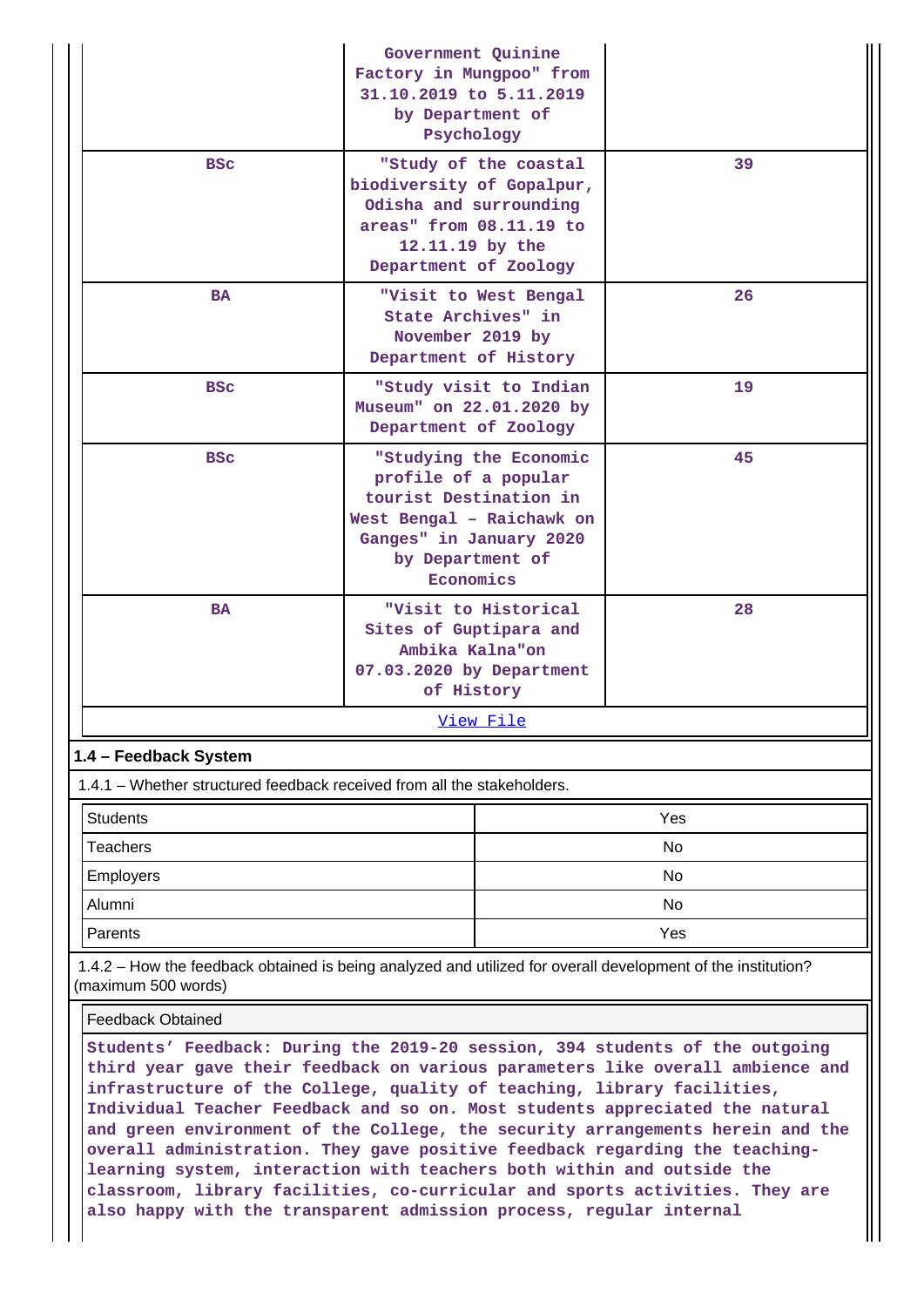**examinations and anti-ragging initiatives. Most students were also appreciative of the assistance provided by the college in acquiring various scholarships and grants. The Placement Cell, Student Aid Fund and such other college bodies were praised by students. However, there has been a marginal decline in the student enrolment in the Computer Training programme run by the College in collaboration with WEBEL. Students also believe that there is scope for improvement in the general cleanliness level of the College. Some students have also requested for more effective mosquito prevention by the College. There has been a reiteration of the long-standing request for more classrooms, especially for generic elective papers. The Central Library could be improved in terms of adequate reading space and photocopying facilities. Though largely satisfied with laboratory facilities, some students from Science departments have felt the need for more computers. A Common room which is spacious and accessible was also desired by many students. Most students have also expressed dissatisfaction over the lack of adequate drinking water units across the college campus. Some students have also put forward the need for subjectspecific career counselling. Action Taken: The Principal interacted with the teachers and discussed all points that required attention as evident from students' feedback. The number of dustbins has been increased and cleaners instructed to clean the campus more often and disinfectants to be used for prevention of mosquitoes. The NSS unit also organised Campus Cleaning programmes and a Dengue Awareness programme. Cleaning of toilets, too, is being regularly monitored. While all drinking water units have been brought under the annual maintenance system, the college has plans to increase the number of such outlets. With the vertical extension of Kadambini Bhavan, the number of classrooms could be increased, especially for the generic elective papers. These include a few smart classrooms as well. The recently inaugurated Nivedita Prayer Hall is now being utilized for cultural rehearsals and other activities by the students. The Career Counselling Cell of the college has future plans of conducting subject-oriented career counselling. The College is taking every possible measure to resolve most of the issues raised by students. Parents Feedback: Feedback from parents has been largely positive. They were happy with regular interaction with teachers and found them approachable and concerned about the welfare of their wards. The apolitical, safe and natural environment on campus and the security arrangements were also appreciated. Parents were particularly satisfied with the mentoring of students.**

### **CRITERION II – TEACHING- LEARNING AND EVALUATION**

#### **2.1 – Student Enrolment and Profile**

#### 2.1.1 – Demand Ratio during the year

| Name of the<br>Programme | Programme<br>Specialization                 | Number of seats<br>available | Number of<br>Application received | <b>Students Enrolled</b> |
|--------------------------|---------------------------------------------|------------------------------|-----------------------------------|--------------------------|
| <b>MSC</b>               | 10<br>M.A. & M.Sc.<br>Applied<br>Psychology |                              | Nill                              | 6                        |
| <b>MSC</b>               | M.Sc. Pure<br>Mathematics                   | 16                           | Nill                              | 16                       |
| <b>MSC</b>               | M.Sc. Botany                                | 21                           | Nill                              | 21                       |
| <b>MSC</b>               | M.Sc. Zoology                               | 21                           | Nill                              | 21                       |
| MA                       | M.A English                                 | 16                           | Nill                              | 15                       |
| MA                       | M.A. Bengali                                | 23                           | Nill                              | 20                       |
| <b>BSC</b>               | Under<br>Graduate- B.Sc.                    | 279                          | 6849                              | 255                      |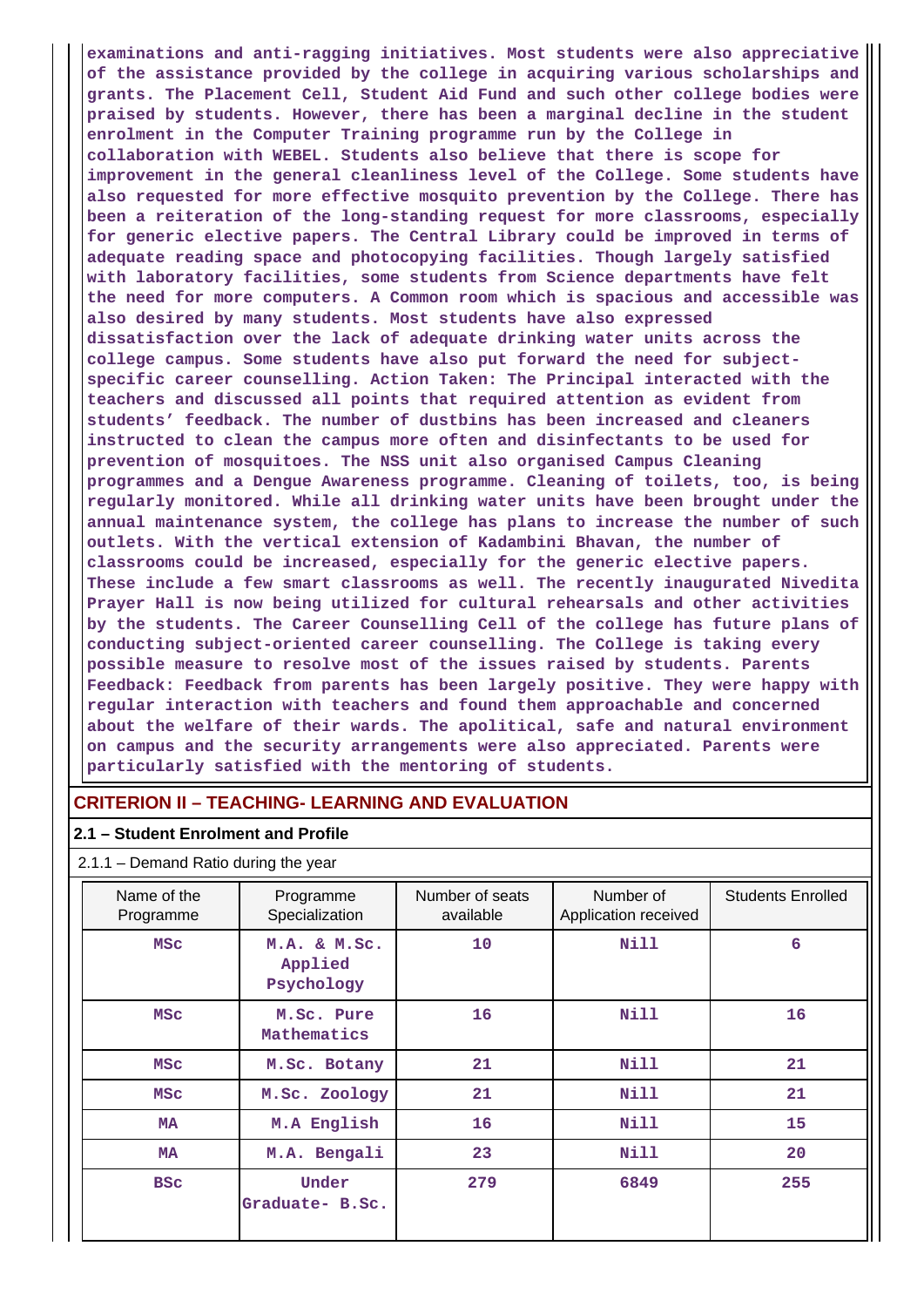| <b>BA</b>                                                                                                                                                                                                                                                                                                                                                                                                                                                                                                                                                                                                                                                                                                                                                                                        |                                                              | Under<br>Graduate- B.A. |  | 278                                                                                                                       |                                                                                                  | 4638                   |                                                                                                  | 209 |                                                                                       |
|--------------------------------------------------------------------------------------------------------------------------------------------------------------------------------------------------------------------------------------------------------------------------------------------------------------------------------------------------------------------------------------------------------------------------------------------------------------------------------------------------------------------------------------------------------------------------------------------------------------------------------------------------------------------------------------------------------------------------------------------------------------------------------------------------|--------------------------------------------------------------|-------------------------|--|---------------------------------------------------------------------------------------------------------------------------|--------------------------------------------------------------------------------------------------|------------------------|--------------------------------------------------------------------------------------------------|-----|---------------------------------------------------------------------------------------|
|                                                                                                                                                                                                                                                                                                                                                                                                                                                                                                                                                                                                                                                                                                                                                                                                  |                                                              |                         |  |                                                                                                                           | View File                                                                                        |                        |                                                                                                  |     |                                                                                       |
| 2.2 - Catering to Student Diversity                                                                                                                                                                                                                                                                                                                                                                                                                                                                                                                                                                                                                                                                                                                                                              |                                                              |                         |  |                                                                                                                           |                                                                                                  |                        |                                                                                                  |     |                                                                                       |
| 2.2.1 - Student - Full time teacher ratio (current year data)                                                                                                                                                                                                                                                                                                                                                                                                                                                                                                                                                                                                                                                                                                                                    |                                                              |                         |  |                                                                                                                           |                                                                                                  |                        |                                                                                                  |     |                                                                                       |
| Year                                                                                                                                                                                                                                                                                                                                                                                                                                                                                                                                                                                                                                                                                                                                                                                             | Number of<br>students enrolled<br>in the institution<br>(UG) |                         |  | Number of<br>students enrolled<br>in the institution<br>(PG)                                                              | Number of<br>fulltime teachers<br>available in the<br>institution<br>teaching only UG<br>courses |                        | Number of<br>fulltime teachers<br>available in the<br>institution<br>teaching only PG<br>courses |     | Number of<br>teachers<br>teaching both UG<br>and PG courses                           |
| 2019                                                                                                                                                                                                                                                                                                                                                                                                                                                                                                                                                                                                                                                                                                                                                                                             |                                                              | 1364                    |  | 189                                                                                                                       | 48                                                                                               |                        | Nill                                                                                             |     | 48                                                                                    |
| 2.3 - Teaching - Learning Process                                                                                                                                                                                                                                                                                                                                                                                                                                                                                                                                                                                                                                                                                                                                                                |                                                              |                         |  |                                                                                                                           |                                                                                                  |                        |                                                                                                  |     |                                                                                       |
| 2.3.1 – Percentage of teachers using ICT for effective teaching with Learning Management Systems (LMS), E-<br>learning resources etc. (current year data)                                                                                                                                                                                                                                                                                                                                                                                                                                                                                                                                                                                                                                        |                                                              |                         |  |                                                                                                                           |                                                                                                  |                        |                                                                                                  |     |                                                                                       |
| Number of<br><b>Teachers on Roll</b>                                                                                                                                                                                                                                                                                                                                                                                                                                                                                                                                                                                                                                                                                                                                                             | Number of<br>teachers using<br>ICT (LMS, e-<br>Resources)    |                         |  | <b>ICT Tools and</b><br>resources<br>available                                                                            | Number of ICT<br>enabled<br>Classrooms                                                           |                        | Numberof smart<br>classrooms                                                                     |     | E-resources and<br>techniques used                                                    |
| 96                                                                                                                                                                                                                                                                                                                                                                                                                                                                                                                                                                                                                                                                                                                                                                                               |                                                              | 80                      |  | 238                                                                                                                       | 18                                                                                               |                        | 5                                                                                                |     | 20                                                                                    |
|                                                                                                                                                                                                                                                                                                                                                                                                                                                                                                                                                                                                                                                                                                                                                                                                  |                                                              |                         |  | View File of ICT Tools and resources                                                                                      |                                                                                                  |                        |                                                                                                  |     |                                                                                       |
|                                                                                                                                                                                                                                                                                                                                                                                                                                                                                                                                                                                                                                                                                                                                                                                                  |                                                              |                         |  | View File of E-resources and techniques used                                                                              |                                                                                                  |                        |                                                                                                  |     |                                                                                       |
| 2.3.2 - Students mentoring system available in the institution? Give details. (maximum 500 words)                                                                                                                                                                                                                                                                                                                                                                                                                                                                                                                                                                                                                                                                                                |                                                              |                         |  |                                                                                                                           |                                                                                                  |                        |                                                                                                  |     |                                                                                       |
| Formal and informal mentoring system exist in this college as important part of academic activities. At<br>departmental meetings students from each year are allotted to teachers and departments maintain a record of<br>mentoring. If there are 30 students in a particular department and the department has 6 teachers, then 5<br>students are assigned to a particular mentor. Teachers look into the overall academic awareness, understanding<br>and performance of mentees. Further teacher -mentors try to guide the students in extra -curricular matters and<br>physical -mental well being. In the Covid pandemic situation, teachers had helped the students through their<br>online guidance. Outside the department, students were also under continuous mentoring of teachers of |                                                              |                         |  | Students' activity cell, Career Counselling Cell, Cultural committee, Students' Aid etc.                                  |                                                                                                  |                        |                                                                                                  |     |                                                                                       |
| Number of students enrolled in the<br>institution                                                                                                                                                                                                                                                                                                                                                                                                                                                                                                                                                                                                                                                                                                                                                |                                                              |                         |  |                                                                                                                           | Number of fulltime teachers<br>Mentor: Mentee Ratio                                              |                        |                                                                                                  |     |                                                                                       |
|                                                                                                                                                                                                                                                                                                                                                                                                                                                                                                                                                                                                                                                                                                                                                                                                  | 1553                                                         |                         |  |                                                                                                                           | 96                                                                                               |                        |                                                                                                  |     | 1:16                                                                                  |
| 2.4 - Teacher Profile and Quality                                                                                                                                                                                                                                                                                                                                                                                                                                                                                                                                                                                                                                                                                                                                                                |                                                              |                         |  |                                                                                                                           |                                                                                                  |                        |                                                                                                  |     |                                                                                       |
| 2.4.1 - Number of full time teachers appointed during the year                                                                                                                                                                                                                                                                                                                                                                                                                                                                                                                                                                                                                                                                                                                                   |                                                              |                         |  |                                                                                                                           |                                                                                                  |                        |                                                                                                  |     |                                                                                       |
| No. of sanctioned<br>positions                                                                                                                                                                                                                                                                                                                                                                                                                                                                                                                                                                                                                                                                                                                                                                   |                                                              | No. of filled positions |  | Vacant positions                                                                                                          |                                                                                                  |                        | Positions filled during<br>the current year                                                      |     | No. of faculty with<br>Ph.D                                                           |
| 117                                                                                                                                                                                                                                                                                                                                                                                                                                                                                                                                                                                                                                                                                                                                                                                              |                                                              | 96                      |  |                                                                                                                           | 21                                                                                               |                        | 4                                                                                                |     | 65                                                                                    |
| 2.4.2 - Honours and recognition received by teachers (received awards, recognition, fellowships at State, National,<br>International level from Government, recognised bodies during the year)                                                                                                                                                                                                                                                                                                                                                                                                                                                                                                                                                                                                   |                                                              |                         |  |                                                                                                                           |                                                                                                  |                        |                                                                                                  |     |                                                                                       |
| Year of Award                                                                                                                                                                                                                                                                                                                                                                                                                                                                                                                                                                                                                                                                                                                                                                                    |                                                              |                         |  | Name of full time teachers<br>Designation<br>receiving awards from<br>state level, national level,<br>international level |                                                                                                  |                        |                                                                                                  |     | Name of the award,<br>fellowship, received from<br>Government or recognized<br>bodies |
| 2019<br>Dr.Seemanti Ghosh                                                                                                                                                                                                                                                                                                                                                                                                                                                                                                                                                                                                                                                                                                                                                                        |                                                              |                         |  |                                                                                                                           |                                                                                                  | Assistant<br>Professor |                                                                                                  |     | Best presentation<br>award in Poster                                                  |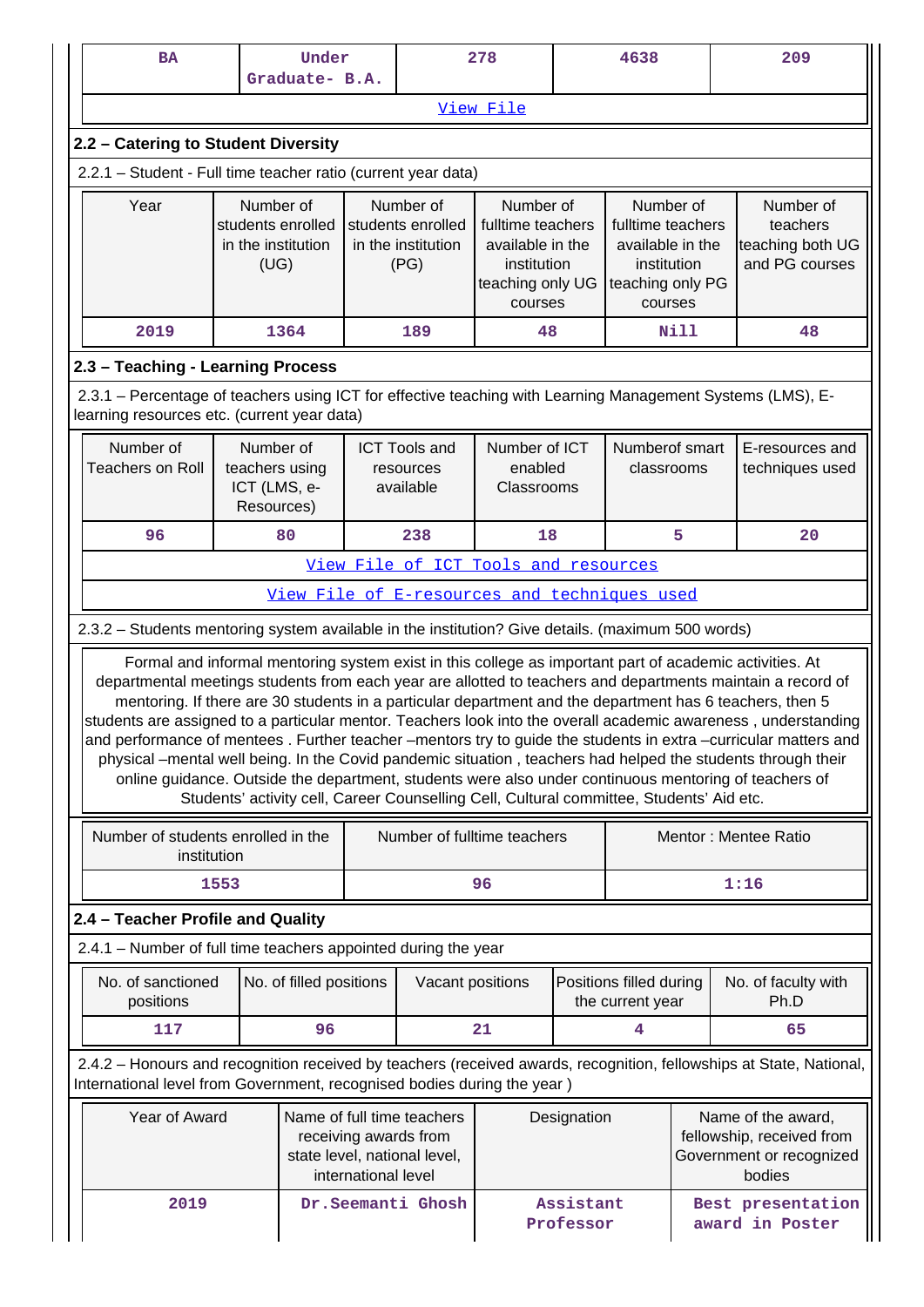|                                                                                                                                |                              |                        | Presentation, on<br>30th Sept.<br>2019, organized by<br>Botanical Society<br>of Bengal in<br>Collaboration with<br>CAS, Dept. of<br>Botany, CU.                                                           |  |  |  |
|--------------------------------------------------------------------------------------------------------------------------------|------------------------------|------------------------|-----------------------------------------------------------------------------------------------------------------------------------------------------------------------------------------------------------|--|--|--|
| 2019                                                                                                                           | Dr. Smita Ray                | Assistant<br>Professor | Award of<br>Appreciation at<br>International<br>Conference on<br>Biotechnology<br><b>Biological Sciences</b><br>Biospectrum 2019,<br>organized by<br>University of<br>Engineering<br>Management, Kolkata. |  |  |  |
| 2019                                                                                                                           | Dr. Abhijit<br>Bhattacharyya | Assistant<br>Professor | Awarded Ph.D. for<br>2nd Time by Indian<br>Institute of<br>Oriental Heritage,<br>Kolkata                                                                                                                  |  |  |  |
| 2019                                                                                                                           | Dr. Mousumi<br>Chattopadhyay | Associate<br>Professor | Awarded Trophy as<br>Chairperson in 5th<br>International<br>Indian Social<br><b>Sciences Humanities</b><br>Congress, organized<br>by Paschimbanga<br>Anchalik Itihas o<br>Loksanskriti<br>Charcha Kendra. |  |  |  |
| 2019                                                                                                                           | Dr. Anindita<br>Datta        | Assistant<br>Professor | Smita Ghosh<br>Smarak Puroshkar by<br>Bethune College<br>Sammilani.                                                                                                                                       |  |  |  |
|                                                                                                                                |                              | <u>View File</u>       |                                                                                                                                                                                                           |  |  |  |
| 2.5 - Evaluation Process and Reforms                                                                                           |                              |                        |                                                                                                                                                                                                           |  |  |  |
| 2.5.1 – Number of days from the date of semester-end/ year- end examination till the declaration of results during<br>the year |                              |                        |                                                                                                                                                                                                           |  |  |  |

| Programme Name | Programme Code | Semester/year | Last date of the last<br>semester-end/year-<br>end examination | Date of declaration of<br>results of semester-<br>end/ year- end<br>examination |
|----------------|----------------|---------------|----------------------------------------------------------------|---------------------------------------------------------------------------------|
| <b>BA</b>      | 08             | $SEM-TI$      | 11/12/2020                                                     | 31/12/2020                                                                      |
| <b>BA</b>      | 08             | SEM-IV        | 07/12/2020                                                     | 31/12/2020                                                                      |
| <b>BA</b>      | 08             | $SEM-T$       | 05/02/2020                                                     | 23/09/2020                                                                      |
| <b>BA</b>      | 08             | SEM-III       | 11/01/2020                                                     | 06/03/2020                                                                      |
| <b>BA</b>      | 08             | UG-III        | 08/10/2020                                                     | 23/10/2020                                                                      |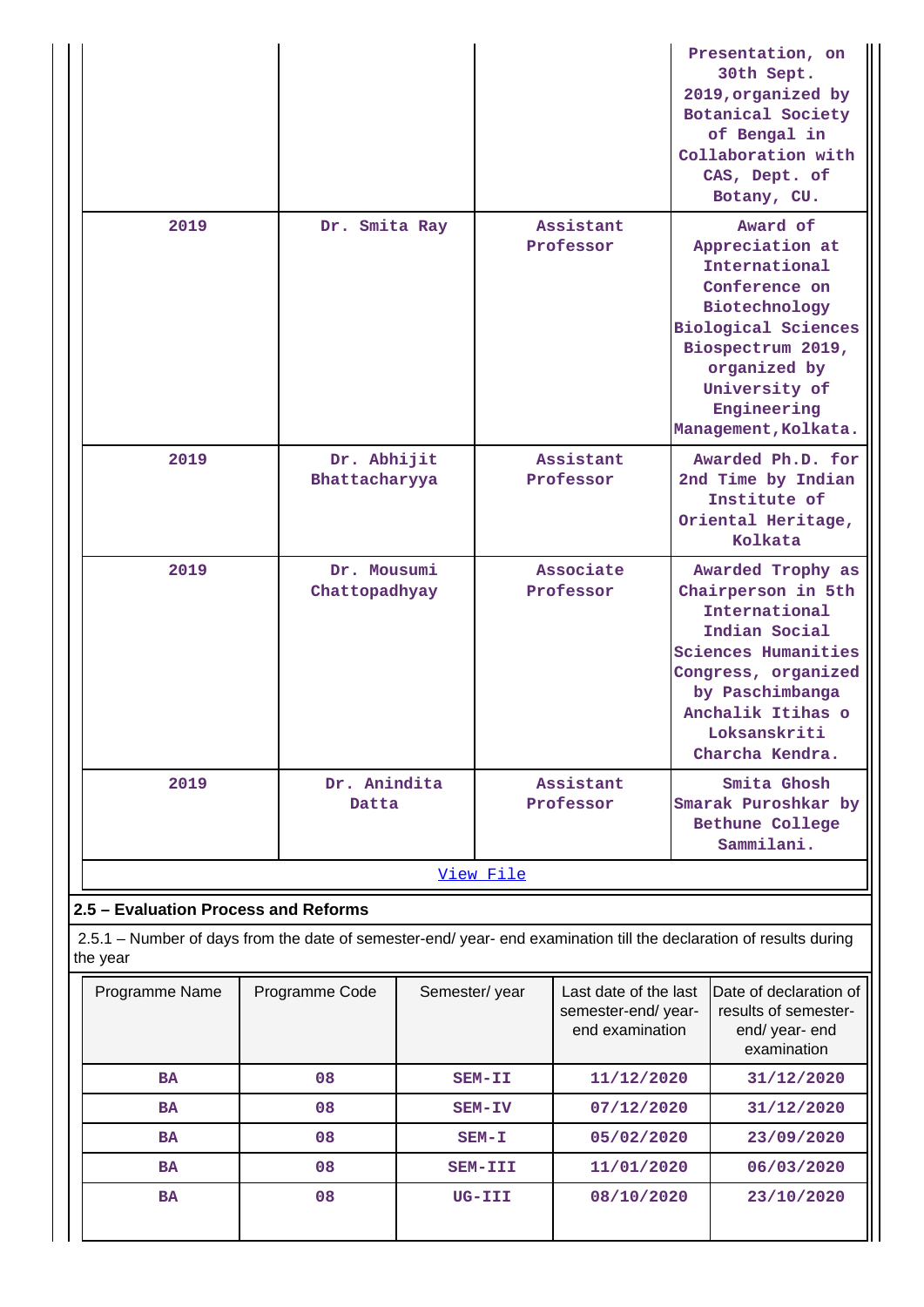| <b>BSC</b> | 09 | $UG-TIT$      | 08/10/2020 | 23/10/2020 |
|------------|----|---------------|------------|------------|
| <b>BSC</b> | 09 | SEM-II        | 11/12/2020 | 31/12/2020 |
| <b>BSC</b> | 09 | SEM-IV        | 07/12/2020 | 31/12/2020 |
| <b>BSC</b> | 09 | $SEM-T$       | 05/02/2020 | 23/09/2020 |
| <b>BSC</b> | 09 | SEM-III       | 11/01/2020 | 06/03/2020 |
|            |    | $- -$<br>$ -$ |            |            |

[View File](https://assessmentonline.naac.gov.in/public/Postacc/Evaluation/10676_Evaluation_1621543855.xlsx)

2.5.2 – Reforms initiated on Continuous Internal Evaluation(CIE) system at the institutional level (250 words)

 **• CBCS system was introduced in previous session. In this session too Internal Assessment, Mid- Sem Exam , Tutorial and End Semester Exam continued. • Special Invited lectures interdisciplinary discussions are held regularly for enrichment of students . • Departmental excursion and educational tour are conducted for hands - on experience of the students. • For the department like Mathematics , presentation by each student is organized on regular basis. • In the department like History, visits to Museums and Archives have been introduced as part of the Students' Skill Enhancement Course. • Remedial classes, Doubt clearing classes interactive sessions are held on regular basis. It continued online due to lockdown and thereafter. • For the existing batch of annual system (UG) , mid –term , selection test before their university examinations are also conducted. • Students are encouraged for Students' Seminar, Students' Project and home assignments. • Because of the Covid pandemic , since mid March of 2020 , Online teaching has been introduced where classes were taken through various online platform. • Study materials , voice lecture notes , videos of lectures were also circulated among students. Online examinations and evaluation were introduced. • Webinars and online workshops were organized for the benefit of the students.**

 2.5.3 – Academic calendar prepared and adhered for conduct of Examination and other related matters (250 words)

 **The Academic Calendar for the Session 2019-20 like every year ,comprises of the detailed list of College events , examination dates, result publication and parent-teacher meetings dates. This calendar is prepared through a meeting of the Heads of the Departments, IQAC members and the Principal of the college. The academic calendar makes student acquainted with various college events like Orientation of newly admitted students, Bethune Day, Independence Day, Teachers' Day , Fresher's Welcome , Intra- College Competition, University Foundation Day , Republic Day Celebration, Bhasha Dibash Celebration ,College Reunion Day , Rabindra Jayanti, Annual Fest – Alaap, Annual Sports, Prize Distribution etc. Schedules of College tests, Mid Sem Mid –term examinations as well as the tentative dates of University examinations- are all reflected in the academic calendar. Academic calendar is finally distributed among students, teachers and staff members at the beginning of the session.**

### **2.6 – Student Performance and Learning Outcomes**

 2.6.1 – Program outcomes, program specific outcomes and course outcomes for all programs offered by the institution are stated and displayed in website of the institution (to provide the weblink)

<http://www.bethunecollege.ac.in/bethuneCollege/BethuneCollege-PSO-CO.htm>

2.6.2 – Pass percentage of students

| Programme<br>Programme<br>Code<br>Name | Programme<br>Specialization | Number of<br>students<br>appeared in the<br>final year<br>examination | Number of<br>students passed<br>in final year<br>examination | Pass Percentage |
|----------------------------------------|-----------------------------|-----------------------------------------------------------------------|--------------------------------------------------------------|-----------------|
|----------------------------------------|-----------------------------|-----------------------------------------------------------------------|--------------------------------------------------------------|-----------------|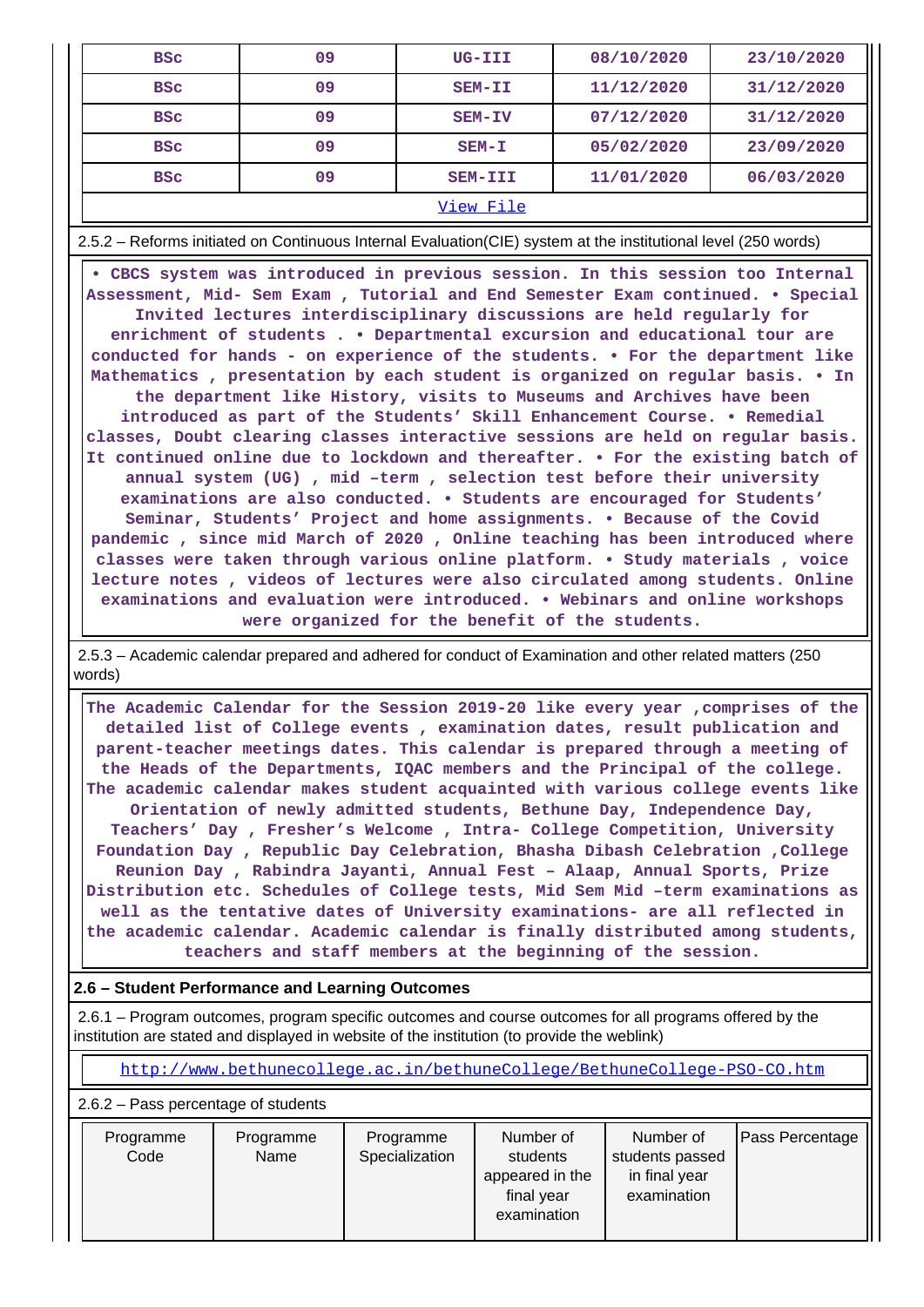| $_{\rm PG}$ | MSC        | Science                     | 64  | 64  | 100 |  |
|-------------|------------|-----------------------------|-----|-----|-----|--|
| $_{\rm PG}$ | MA         | Arts                        | 33  | 33  | 100 |  |
| 09          | <b>BSC</b> | UG<br>(Honours<br>-Science) | 252 | 252 | 100 |  |
| 08          | <b>BA</b>  | UG<br>(Honours)<br>Arts     | 163 | 161 | 99  |  |
| View File   |            |                             |     |     |     |  |

## **2.7 – Student Satisfaction Survey**

 2.7.1 – Student Satisfaction Survey (SSS) on overall institutional performance (Institution may design the questionnaire) (results and details be provided as weblink)

<http://www.bethunecollege.ac.in/IQAC/sss/StudentsSatisfactionSurvey-2021.pdf>

## **CRITERION III – RESEARCH, INNOVATIONS AND EXTENSION**

## **3.1 – Resource Mobilization for Research**

3.1.1 – Research funds sanctioned and received from various agencies, industry and other organisations

| Nature of the Project | Duration<br>Name of the funding<br>agency |                                                                                                                  | Total grant<br>sanctioned | Amount received<br>during the year |
|-----------------------|-------------------------------------------|------------------------------------------------------------------------------------------------------------------|---------------------------|------------------------------------|
| Minor<br>Projects     | 365                                       | West Bengal<br>Department of<br>Higher<br>Education,<br>Science<br>Technology and<br>Biotechnology<br>(Sci Tech) | 475000                    | 105000                             |
|                       |                                           | No file uploaded.                                                                                                |                           |                                    |

## **3.2 – Innovation Ecosystem**

 3.2.1 – Workshops/Seminars Conducted on Intellectual Property Rights (IPR) and Industry-Academia Innovative practices during the year

| Title of workshop/seminar                                                                                                                       | Name of the Dept.                                                              | Date       |
|-------------------------------------------------------------------------------------------------------------------------------------------------|--------------------------------------------------------------------------------|------------|
| One-Day International<br>Industry-Academia<br>Interface Seminar on<br>"Successful Research<br>Collaborations : Industry<br>examples and skills" | IQAC and Department of<br>Chemistry, Bethune<br>College                        | 11/01/2020 |
| Industry-Academia<br>Interface Seminar on<br>Digital Transaction and<br>its benefits and hazards<br>with emphasis on cyber<br>security          | IQAC and Department of<br>Economics, Bethune<br>College                        | 07/12/2019 |
| Industry-Academia<br>Interface Seminar on Data<br>Science: Introduction,<br>Overview and Career                                                 | Career counselling Cell,<br>Bethune College Praxis<br>Business School, Kolkata | 10/12/2019 |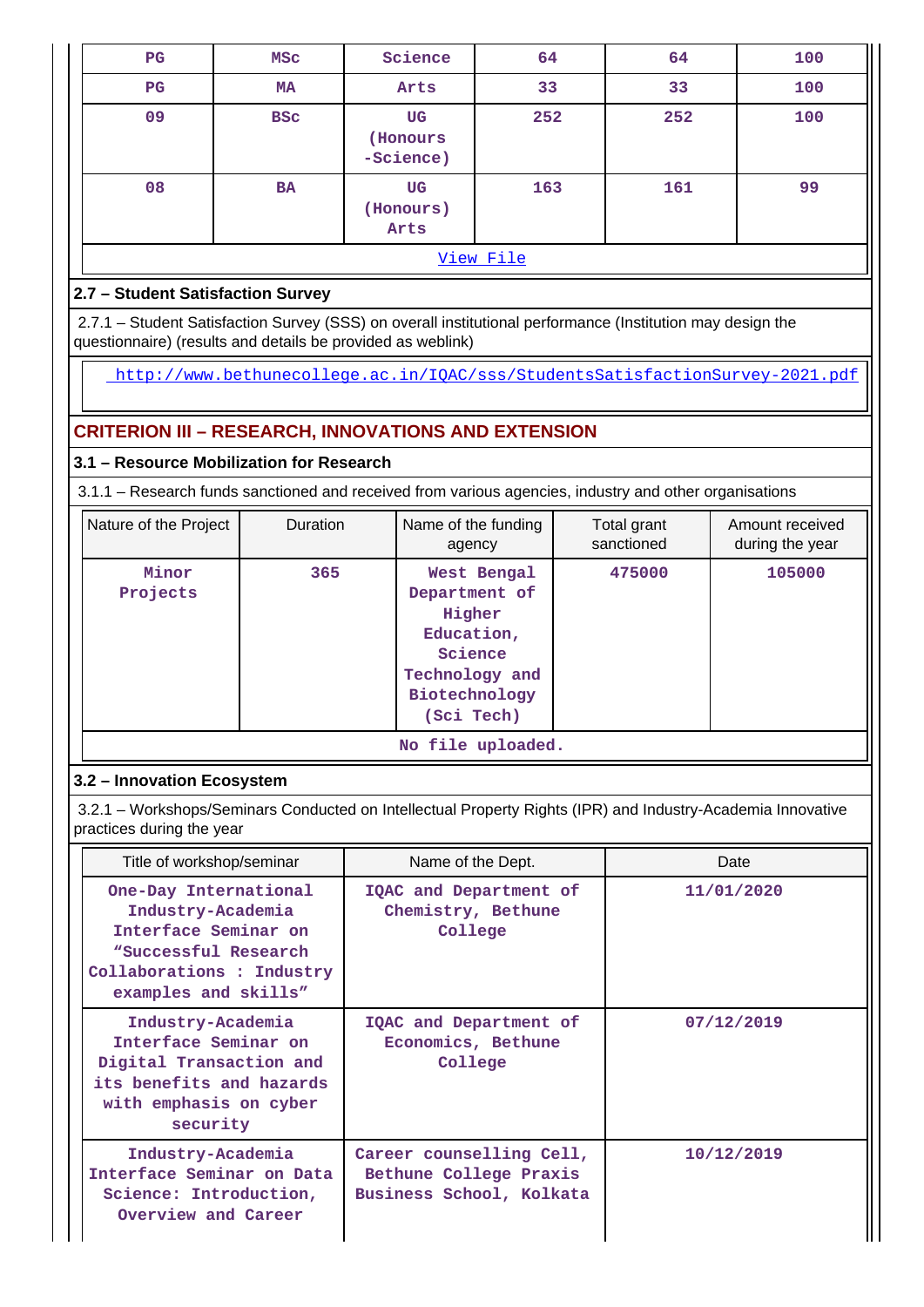| Prospects                                                                                                                     |                                                                                 |  |                                                                                                                                     |                   |                        |               |                         |                                                                                              |
|-------------------------------------------------------------------------------------------------------------------------------|---------------------------------------------------------------------------------|--|-------------------------------------------------------------------------------------------------------------------------------------|-------------------|------------------------|---------------|-------------------------|----------------------------------------------------------------------------------------------|
| 3.2.2 - Awards for Innovation won by Institution/Teachers/Research scholars/Students during the year                          |                                                                                 |  |                                                                                                                                     |                   |                        |               |                         |                                                                                              |
| Title of the innovation<br>Name of Awardee                                                                                    |                                                                                 |  | Awarding Agency                                                                                                                     |                   |                        | Date of award |                         | Category                                                                                     |
| Principals<br>award of<br>Excellence,<br>2020, Gold<br>Medal                                                                  | Priyanka<br>Podder<br>(Philosophy)                                              |  | <b>Bethune</b><br>College                                                                                                           |                   | 17/02/2020             |               |                         | For obtaining<br>highest marks<br>amongst all<br>Humanities<br>Graduates of<br>this College. |
| P.C Chandra<br>Gold Medal for<br>academic<br>excellence                                                                       | Namrata Das<br>(Computer)<br>Science)                                           |  | <b>Bethune</b><br>College                                                                                                           |                   | 17/02/2020             |               |                         | For obtaining<br>highest marks<br>amongst all<br>Science<br>Graduates of<br>this College.    |
| <i>WNumerical</i><br>Taxonomy of<br>Canna sp" in<br>National<br>Seminar on<br>Advancement in<br>Plant Sciences:<br>An Insight | Dr. Seemanti<br>Ghosh<br><i>(Assistant</i><br>Professor,<br>Dept. of<br>Botany) |  | <b>Botanical</b><br>Society of<br>Bengal in<br>collaboration<br>with CAS,<br>Department of<br>Botany,<br>University of<br>Calcutta. |                   | 30/09/2019             |               |                         | <b>Best</b><br>Presentation<br>Award in Poster                                               |
| Smita Ghosh<br>Smriti Puroskar                                                                                                | Dr. Anindita<br>Datta<br>(Assistant<br>Professor,<br>Dept. of<br>Bengali)       |  | <b>Bethune</b><br>College<br>Sammilani                                                                                              |                   | 05/02/2020             |               |                         | Most active<br>young Alumna                                                                  |
| India Today<br>Rankings                                                                                                       | <b>Bethune</b><br>College                                                       |  | India Today                                                                                                                         |                   | 31/07/2020             |               |                         | 3rd Rank in<br>Kolkata, All<br>India Rank: 73<br>in Arts, 83 in<br>Science                   |
| All India<br>Rankings                                                                                                         | <b>Bethune</b><br>College                                                       |  |                                                                                                                                     | NIRF, MHRD        |                        | 11/06/2020    |                         | 88th in<br>College<br>Category                                                               |
|                                                                                                                               |                                                                                 |  |                                                                                                                                     | View File         |                        |               |                         |                                                                                              |
| 3.2.3 - No. of Incubation centre created, start-ups incubated on campus during the year                                       |                                                                                 |  |                                                                                                                                     |                   |                        |               |                         |                                                                                              |
| Incubation<br>Center                                                                                                          | Name                                                                            |  | Name of the<br>Sponsered By<br>Start-up                                                                                             |                   | Nature of Start-<br>up |               | Date of<br>Commencement |                                                                                              |
| <b>NA</b>                                                                                                                     | <b>NA</b>                                                                       |  | <b>NA</b>                                                                                                                           | <b>NA</b>         |                        | <b>NA</b>     |                         | 30/06/2020                                                                                   |
|                                                                                                                               |                                                                                 |  |                                                                                                                                     | No file uploaded. |                        |               |                         |                                                                                              |
| 3.3 - Research Publications and Awards                                                                                        |                                                                                 |  |                                                                                                                                     |                   |                        |               |                         |                                                                                              |
| 3.3.1 - Incentive to the teachers who receive recognition/awards                                                              |                                                                                 |  |                                                                                                                                     |                   |                        |               |                         |                                                                                              |
| <b>State</b>                                                                                                                  |                                                                                 |  | National                                                                                                                            |                   |                        |               |                         | International                                                                                |
| 0                                                                                                                             |                                                                                 |  | 0                                                                                                                                   |                   |                        |               | 0                       |                                                                                              |
| 3.3.2 - Ph. Ds awarded during the year (applicable for PG College, Research Center)                                           |                                                                                 |  |                                                                                                                                     |                   |                        |               |                         |                                                                                              |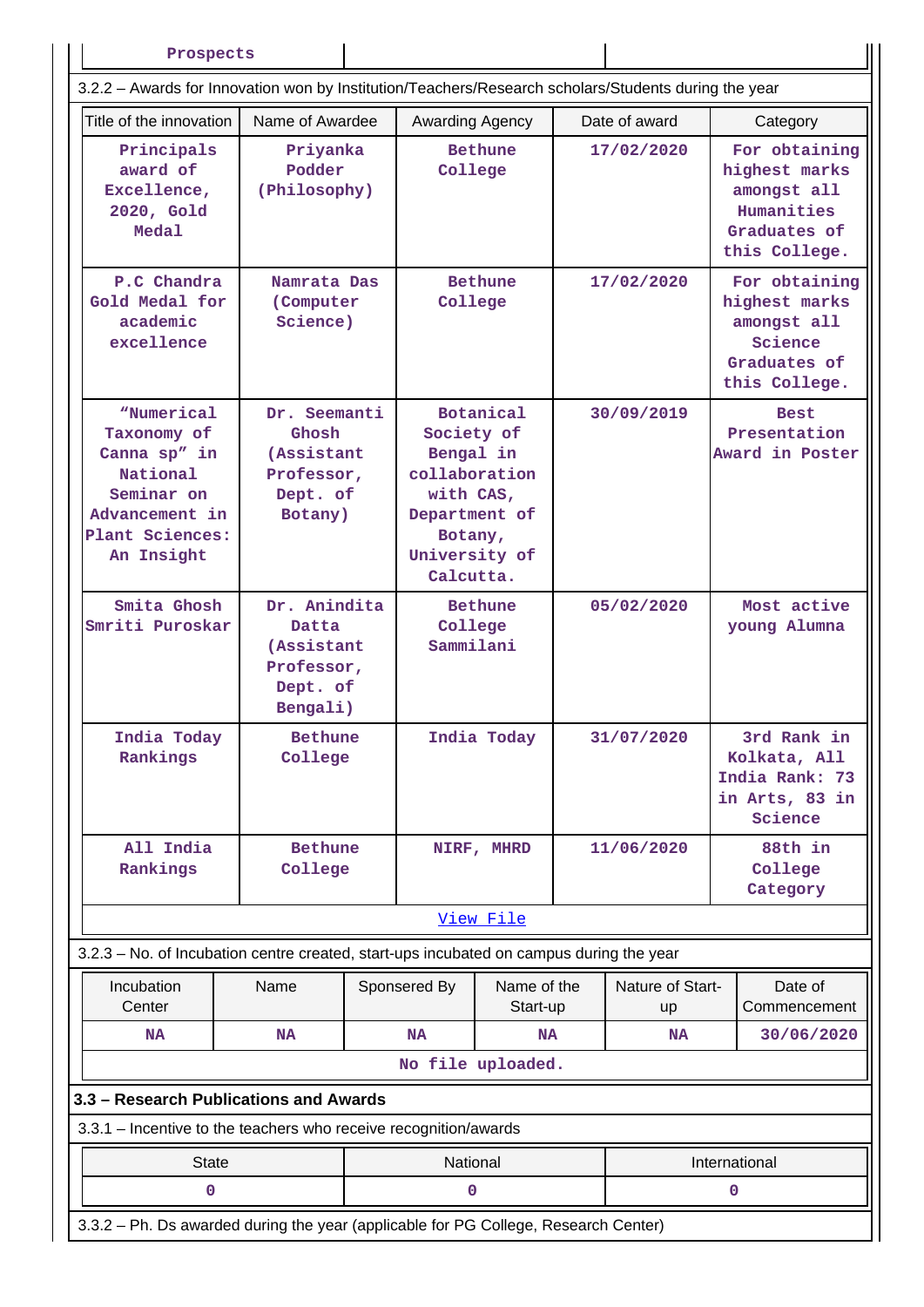| Name of the Department                                                                                                                                                |                  | Number of PhD's Awarded                                                               |                                   |  |  |  |
|-----------------------------------------------------------------------------------------------------------------------------------------------------------------------|------------------|---------------------------------------------------------------------------------------|-----------------------------------|--|--|--|
|                                                                                                                                                                       | NA               | <b>Nill</b>                                                                           |                                   |  |  |  |
|                                                                                                                                                                       |                  | 3.3.3 - Research Publications in the Journals notified on UGC website during the year |                                   |  |  |  |
| <b>Type</b>                                                                                                                                                           | Department       | Number of Publication                                                                 | Average Impact Factor (if<br>any) |  |  |  |
| National                                                                                                                                                              | English          | 1                                                                                     | $\mathbf 0$                       |  |  |  |
| National                                                                                                                                                              | Hindi            | 1                                                                                     | $\Omega$                          |  |  |  |
| International                                                                                                                                                         | <b>Botany</b>    | $\mathbf{1}$                                                                          | $\mathbf{O}$                      |  |  |  |
| International                                                                                                                                                         | Chemistry        | $\overline{2}$                                                                        | 3                                 |  |  |  |
| International                                                                                                                                                         | Mathematics      | 3                                                                                     | $\overline{2}$                    |  |  |  |
| International                                                                                                                                                         | Statistics       | $\overline{2}$                                                                        | $\overline{a}$                    |  |  |  |
| View File                                                                                                                                                             |                  |                                                                                       |                                   |  |  |  |
| 3.3.4 - Books and Chapters in edited Volumes / Books published, and papers in National/International Conference<br>Proceedings per Teacher during the year            |                  |                                                                                       |                                   |  |  |  |
| Department                                                                                                                                                            |                  | <b>Number of Publication</b>                                                          |                                   |  |  |  |
|                                                                                                                                                                       | Hindi            | 1                                                                                     |                                   |  |  |  |
|                                                                                                                                                                       | Philosophy       | $\overline{2}$                                                                        |                                   |  |  |  |
|                                                                                                                                                                       | Computer Science |                                                                                       | 1                                 |  |  |  |
|                                                                                                                                                                       | Physics          |                                                                                       | 1                                 |  |  |  |
|                                                                                                                                                                       | Bengali          |                                                                                       | 1                                 |  |  |  |
|                                                                                                                                                                       | Pol. Science     |                                                                                       | 1                                 |  |  |  |
|                                                                                                                                                                       | Economics        |                                                                                       | 3                                 |  |  |  |
|                                                                                                                                                                       | Botany           |                                                                                       | 1                                 |  |  |  |
|                                                                                                                                                                       |                  | View File                                                                             |                                   |  |  |  |
| 3.3.5 - Bibliometrics of the publications during the last Academic year based on average citation index in Scopus/<br>Web of Science or PubMed/ Indian Citation Index |                  |                                                                                       |                                   |  |  |  |

| Title of the<br>Paper                                                                                | Name of<br>Author | Title of journal | Year of<br>publication                                                              | <b>Citation Index</b> | Institutional<br>affiliation as<br>mentioned in<br>the publication | Number of<br>citations<br>excluding self<br>citation               |  |  |  |
|------------------------------------------------------------------------------------------------------|-------------------|------------------|-------------------------------------------------------------------------------------|-----------------------|--------------------------------------------------------------------|--------------------------------------------------------------------|--|--|--|
| <b>NA</b>                                                                                            | <b>NA</b>         | <b>NA</b>        | 2020                                                                                | $\mathbf 0$           | <b>NA</b>                                                          | Nill                                                               |  |  |  |
| No file uploaded.                                                                                    |                   |                  |                                                                                     |                       |                                                                    |                                                                    |  |  |  |
| 3.3.6 - h-Index of the Institutional Publications during the year. (based on Scopus/ Web of science) |                   |                  |                                                                                     |                       |                                                                    |                                                                    |  |  |  |
| Title of the<br>Paper                                                                                | Name of<br>Author | Title of journal | Year of<br>publication                                                              | h-index               | Number of<br>citations<br>excluding self<br>citation               | Institutional<br>affiliation as<br>mentioned in<br>the publication |  |  |  |
| <b>NA</b>                                                                                            | <b>NA</b>         | <b>NA</b>        | 2020                                                                                | Nill                  | Nill                                                               | <b>NA</b>                                                          |  |  |  |
|                                                                                                      |                   |                  | No file uploaded.                                                                   |                       |                                                                    |                                                                    |  |  |  |
|                                                                                                      |                   |                  | 3.3.7 - Faculty participation in Seminars/Conferences and Symposia during the year: |                       |                                                                    |                                                                    |  |  |  |
| Number of Faculty                                                                                    |                   | International    | National<br><b>State</b>                                                            |                       |                                                                    | Local                                                              |  |  |  |
| Attended/Semi                                                                                        |                   | 22               | 25                                                                                  | 25                    |                                                                    | 31                                                                 |  |  |  |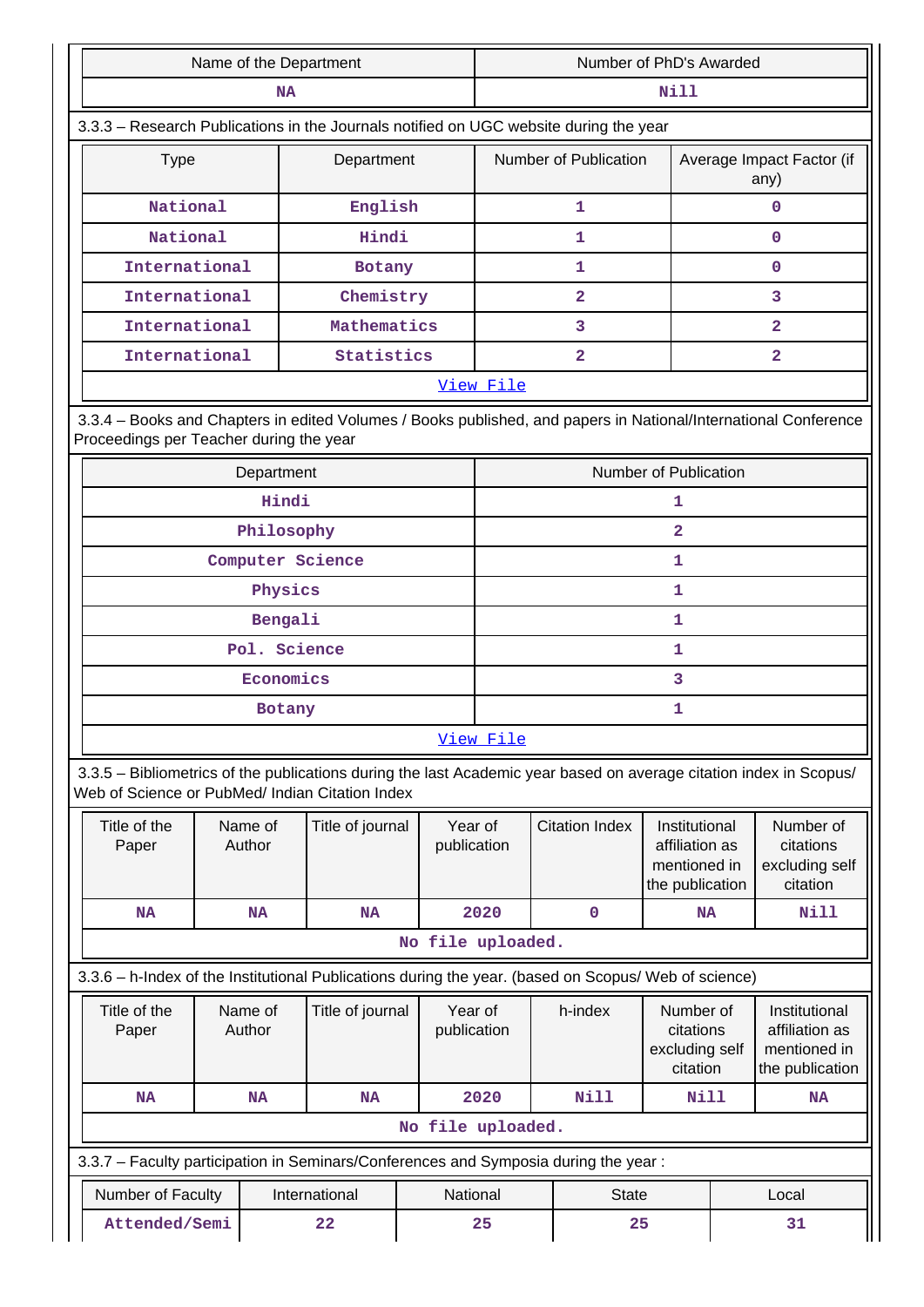| nars/Workshops                                                                                                                                                                                                     |                                                 |                                                                                                                      |                                                          |                        |                                                          |                                        |
|--------------------------------------------------------------------------------------------------------------------------------------------------------------------------------------------------------------------|-------------------------------------------------|----------------------------------------------------------------------------------------------------------------------|----------------------------------------------------------|------------------------|----------------------------------------------------------|----------------------------------------|
| Presented<br>papers                                                                                                                                                                                                | 16                                              |                                                                                                                      | 16<br>1                                                  |                        |                                                          | <b>Nill</b>                            |
| Resource<br>persons                                                                                                                                                                                                | 3                                               |                                                                                                                      | 5                                                        | 1                      |                                                          | 10                                     |
|                                                                                                                                                                                                                    |                                                 |                                                                                                                      | View File                                                |                        |                                                          |                                        |
| 3.4 - Extension Activities                                                                                                                                                                                         |                                                 |                                                                                                                      |                                                          |                        |                                                          |                                        |
| 3.4.1 – Number of extension and outreach programmes conducted in collaboration with industry, community and<br>Non- Government Organisations through NSS/NCC/Red cross/Youth Red Cross (YRC) etc., during the year |                                                 |                                                                                                                      |                                                          |                        |                                                          |                                        |
| Title of the activities                                                                                                                                                                                            | Organising unit/agency/<br>collaborating agency |                                                                                                                      | Number of teachers<br>participated in such<br>activities |                        | Number of students<br>participated in such<br>activities |                                        |
| Jagadis Bose<br>National Talent<br>Search (JBNSTS)<br>Scholarship<br>awareness programme<br>on 27.07.2019                                                                                                          | Bengal                                          | Students'<br>18<br>Activity Cell,<br>Bethune College and<br>Department of<br>Higher Education,<br>Government of West |                                                          |                        |                                                          | 86                                     |
| Visit of John<br>Drinkwater Bethune<br>on his Death<br>Anniversary on<br>12.08.2019:<br>Students went to<br>the cemetery and<br>paid homage                                                                        |                                                 | Students'<br>Activity Cell,<br>Bethune College                                                                       |                                                          | 5                      |                                                          | 6                                      |
| Observance of<br>Independence Day on<br>15.08.2019: Flag<br>hoisting, March<br>past, Drill, and<br>Cultural programme                                                                                              | Students'<br>Activity Cell,<br>Bethune College  |                                                                                                                      |                                                          | 58                     |                                                          | 213                                    |
| Seminar to<br>commemorate 200th<br>Birth Anniversary<br>of Iswarchandra<br>Vidyasagar on 27.2<br>2020.                                                                                                             | N.S.S. Unit,<br>Bethune College                 |                                                                                                                      |                                                          | 8                      |                                                          | 40                                     |
|                                                                                                                                                                                                                    |                                                 |                                                                                                                      | <u>View File</u>                                         |                        |                                                          |                                        |
| 3.4.2 - Awards and recognition received for extension activities from Government and other recognized bodies<br>during the year                                                                                    |                                                 |                                                                                                                      |                                                          |                        |                                                          |                                        |
| Name of the activity                                                                                                                                                                                               | Award/Recognition                               |                                                                                                                      |                                                          | <b>Awarding Bodies</b> |                                                          | Number of students<br><b>Benefited</b> |
| Live Broadcasting<br>Letter Reading and<br>Recitation<br>Competition                                                                                                                                               | Best Writer Award                               |                                                                                                                      | All India<br>Yubabani                                    |                        |                                                          | 1                                      |
| Announcer at All<br>India Radio                                                                                                                                                                                    | Programme<br>Announcer at All<br>India Radio    |                                                                                                                      | Yubabani Channel                                         |                        |                                                          | 1                                      |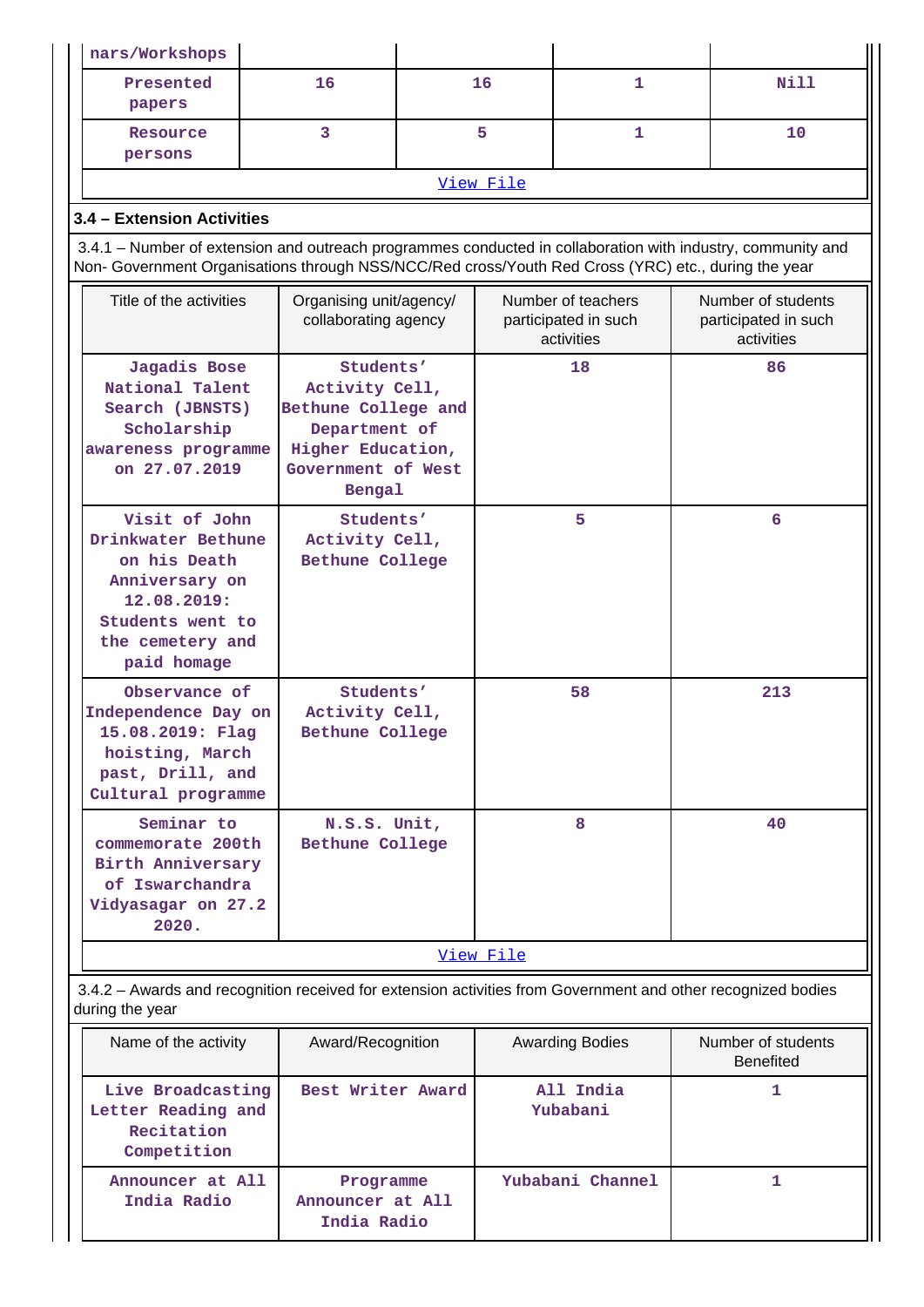| Duet Dance                                                                                                                                                                                                     |  | 1st prize                                          |                                             | Dhun organized by<br>Bidhannagar Govt.<br>College          |                                                                | 1 |                                                         |  |
|----------------------------------------------------------------------------------------------------------------------------------------------------------------------------------------------------------------|--|----------------------------------------------------|---------------------------------------------|------------------------------------------------------------|----------------------------------------------------------------|---|---------------------------------------------------------|--|
| Creative Writing                                                                                                                                                                                               |  | a) 2nd and b) 3rd                                  |                                             |                                                            | a) Shri<br>Sikshayatan College<br>b) Lady Brabourne<br>College |   | 1                                                       |  |
| Artworks Category                                                                                                                                                                                              |  | Best Choice                                        |                                             | <b>EXPRESSION'20</b><br>hosted by Agomoni<br>on 20.08.2020 |                                                                | 1 |                                                         |  |
|                                                                                                                                                                                                                |  |                                                    |                                             | View File                                                  |                                                                |   |                                                         |  |
| 3.4.3 - Students participating in extension activities with Government Organisations, Non-Government<br>Organisations and programmes such as Swachh Bharat, Aids Awareness, Gender Issue, etc. during the year |  |                                                    |                                             |                                                            |                                                                |   |                                                         |  |
| Name of the scheme                                                                                                                                                                                             |  | Organising unit/Agen<br>cy/collaborating<br>agency | Name of the activity                        |                                                            | Number of teachers<br>participated in such<br>activites        |   | Number of students<br>participated in such<br>activites |  |
| N.S.S.<br>Activity                                                                                                                                                                                             |  | N.S.S. Unit,<br>Bethune College                    | Cleaning held<br>on 26.11.2019.             | Campus                                                     | 7                                                              |   | 10                                                      |  |
| N.S.S.<br>Activity                                                                                                                                                                                             |  | N.S.S. Unit,<br>Bethune College                    | against use of<br>Plastic on<br>21.12.2019. | Campaign                                                   | 5                                                              |   | 8                                                       |  |
| N.S.S.<br>Activity                                                                                                                                                                                             |  | N.S.S. Unit,<br>Bethune College                    | of Republic Day<br>on 26.1.2020             | Celebration                                                | 40                                                             |   | 25                                                      |  |
|                                                                                                                                                                                                                |  |                                                    |                                             | <u>View File</u>                                           |                                                                |   |                                                         |  |
| 3.5 - Collaborations                                                                                                                                                                                           |  |                                                    |                                             |                                                            |                                                                |   |                                                         |  |
| 3.5.1 – Number of Collaborative activities for research, faculty exchange, student exchange during the year                                                                                                    |  |                                                    |                                             |                                                            |                                                                |   |                                                         |  |
| Nature of activity                                                                                                                                                                                             |  | Participant                                        |                                             |                                                            | Source of financial support                                    |   | Duration                                                |  |
| Career<br>Counselling Seminar<br>on Competitive<br>Examinations,<br>Topic: How to Solve<br>Math Problems<br>easily in<br>Competitive<br>Examinations<br>Collaborator: RICE,<br>Sealdah , Kolkata               |  | 215                                                |                                             |                                                            | Bethune College                                                |   | 1                                                       |  |
| Career<br>Counselling Seminar<br>:Topic: Pre-campus<br>Interactive Seminar<br>Collaborator:<br>COGNIZANT Solutions                                                                                             |  | 119                                                |                                             |                                                            | Bethune College                                                |   | 1                                                       |  |
| Career<br>Counselling Seminar<br>:Topic: Topic: Data<br>Science:                                                                                                                                               |  | 74                                                 |                                             |                                                            | Bethune College                                                |   | 1                                                       |  |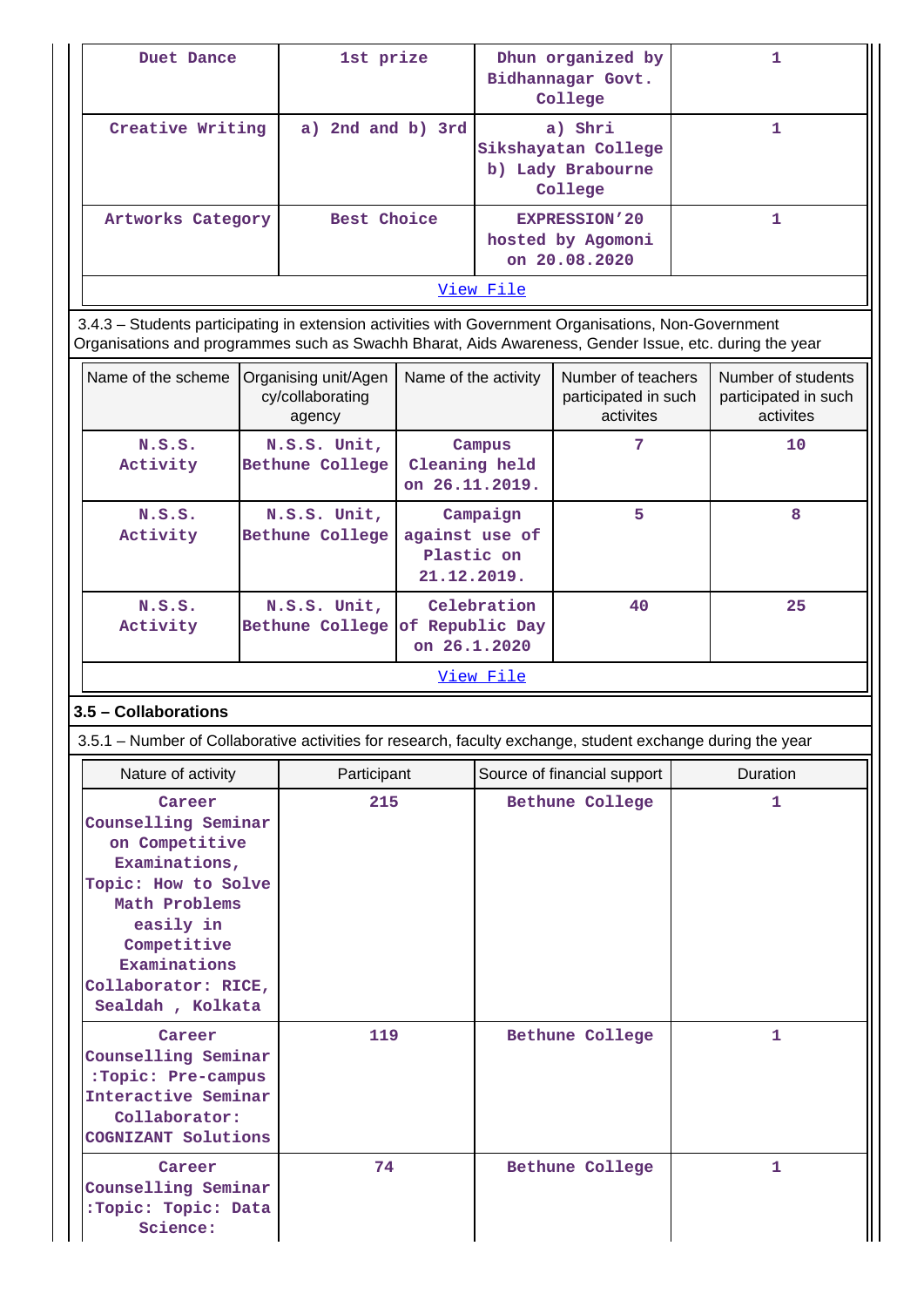| Introduction,<br>Overview and Career<br>Prospects<br>Collaborator:<br>Praxis Business<br>School, Kolkata                                                                                                                                                                   |                                                                                                                                                                                                                      |            |                                                                                                                                                                               |                                                                                                                                                                                                             |                                     |            |             |
|----------------------------------------------------------------------------------------------------------------------------------------------------------------------------------------------------------------------------------------------------------------------------|----------------------------------------------------------------------------------------------------------------------------------------------------------------------------------------------------------------------|------------|-------------------------------------------------------------------------------------------------------------------------------------------------------------------------------|-------------------------------------------------------------------------------------------------------------------------------------------------------------------------------------------------------------|-------------------------------------|------------|-------------|
| One Day State<br>Level Seminar on<br>Celebration of<br>200th Birth<br>Anniversary of<br>Pandit Ishwar<br>Chandra Vidyasagar<br>- Revisiting the<br>Renaissance Man was<br>organized jointly<br>by departments of<br>Philosophy,<br>History, Sanskrit,<br>Hindi and Bengali |                                                                                                                                                                                                                      |            | 350                                                                                                                                                                           | <b>Higher Education</b>                                                                                                                                                                                     | Department, Govt.<br>of West Bengal |            | 1           |
|                                                                                                                                                                                                                                                                            | One-day State-<br>level Seminar on<br>Career Counselling<br>and Soft Skill<br>Development The<br>Department of<br>English along with<br>Depts of<br>Mathematics,<br>Economics,<br>Statistics and<br>Computer Science |            | 159                                                                                                                                                                           | <b>Higher Education</b><br>Department, Govt.<br>of West Bengal<br><u>View File</u><br>3.5.2 - Linkages with institutions/industries for internship, on-the- job training, project work, sharing of research |                                     |            | 1           |
| facilities etc. during the year<br>Nature of linkage                                                                                                                                                                                                                       | Title of the<br>linkage                                                                                                                                                                                              |            | Name of the<br>partnering<br>institution/<br>industry<br>/research lab<br>with contact<br>details                                                                             | <b>Duration From</b>                                                                                                                                                                                        | <b>Duration To</b>                  |            | Participant |
| Computer<br>Training                                                                                                                                                                                                                                                       | campus certi<br>fication<br>course,<br>Diploma in<br>PC<br>Application                                                                                                                                               | 2-year on- | <b>WEBEL</b><br>Informatics<br>Ltd., under<br>the<br>Department<br>of<br>Information<br>Technology,<br>Govt. of<br>West Bengal<br>in collabora<br>tion with<br><b>Bethune</b> | 05/07/2019                                                                                                                                                                                                  |                                     | 30/06/2020 | 416         |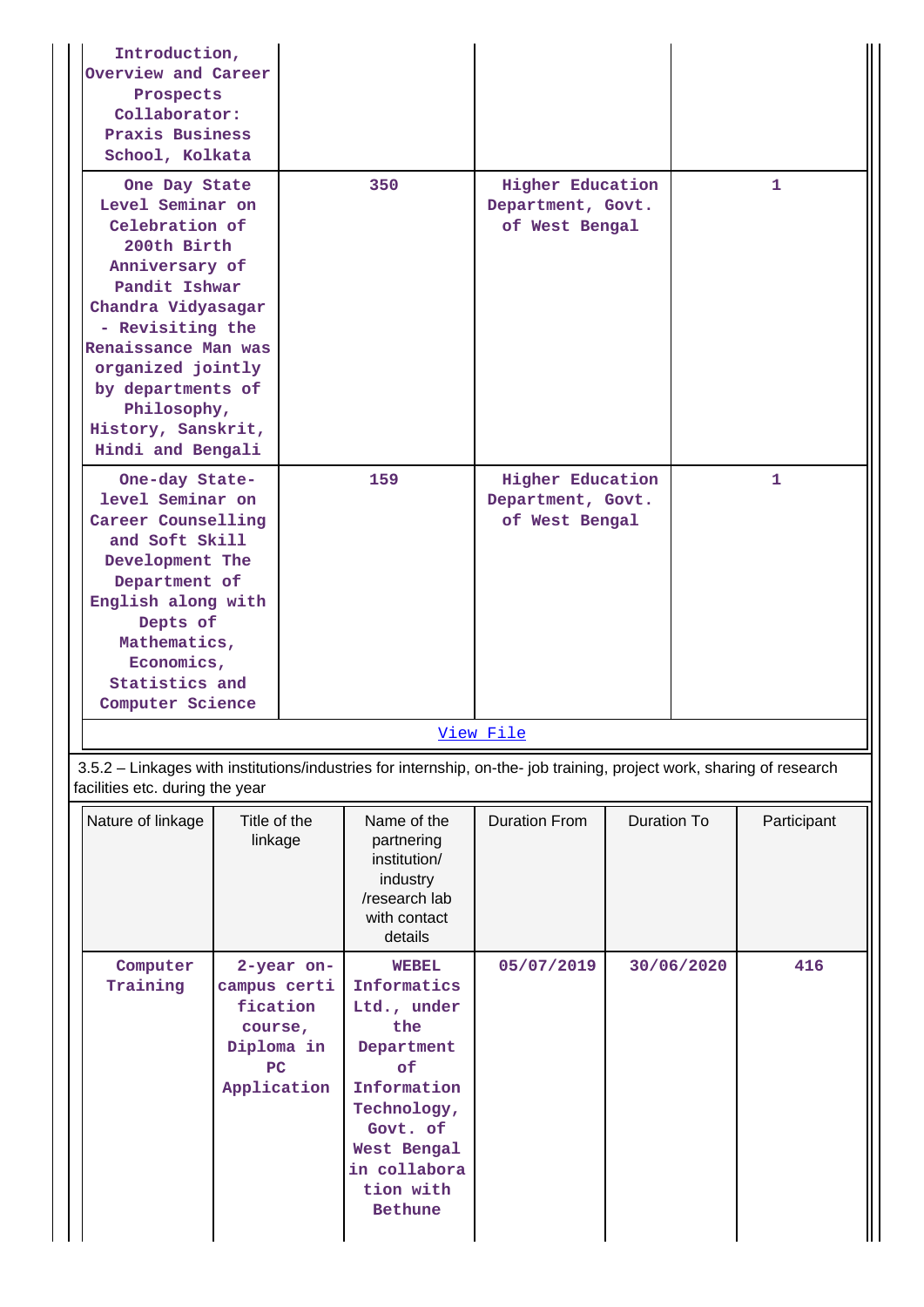|                                                                                             |                   | College<br>offers a<br>2-year on-<br>campus certi<br>fication<br>course,<br>Diploma in<br>PC<br>Application<br>Contact no.<br>90380 72890/<br>89810/ 10702 |  | No file uploaded. |                                                |                                |                                                           |  |
|---------------------------------------------------------------------------------------------|-------------------|------------------------------------------------------------------------------------------------------------------------------------------------------------|--|-------------------|------------------------------------------------|--------------------------------|-----------------------------------------------------------|--|
| houses etc. during the year                                                                 |                   | 3.5.3 – MoUs signed with institutions of national, international importance, other universities, industries, corporate                                     |  |                   |                                                |                                |                                                           |  |
| Organisation<br>Date of MoU signed                                                          |                   |                                                                                                                                                            |  |                   | Purpose/Activities                             |                                | Number of<br>students/teachers<br>participated under MoUs |  |
| <b>NA</b>                                                                                   |                   | 30/06/2020                                                                                                                                                 |  | No file uploaded. | <b>NA</b>                                      |                                | <b>Nill</b>                                               |  |
|                                                                                             |                   | <b>CRITERION IV - INFRASTRUCTURE AND LEARNING RESOURCES</b>                                                                                                |  |                   |                                                |                                |                                                           |  |
| 4.1 - Physical Facilities                                                                   |                   |                                                                                                                                                            |  |                   |                                                |                                |                                                           |  |
| 4.1.1 - Budget allocation, excluding salary for infrastructure augmentation during the year |                   |                                                                                                                                                            |  |                   |                                                |                                |                                                           |  |
|                                                                                             |                   | Budget allocated for infrastructure augmentation                                                                                                           |  |                   | Budget utilized for infrastructure development |                                |                                                           |  |
|                                                                                             |                   | 12150177                                                                                                                                                   |  |                   |                                                | 5350177                        |                                                           |  |
|                                                                                             |                   | 4.1.2 – Details of augmentation in infrastructure facilities during the year                                                                               |  |                   |                                                |                                |                                                           |  |
|                                                                                             | <b>Facilities</b> |                                                                                                                                                            |  |                   |                                                | <b>Existing or Newly Added</b> |                                                           |  |
|                                                                                             |                   | Campus Area                                                                                                                                                |  |                   |                                                | Existing                       |                                                           |  |
|                                                                                             |                   | Class rooms<br>Laboratories                                                                                                                                |  |                   |                                                | Newly Added<br>Existing        |                                                           |  |
|                                                                                             |                   | Seminar Halls                                                                                                                                              |  |                   |                                                | Existing                       |                                                           |  |
|                                                                                             |                   | Classrooms with LCD facilities                                                                                                                             |  |                   |                                                | Newly Added                    |                                                           |  |
|                                                                                             |                   | Seminar halls with ICT facilities                                                                                                                          |  |                   |                                                | Newly Added                    |                                                           |  |
|                                                                                             |                   | Others                                                                                                                                                     |  |                   |                                                | Newly Added                    |                                                           |  |
|                                                                                             |                   |                                                                                                                                                            |  | View File         |                                                |                                |                                                           |  |
| 4.2 - Library as a Learning Resource                                                        |                   |                                                                                                                                                            |  |                   |                                                |                                |                                                           |  |
|                                                                                             |                   | 4.2.1 - Library is automated {Integrated Library Management System (ILMS)}                                                                                 |  |                   |                                                |                                |                                                           |  |
| Name of the ILMS<br>software                                                                |                   | Nature of automation (fully<br>or patially)                                                                                                                |  |                   | Version                                        |                                | Year of automation                                        |  |
| <b>LIBSYS</b>                                                                               |                   | Fully                                                                                                                                                      |  |                   | 7.0 (web Version)                              |                                | 2019                                                      |  |
| 4.2.2 - Library Services                                                                    |                   |                                                                                                                                                            |  |                   |                                                |                                |                                                           |  |
| Library<br>Service Type                                                                     |                   | Existing                                                                                                                                                   |  |                   | Newly Added                                    |                                | Total                                                     |  |
| Text                                                                                        | 102317            | 7507932                                                                                                                                                    |  | 235               | 155000                                         | 102552                         | 7662932                                                   |  |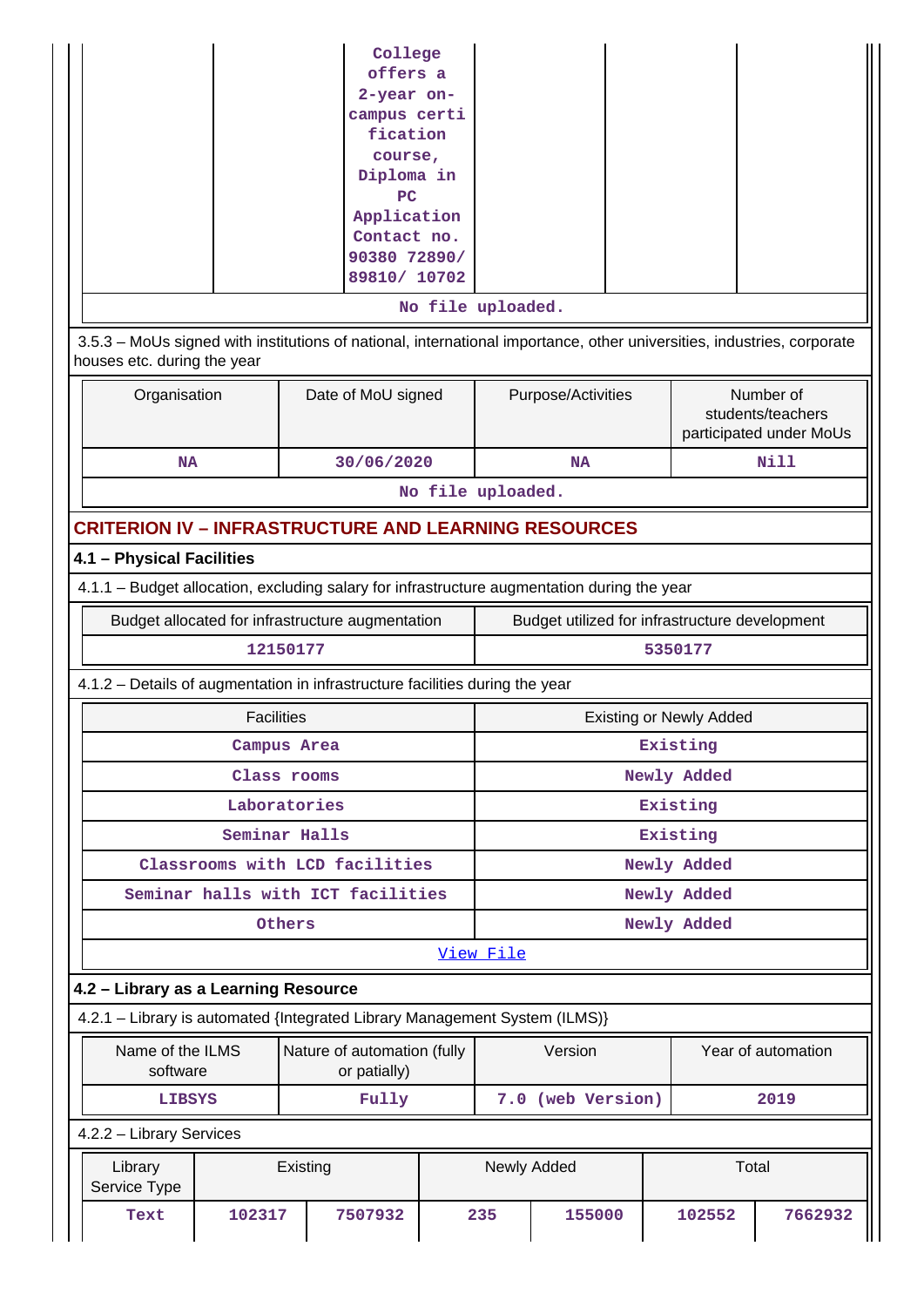| <b>Books</b>                             |                                           |                 |                                                                                                                                                                                                                                                                                                                                                                                                                                                                                                                                                                                                                                           |                            |                     |                                           |                    |                                                                |                |
|------------------------------------------|-------------------------------------------|-----------------|-------------------------------------------------------------------------------------------------------------------------------------------------------------------------------------------------------------------------------------------------------------------------------------------------------------------------------------------------------------------------------------------------------------------------------------------------------------------------------------------------------------------------------------------------------------------------------------------------------------------------------------------|----------------------------|---------------------|-------------------------------------------|--------------------|----------------------------------------------------------------|----------------|
| <b>Journals</b>                          |                                           | 12              | Nill                                                                                                                                                                                                                                                                                                                                                                                                                                                                                                                                                                                                                                      |                            | Nill                | N111                                      | 12                 |                                                                | Nill           |
| CD &<br>Video                            |                                           | 350             | 23000                                                                                                                                                                                                                                                                                                                                                                                                                                                                                                                                                                                                                                     |                            | <b>Nill</b>         | <b>Nill</b>                               | 350                |                                                                | 23000          |
|                                          |                                           |                 |                                                                                                                                                                                                                                                                                                                                                                                                                                                                                                                                                                                                                                           |                            | View File           |                                           |                    |                                                                |                |
| (Learning Management System (LMS) etc    |                                           |                 | 4.2.3 - E-content developed by teachers such as: e-PG- Pathshala, CEC (under e-PG- Pathshala CEC (Under<br>Graduate) SWAYAM other MOOCs platform NPTEL/NMEICT/any other Government initiatives & institutional                                                                                                                                                                                                                                                                                                                                                                                                                            |                            |                     |                                           |                    |                                                                |                |
|                                          | Name of the Teacher                       |                 | Name of the Module                                                                                                                                                                                                                                                                                                                                                                                                                                                                                                                                                                                                                        |                            |                     | Platform on which module<br>is developed  |                    | Date of launching e-<br>content                                |                |
| <b>NA</b>                                |                                           |                 | <b>NA</b>                                                                                                                                                                                                                                                                                                                                                                                                                                                                                                                                                                                                                                 |                            | <b>NA</b>           |                                           |                    | 30/06/2020                                                     |                |
|                                          |                                           |                 |                                                                                                                                                                                                                                                                                                                                                                                                                                                                                                                                                                                                                                           |                            | No file uploaded.   |                                           |                    |                                                                |                |
| 4.3 - IT Infrastructure                  |                                           |                 |                                                                                                                                                                                                                                                                                                                                                                                                                                                                                                                                                                                                                                           |                            |                     |                                           |                    |                                                                |                |
| 4.3.1 - Technology Upgradation (overall) |                                           |                 |                                                                                                                                                                                                                                                                                                                                                                                                                                                                                                                                                                                                                                           |                            |                     |                                           |                    |                                                                |                |
| <b>Type</b>                              | <b>Total Co</b><br>mputers                | Computer<br>Lab | Internet                                                                                                                                                                                                                                                                                                                                                                                                                                                                                                                                                                                                                                  | <b>Browsing</b><br>centers | Computer<br>Centers | Office                                    | Departme<br>nts    | Available<br><b>Bandwidt</b><br>h (MBPS/<br>GBPS)              | <b>Others</b>  |
| Existin<br>g                             | 146                                       | 5               | 109                                                                                                                                                                                                                                                                                                                                                                                                                                                                                                                                                                                                                                       | 4                          | 5                   | 14                                        | 32                 | 40                                                             | 116            |
| Added                                    | 21                                        | $\mathbf{1}$    | 14                                                                                                                                                                                                                                                                                                                                                                                                                                                                                                                                                                                                                                        | $\mathbf 0$                | $\mathbf 0$         | $\mathbf 0$                               | 16                 | $\mathbf{0}$                                                   | $\overline{2}$ |
| Total                                    | 167                                       | 6               | 123                                                                                                                                                                                                                                                                                                                                                                                                                                                                                                                                                                                                                                       | 4                          | 5                   | 14                                        | 48                 | 40                                                             | 118            |
|                                          |                                           |                 | 4.3.2 - Bandwidth available of internet connection in the Institution (Leased line)                                                                                                                                                                                                                                                                                                                                                                                                                                                                                                                                                       |                            |                     |                                           |                    |                                                                |                |
|                                          |                                           |                 |                                                                                                                                                                                                                                                                                                                                                                                                                                                                                                                                                                                                                                           |                            | 40 MBPS/ GBPS       |                                           |                    |                                                                |                |
| 4.3.3 - Facility for e-content           |                                           |                 |                                                                                                                                                                                                                                                                                                                                                                                                                                                                                                                                                                                                                                           |                            |                     |                                           |                    |                                                                |                |
|                                          |                                           |                 | Name of the e-content development facility                                                                                                                                                                                                                                                                                                                                                                                                                                                                                                                                                                                                |                            |                     |                                           | recording facility | Provide the link of the videos and media centre and            |                |
|                                          |                                           | <b>NA</b>       |                                                                                                                                                                                                                                                                                                                                                                                                                                                                                                                                                                                                                                           |                            |                     |                                           | <u>NA</u>          |                                                                |                |
|                                          |                                           |                 | 4.4 - Maintenance of Campus Infrastructure                                                                                                                                                                                                                                                                                                                                                                                                                                                                                                                                                                                                |                            |                     |                                           |                    |                                                                |                |
| component, during the year               |                                           |                 | 4.4.1 – Expenditure incurred on maintenance of physical facilities and academic support facilities, excluding salary                                                                                                                                                                                                                                                                                                                                                                                                                                                                                                                      |                            |                     |                                           |                    |                                                                |                |
|                                          | Assigned Budget on<br>academic facilities |                 | Expenditure incurred on<br>maintenance of academic<br>facilities                                                                                                                                                                                                                                                                                                                                                                                                                                                                                                                                                                          |                            |                     | Assigned budget on<br>physical facilities |                    | Expenditure incurredon<br>maintenance of physical<br>facilites |                |
|                                          | 10308000                                  |                 | 3508000                                                                                                                                                                                                                                                                                                                                                                                                                                                                                                                                                                                                                                   |                            |                     | 1842177                                   |                    | 1842177                                                        |                |
| institutional Website, provide link)     |                                           |                 | 4.4.2 - Procedures and policies for maintaining and utilizing physical, academic and support facilities - laboratory,<br>library, sports complex, computers, classrooms etc. (maximum 500 words) (information to be available in                                                                                                                                                                                                                                                                                                                                                                                                          |                            |                     |                                           |                    |                                                                |                |
|                                          |                                           |                 | In 2020, Bethune College has been recognized as DBT STAR College by Ministry<br>of Science and Technology, Government of India and has received financial<br>support involving the Departments of Botany, Zoology, Physics, Chemistry and<br>Mathematics which are being utilized for procuring upgraded equipment, books,<br>journals and upgradation of infrastructural facilities. Grants received from<br>the Government of West Bengal, RUSA and DST-FIST has been used for up-<br>gradation, maintenance and procurement of physical/ academic/ support<br>facilities. Multi Facility Centre for Arts and Science facilitate higher |                            |                     |                                           |                    |                                                                |                |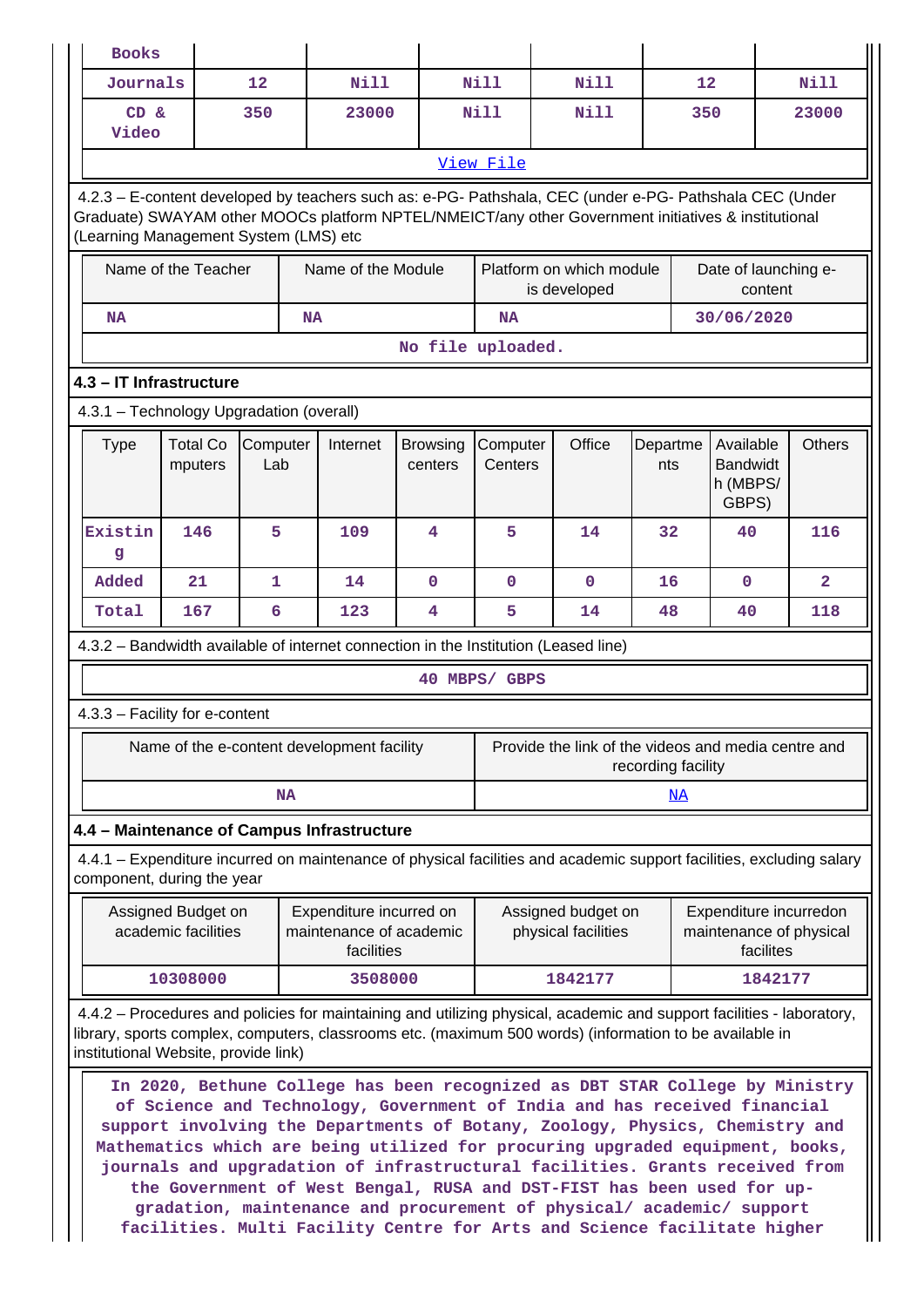**studies and research activities among students. Despite the lockdown due to Covid pandemic, the teaching learning process continued through different virtual platforms. Special online routine was prepared including additional tutorial and remedial classes and mentoring sessions. Knowledge repository section was added to website where study materials were uploaded regularly. Workshops/ training on virtual teaching was organized for teachers. The Psychological counselling cell provided immense support to students and teachers through online counselling. Webinars on different aspects and effects of Pandemic were also organized The cyclone Amphan knocked down many trees inside the campus causing damage to some physical infrastructure too soon the repairing and restoring job was started and done with cooperation from PWD. Libraries are Open access and fully computerized with multi-user Linux-Fedora based library software Libsys 7.0 Web Version. Library Automation is enabled by RFID technology since 2019. Departmental Libraries are enabled to access OPAC with the LAN. e-books and e-journals are accessed through INFLIBNET - N-LIST consortium. The Library maintains an Archive section which is a rich reservoir of valuable, rare, old documents and also has a digital lab, server room and fumigation room. The horizontal extension of the Chandramukhi Bhawan is complete that was initiated from the third phase allotment of RUSA with a vision to create a State-of-the-art-Archives and newly dedicated Alumni Room A specially-abled toilet with Ramp providing wheelchair access has been constructed. Construction of Ladies Hostel which will accommodate students staying far away from the college is near completion. The basement of the Administrative Building has been renovated making room for old furniture and equipment. The Auditorium is fully functional being the venue of annual functions, conferences and seminars. The ground level of Nivedita Prayer Hall harbours a Girls' Common Room. The College Canteen provides food at subsidized rate for students and staff during the working hours of the College. The College authority provides furniture, refrigerator, gas, purified water electric supply to the organization. Junk food is banned in the college canteen as per UGC guidelines. Student support: Students can avail and get benefit from financial support in the form of scholarship, stipend, free studentship etc., from various government and non-government sources and the College's own student aid fund. A Career Counselling Cell is proactive enough to guide the students about various career opportunities to help them to proceed towards their future career path.**

[http://www.bethunecollege.ac.in/IQAC/campusMaintenance/AQAR-4\\_4\\_2-Campus-Maintenance-and-](http://www.bethunecollege.ac.in/IQAC/campusMaintenance/AQAR-4_4_2-Campus-Maintenance-and-Support-2019-2020.pdf)[Support-2019-2020.pdf](http://www.bethunecollege.ac.in/IQAC/campusMaintenance/AQAR-4_4_2-Campus-Maintenance-and-Support-2019-2020.pdf)

## **CRITERION V – STUDENT SUPPORT AND PROGRESSION**

#### **5.1 – Student Support**

5.1.1 – Scholarships and Financial Support

|                                                                                                                                                                                                                 | Name/Title of the scheme | Number of students | <b>Amount in Rupees</b> |  |  |  |  |
|-----------------------------------------------------------------------------------------------------------------------------------------------------------------------------------------------------------------|--------------------------|--------------------|-------------------------|--|--|--|--|
| Financial Support<br>from institution                                                                                                                                                                           | StudentsAid Fund<br>ETC. | 30                 | 55270                   |  |  |  |  |
| Financial Support<br>from Other Sources                                                                                                                                                                         |                          |                    |                         |  |  |  |  |
| a) National                                                                                                                                                                                                     | INSPIRE ETC.             | 240                | 5122050                 |  |  |  |  |
| b) International                                                                                                                                                                                                | NA                       | Nill               | 0                       |  |  |  |  |
|                                                                                                                                                                                                                 |                          | View File          |                         |  |  |  |  |
| 5.1.2 – Number of capability enhancement and development schemes such as Soft skill development, Remedial<br>coaching, Language lab, Bridge courses, Yoga, Meditation, Personal Counselling and Mentoring etc., |                          |                    |                         |  |  |  |  |
| Name of the capability                                                                                                                                                                                          | Date of implemetation    | Number of students | Agencies involved       |  |  |  |  |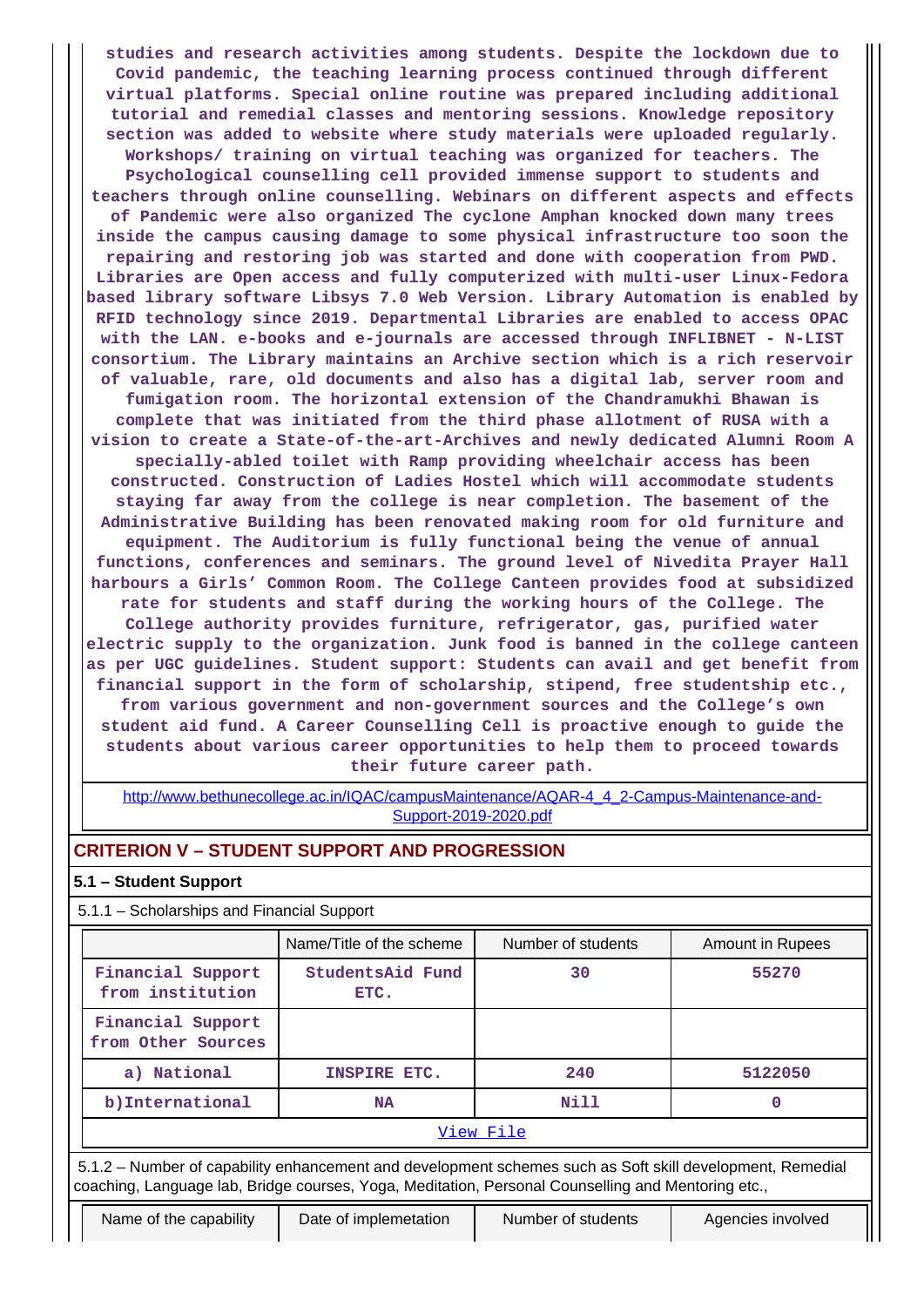| enhancement scheme                                               |            | enrolled |                                                            |  |  |  |  |  |
|------------------------------------------------------------------|------------|----------|------------------------------------------------------------|--|--|--|--|--|
| Ethics and Value<br>education                                    | 24/09/2019 | 256      | Ethics value<br>education<br>committee, Bethune<br>College |  |  |  |  |  |
| Orientation<br>programme regarding<br>Career<br>opportunities    | 20/08/2019 | 201      | Career<br>Counselling Cell,<br>Bethune College             |  |  |  |  |  |
| Career<br>Counselling<br>Workshop on<br>Communicative<br>English | 24/09/2019 | 67       | Career<br>Counselling Cell,<br>Bethune College             |  |  |  |  |  |
| Career<br>Counselling Seminar<br>on Competitive<br>Examinations  | 26/11/2019 | 197      | RICE, Sealdah,<br>Kolkata                                  |  |  |  |  |  |
| Career<br>Counselling Pre-<br>campus Interactive<br>Seminar      | 04/12/2019 | 101      | <b>COGNIZANT</b><br>Solutions                              |  |  |  |  |  |
| Career<br>Counselling<br>Seminar- Data<br>Science                | 10/12/2019 | 56       | Praxis Business<br>School, Kolkata                         |  |  |  |  |  |
| Yoga Classes                                                     | 21/06/2019 | 133      | NSS, Bethune<br>College                                    |  |  |  |  |  |
| Psychological<br>counselling                                     | 05/07/2019 | 10       | Psychological<br>Counselling Cell,<br>Bethune College      |  |  |  |  |  |
|                                                                  | View File  |          |                                                            |  |  |  |  |  |

 5.1.3 – Students benefited by guidance for competitive examinations and career counselling offered by the institution during the year

| Year                                                                                                           | Name of the<br>scheme                                                                                      | Number of<br>benefited<br>students for<br>competitive<br>examination | Number of<br>benefited<br>students by<br>career<br>counseling<br>activities | Number of<br>students who<br>have passedin<br>the comp. exam | Number of<br>studentsp placed |  |  |  |
|----------------------------------------------------------------------------------------------------------------|------------------------------------------------------------------------------------------------------------|----------------------------------------------------------------------|-----------------------------------------------------------------------------|--------------------------------------------------------------|-------------------------------|--|--|--|
| 2019                                                                                                           | Career<br>Counselling<br>related<br>orientation,<br>workshop,<br>seminar and<br>pre-<br>selection<br>drive | 354                                                                  | 790                                                                         | 67                                                           | 21                            |  |  |  |
| <u>View File</u>                                                                                               |                                                                                                            |                                                                      |                                                                             |                                                              |                               |  |  |  |
| 5.1.4 – Institutional mechanism for transparency, timely redressal of student grievances, Prevention of sexual |                                                                                                            |                                                                      |                                                                             |                                                              |                               |  |  |  |

harassment and ragging cases during the year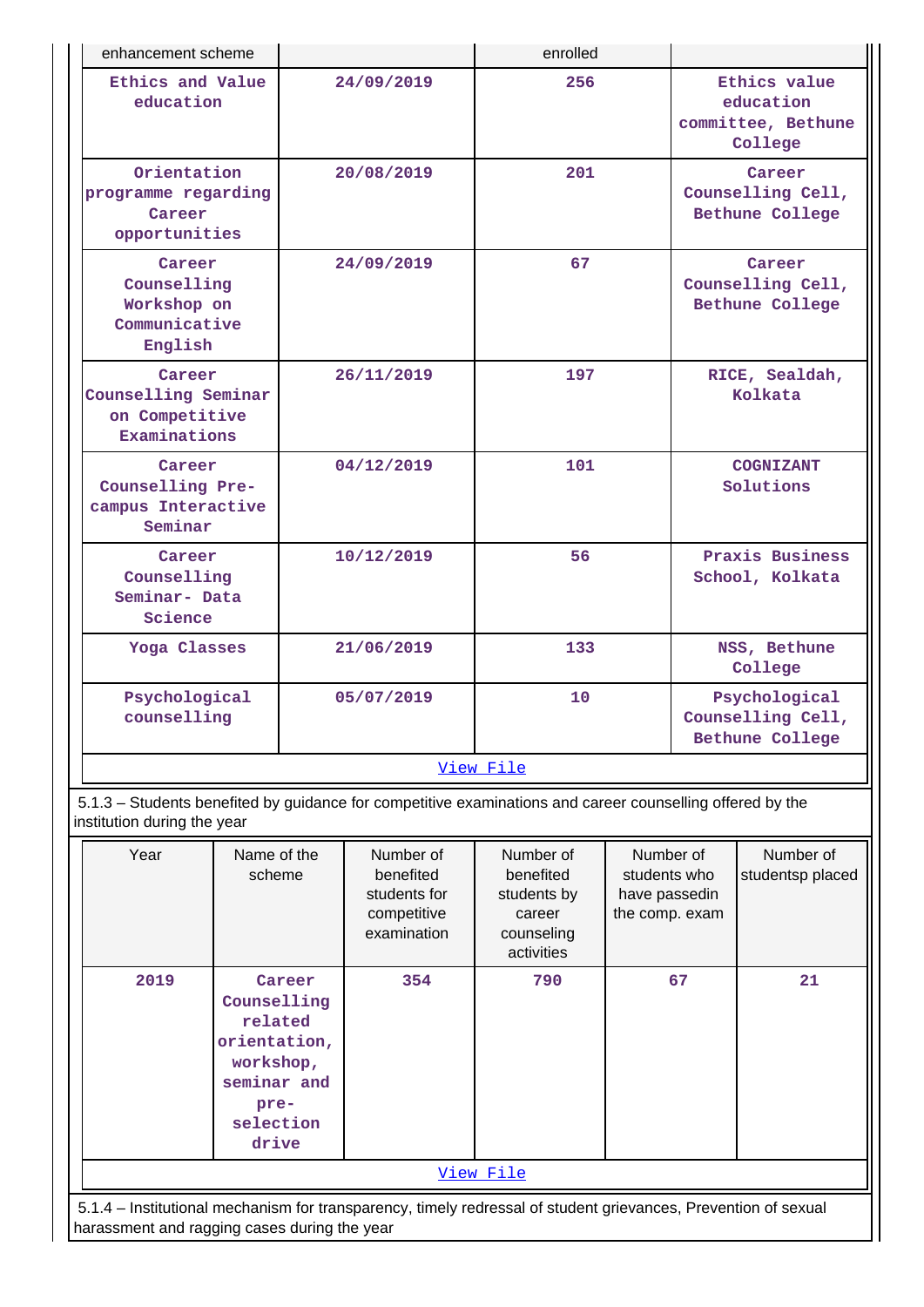| Total grievances received                                                     |                                                             | Number of grievances redressed |                                    | Avg. number of days for grievance<br>redressal                                                                                                                                                                                                                         |                                               |  |  |  |  |
|-------------------------------------------------------------------------------|-------------------------------------------------------------|--------------------------------|------------------------------------|------------------------------------------------------------------------------------------------------------------------------------------------------------------------------------------------------------------------------------------------------------------------|-----------------------------------------------|--|--|--|--|
|                                                                               | <b>Nill</b>                                                 |                                | <b>Nill</b>                        |                                                                                                                                                                                                                                                                        | <b>Nill</b>                                   |  |  |  |  |
| 5.2 - Student Progression                                                     |                                                             |                                |                                    |                                                                                                                                                                                                                                                                        |                                               |  |  |  |  |
| 5.2.1 - Details of campus placement during the year                           |                                                             |                                |                                    |                                                                                                                                                                                                                                                                        |                                               |  |  |  |  |
|                                                                               | On campus                                                   |                                |                                    | Off campus                                                                                                                                                                                                                                                             |                                               |  |  |  |  |
| Nameof<br>organizations<br>visited                                            | Number of<br>students<br>participated                       | Number of<br>stduents placed   | Nameof<br>organizations<br>visited | Number of<br>students<br>participated                                                                                                                                                                                                                                  | Number of<br>stduents placed                  |  |  |  |  |
| COGNIZANT,<br>TCS, GENPACT                                                    | 138                                                         | 21                             | <b>NA</b>                          | Nill                                                                                                                                                                                                                                                                   | <b>Nill</b>                                   |  |  |  |  |
| View File                                                                     |                                                             |                                |                                    |                                                                                                                                                                                                                                                                        |                                               |  |  |  |  |
| 5.2.2 - Student progression to higher education in percentage during the year |                                                             |                                |                                    |                                                                                                                                                                                                                                                                        |                                               |  |  |  |  |
| Year                                                                          | Number of<br>students<br>enrolling into<br>higher education | Programme<br>graduated from    | Depratment<br>graduated from       | Name of<br>institution joined                                                                                                                                                                                                                                          | Name of<br>programme<br>admitted to           |  |  |  |  |
| 2020                                                                          | 24                                                          | B.A.(Hons.)                    | Bengali                            | University<br>of Calcutta,<br><b>Banaras</b><br>Hindu<br>University,<br><b>Womens</b><br>College<br>$(CU)$ ,<br>Jogomaya<br>Devi College<br>(CU), Lady<br><b>Brabourne</b><br>College<br>$(CU)$ ,<br>Rammohan<br>College<br>$(CU)$ ,<br><b>Bethune</b><br>College (CU) | M.A. in<br>Bengali,<br>M.A. in<br>Linguistics |  |  |  |  |
| 2020                                                                          | 8                                                           | $B.A.$ (Hons.)                 | Hindi                              | University<br>of Calcutta,<br>Rabindra<br>Bharati<br>University,<br>Indira<br>Gandhi<br>National<br>Open<br>University,<br><b>PRESIDENCY</b><br><b>UNIVERSITY</b>                                                                                                      | M.A. in<br>Hindi                              |  |  |  |  |
| 2020                                                                          | 15                                                          | $B.A.$ (Hons.)                 | Political<br>Science               | University<br>of Calcutta                                                                                                                                                                                                                                              | M.A. in<br>Political<br>Science               |  |  |  |  |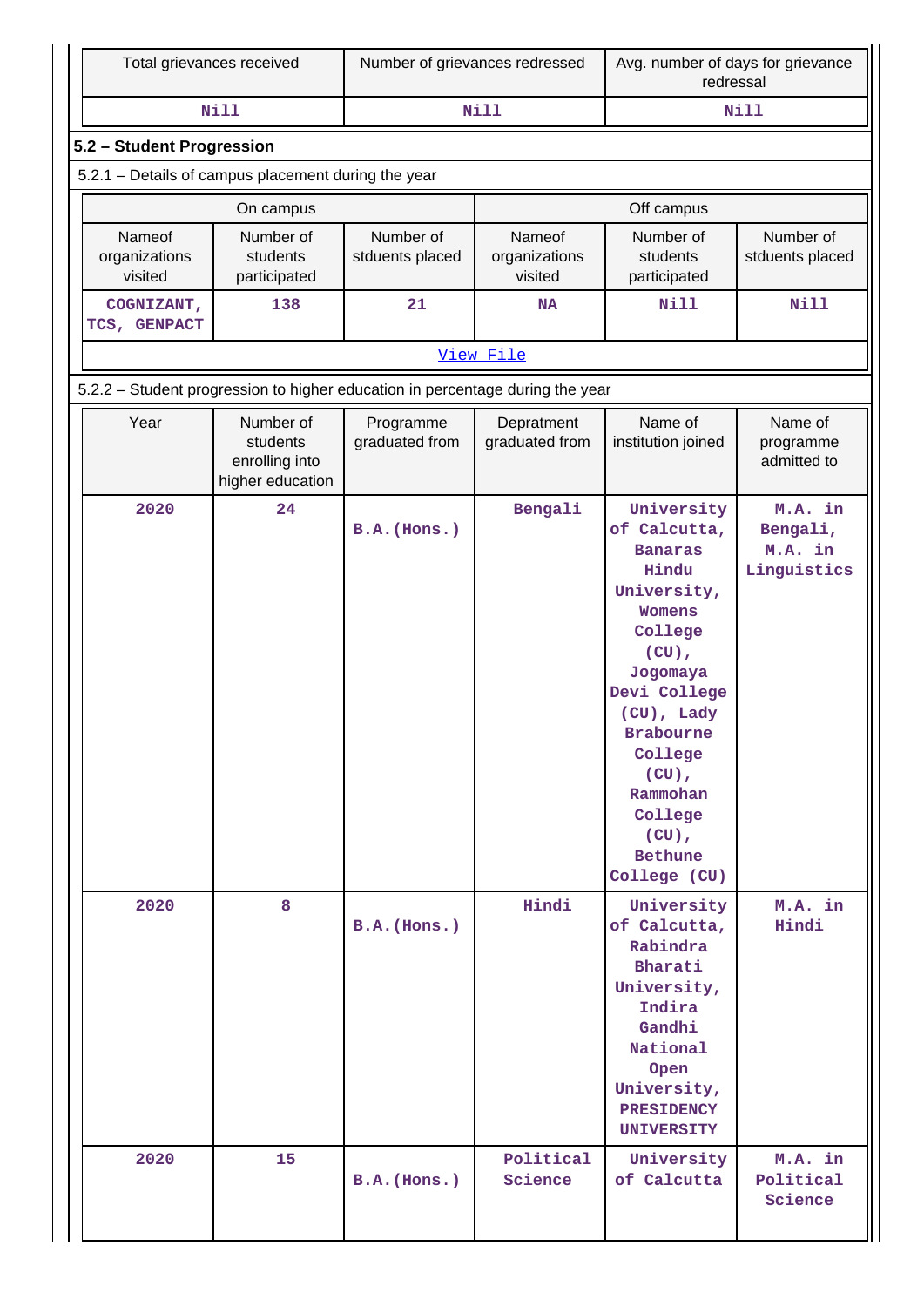| 28<br>2020                                                                                                                                                                                                 | $B.A.$ (Hons.) | English<br>View File                    | University<br>of Calcutta,<br><b>Bethune</b><br>College<br>$(CU)$ ,<br>Bhawanipur<br>Education<br>University<br>College<br>$(CU)$ ,<br>Basanti Devi<br>College<br>(CU), Pune<br>University,<br>Jawaharlal<br>Nehru<br>University,<br>Miranda<br>House (DU),<br>EFLU,<br>Hyderabad<br>University<br>of Delhi,<br>Jadavpur<br>University<br>ETC. | M.A. in<br>English,<br>M.A. in CIL,<br>M.A. Film<br>Studies,<br>M.A. in<br>Linguistics,<br>M.A. in<br>comparative<br>literature,<br>M.A. in<br>Applied<br>Linguistics,<br>M.A. in Mass<br>Communicatio<br>n, M.A. in<br>Journalism,<br>MBA, M.A. in<br>English<br>literature |  |  |
|------------------------------------------------------------------------------------------------------------------------------------------------------------------------------------------------------------|----------------|-----------------------------------------|------------------------------------------------------------------------------------------------------------------------------------------------------------------------------------------------------------------------------------------------------------------------------------------------------------------------------------------------|------------------------------------------------------------------------------------------------------------------------------------------------------------------------------------------------------------------------------------------------------------------------------|--|--|
| 5.2.3 - Students qualifying in state/ national/ international level examinations during the year<br>(eg:NET/SET/SLET/GATE/GMAT/CAT/GRE/TOFEL/Civil Services/State Government Services)                     |                |                                         |                                                                                                                                                                                                                                                                                                                                                |                                                                                                                                                                                                                                                                              |  |  |
| <b>Items</b>                                                                                                                                                                                               |                | Number of students selected/ qualifying |                                                                                                                                                                                                                                                                                                                                                |                                                                                                                                                                                                                                                                              |  |  |
| <b>NET</b>                                                                                                                                                                                                 |                | 11                                      |                                                                                                                                                                                                                                                                                                                                                |                                                                                                                                                                                                                                                                              |  |  |
| SET                                                                                                                                                                                                        |                |                                         |                                                                                                                                                                                                                                                                                                                                                |                                                                                                                                                                                                                                                                              |  |  |
| <b>GATE</b>                                                                                                                                                                                                |                | 34                                      |                                                                                                                                                                                                                                                                                                                                                |                                                                                                                                                                                                                                                                              |  |  |
| Any Other                                                                                                                                                                                                  |                | 20                                      |                                                                                                                                                                                                                                                                                                                                                |                                                                                                                                                                                                                                                                              |  |  |
|                                                                                                                                                                                                            |                | View File                               |                                                                                                                                                                                                                                                                                                                                                |                                                                                                                                                                                                                                                                              |  |  |
| 5.2.4 – Sports and cultural activities / competitions organised at the institution level during the year                                                                                                   |                |                                         |                                                                                                                                                                                                                                                                                                                                                |                                                                                                                                                                                                                                                                              |  |  |
| Activity                                                                                                                                                                                                   | Level          |                                         | <b>Number of Participants</b>                                                                                                                                                                                                                                                                                                                  |                                                                                                                                                                                                                                                                              |  |  |
| Yoga class in every<br>month under the guidance<br>of Smt. Sharmistha<br>Mondal, Physical<br>Instructor of Bethune<br>College for<br>students, teaching and non-<br>teaching staffs of<br>Bethune College. | teaching       | UG PG, teachers, non-                   | 133                                                                                                                                                                                                                                                                                                                                            |                                                                                                                                                                                                                                                                              |  |  |
| Jagdis Bose National<br>Talent Search (JBNSTS)<br>Scholarship awareness<br>programme (27/07/2019)                                                                                                          |                | <b>UG</b>                               |                                                                                                                                                                                                                                                                                                                                                | 104                                                                                                                                                                                                                                                                          |  |  |
| Bethune Day                                                                                                                                                                                                |                | UG and PG                               | 300                                                                                                                                                                                                                                                                                                                                            |                                                                                                                                                                                                                                                                              |  |  |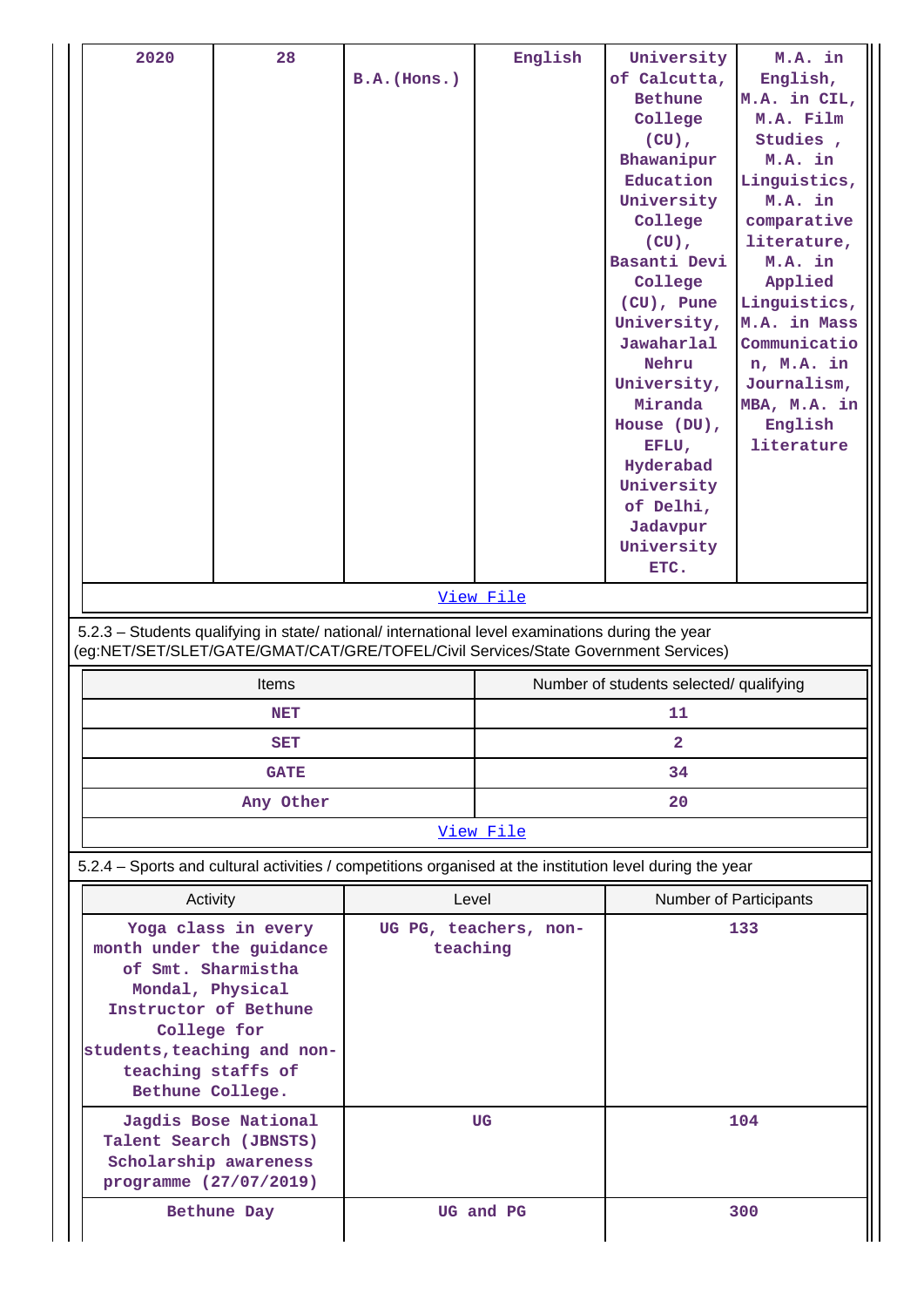|                                                                                                | Banomahatsav (9/08/19).                                                                                                                                                        |  |                           |                                   |                                     |                      |                                             |
|------------------------------------------------------------------------------------------------|--------------------------------------------------------------------------------------------------------------------------------------------------------------------------------|--|---------------------------|-----------------------------------|-------------------------------------|----------------------|---------------------------------------------|
| Exhibition on the<br>occasion of Bethune Day<br>and Independence Day<br>$(9/08/19 - 19/08/19)$ |                                                                                                                                                                                |  | 71<br>UG AND PG           |                                   |                                     |                      |                                             |
|                                                                                                | Independence Day<br>Celebration (15/08/19).                                                                                                                                    |  |                           | UG AND PG                         |                                     | 271                  |                                             |
|                                                                                                | Intra College<br>Competition (13/09/19<br>$14/09/19$ ).                                                                                                                        |  |                           | UG, PG                            |                                     | 397                  |                                             |
|                                                                                                | Annual Fest "AALAP"<br>(21/12/19)                                                                                                                                              |  |                           | UG AND PG                         |                                     | 500                  |                                             |
|                                                                                                | Annual Sports.<br>(17/01/20 18/01/20)                                                                                                                                          |  |                           | UG AND PG                         |                                     | 390                  |                                             |
|                                                                                                |                                                                                                                                                                                |  |                           | View File                         |                                     |                      |                                             |
|                                                                                                | 5.3 - Student Participation and Activities                                                                                                                                     |  |                           |                                   |                                     |                      |                                             |
|                                                                                                | 5.3.1 - Number of awards/medals for outstanding performance in sports/cultural activities at national/international<br>level (award for a team event should be counted as one) |  |                           |                                   |                                     |                      |                                             |
| Year                                                                                           | Name of the<br>award/medal                                                                                                                                                     |  | National/<br>Internaional | Number of<br>awards for<br>Sports | Number of<br>awards for<br>Cultural | Student ID<br>number | Name of the<br>student                      |
| 2019                                                                                           | <b>Best</b><br>letter<br>Award,<br>Live Broad<br>casting<br>Letter<br>Reading<br>and<br>Recitation<br>Competitio<br>n, All<br>India<br>Yubabani<br>Channel                     |  | National                  | Nill                              | 1                                   | G2/8282A             | Subha<br>Swapna Muk<br>hopadhyay<br>(Hindi) |
| 2019                                                                                           | 3rd in<br>On line<br>Recitation<br>---Competi<br>tion on<br>the<br>Occasion<br>of the<br>159th Anni<br>versary of<br>World Poet<br>Rabindrana<br>th Tagore.                    |  | National                  | <b>Nill</b>                       | 1                                   | G2/8539A             | Munmun<br><b>Das</b><br>(Sanskrit)          |
| 2020                                                                                           | 2nd in<br>Recitation<br>Competitio<br>n(<br>Sangrami)                                                                                                                          |  | National                  | <b>Nill</b>                       | 1                                   | G2/8539A             | Munmun<br>Das<br>(Sanskrit)                 |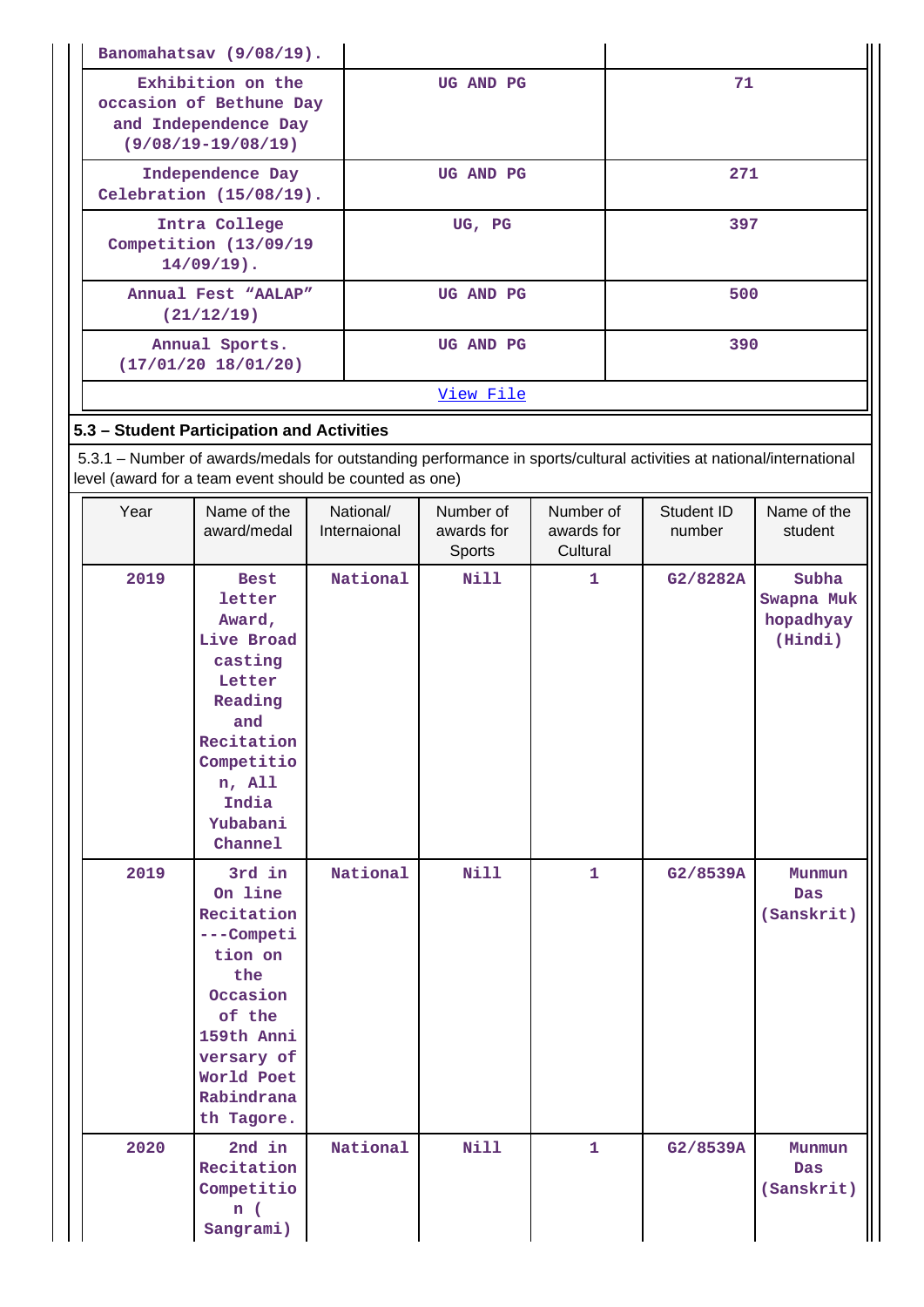|           | held on<br>1.2.2020.                                                                                                                   |          |             |              |          |                                             |  |
|-----------|----------------------------------------------------------------------------------------------------------------------------------------|----------|-------------|--------------|----------|---------------------------------------------|--|
| 2019      | 1st in<br>the<br>recitation<br>conducted<br>by NewTown<br>Book Fair<br>and<br>National<br>Poetry<br>Festival<br><b>on</b><br>27.12.19. | National | <b>Nill</b> | $\mathbf{1}$ | G2/8539A | Munmun<br>Das<br>(Sanskrit)                 |  |
| 2019      | $2nd -$<br>All India<br><b>Essay</b><br>Writing Co<br>mpetition                                                                        | National | <b>Nill</b> | $\mathbf{1}$ | G2/8282A | Subha<br>Swapna Muk<br>hopadhyay<br>(Hindi) |  |
| View File |                                                                                                                                        |          |             |              |          |                                             |  |

 5.3.2 – Activity of Student Council & representation of students on academic & administrative bodies/committees of the institution (maximum 500 words)

 **1. Bethune College Students Committee, totally apolitical in nature , is constituted out of representative members of all levels of UG and PG of both Science and Arts stream. 2. Student representatives are members of quite a few administrative and academic bodies and Teacher's council committees of the college such as Governing Body, Anti Ragging, Backward class cell (SC/ST Cell). 3. On Bethune Day every year, one student representative speaks on the contribution of J.E.D.Bethune on women's education and empowerment in India. A delegated body of Students along with Teachers visit the Cemetery to pay Homage to Sir Bethune. On Annual Prize Day the Students' Committee General Secretary presents a report of its yearlong activities before Guests and dignitaries. 4. The Students' Committee helps to organize Cultural activities, competitions in Bethune college such as Independence Day Celebrations, Intra College Competitions, Annual Fest "AALAP", Annual Sports, Republic Day Celebrations, Bethune College Annual Prize Day. This body also selects and nominates student participants for different Inter-college events. 5. The Student Activity Cell has different clubs under its umbrella-like Literary Club, Art Craft Club, Photography Club, Science Club, Cultural club etc. with nominated Student Secretary and members. They take initiative for new members of these clubs. 6. Students' Committee also helps NSS to organize many health awareness programmes and social awareness activities such as the Dengue and Thalassemia awareness programme. 7. Students' Committee also organizes programmes like Freshers' Welcome for first-year students and Farewell for Third year students. 8. Activities during Lockdown: • Rabindra Jayanti, birthday of Rabindranath Tagore and Nazrul Jayanti was celebrated virtually by the cultural club during lockdown period. • World Environment Day was observed through Online Essay eposter competition. • World Yoga Day- Online presentation of Posters**

#### **5.4 – Alumni Engagement**

5.4.1 – Whether the institution has registered Alumni Association?

#### **Yes**

 **Alumni Association of Bethune College, called Bethune College Sammilani is a registered body under the West Bengal Societies Registration Act,**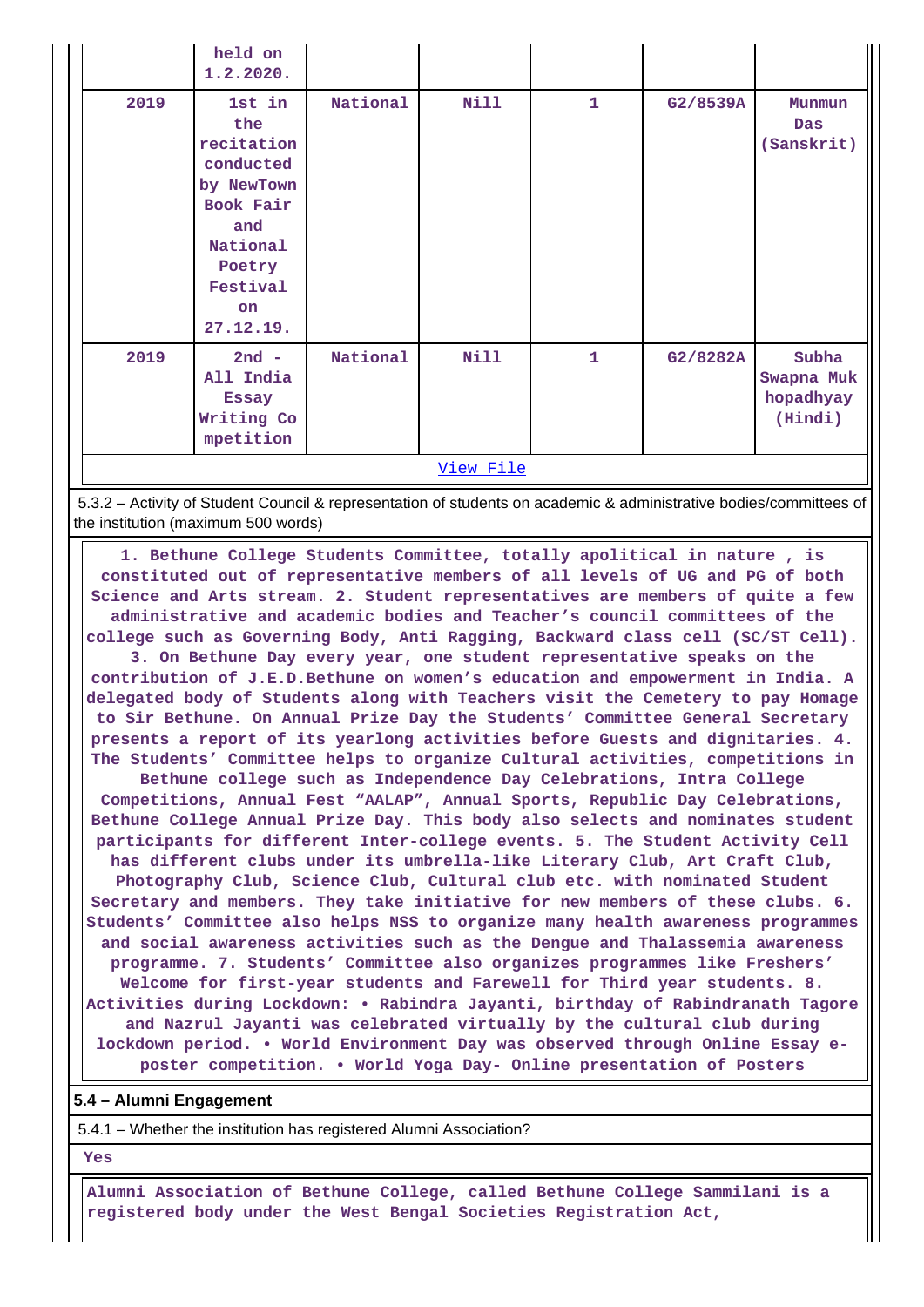**1961(Registration no) from 10th of March 2015. It started the journey as an 'Old Students Guild' with encouragement from and then Principal of the college, Ms. G M Wright on 3rd September, 1921. Primarily it was an association only for ex-students, Now Sammilani (The name has been changed later) is a common platform of ex- students, present teachers ( serving the college for a certain period) and ex-teachers (served the college for a long period) of Bethune College. Sammilani, the oldest Alumni Association among the Government College of West Bengal , is an autonomous body and has always taken a keen interest in the activities of College and extends its the best efforts in various fields of life for the welfare of the College. In 1988 the Sammilani introduced several memorial prizes, e.g. Rupa Chakraborty Memorial Prize for cultural contribution, Aruna Mukhopadhyay Memorial Prize for Social Activities, Ishita Dutta Memorial Prize for over all contribution, Deeepti Tripathi Memorial Prize for Cultural Contribution etc. Besides, since 2010, on the day of Reunion, the ex-students who have completed 50 years of their graduation and are members of the Sammilani are felicitated and they are given, by way of gifts, the products of Self-Help groups (SHGOS). This attempt on the part of Sammilani, not only encourages the entrepreneurship of SHGOS, but also helps the weaker sections of women of our society in a humble way. From 2017, February Kadambini Ganguly Silver Medal has been introduced in the memory of Kadambini Ganguly, the 1st woman graduate and the practicing doctor of the British India. The First Kadambini Ganguly Silver Medal was awarded to Dr. Pushpa Misra, Former Principal of Bethune College and eminent psychologist. From the Session 2019- 20 Smita Ghosh Smriti Puraskar has been started in the memory of respected alumna Smita Ghosh. Smt Chandramukhi Basu, one of the first female graduates and first Lady Principal of this college, was not awarded her degree by the University of Calcutta when she graduated because she was an exception. This was, however, amended by the University in 2013, when it decided to confer the honour, posthumously, to Smt Chandramukhi Basu years after she actually graduated. Dr. Sunanda Ghosh, an ex-student of Bethune College and also the former Head of the Department of Political Science of this College brought into light in 2012 that Smt. Chandramukhi Basu was the first female candidate who passed the F.A. Examination from Calcutta University in 1877. A team comprising of alumnae of Bethune College made it possible for the University to recognize Chandramukhis rare achievement. When Smt Chandramukhi Basu had cleared her F.A. Examination, she was gifted the Collected Works of Shakespeare by Pandit Ishwarchandra Vidyasagar. One of the volumes of the collection was traced in Dehradun, the ancestral home of Smt Chandramukhi Basu. It was retrieved by the same team of teachers and restored to Bethune College in 2015.**

5.4.2 – No. of enrolled Alumni:

**420**

5.4.3 – Alumni contribution during the year (in Rupees) :

**10000**

5.4.4 – Meetings/activities organized by Alumni Association :

 **1. No of Meeting held in the Session 2019-20 : Eight . 2. Activities- a) Active Participation at the Birthday Celebration of John Eliot Drinkwater Bethune on 12th July, 2019 No of Participation 17 from Alumni. b) Active Participation in Bethune Day and Banomohotsab Programme on 12th August, 2019. No of Participation 52 from Alumni. c) Mrinalini Emmersan Lecture, delivered by Swami Suparnananda Maharaj , Secretary of Ramakrishna Mission Institute of culture, Golpark, Kolkata ,at Bethune College on the foundation day of Sammilani, 3rd September, 2019. No of participants 178. d) Anandamela , 7th September, 2019, No of Paricipants – 338. e) Celebration of Bijaya Sammilani on 23rd November , 2019. No of participants 96. f) Active Participation in Annual College Sports**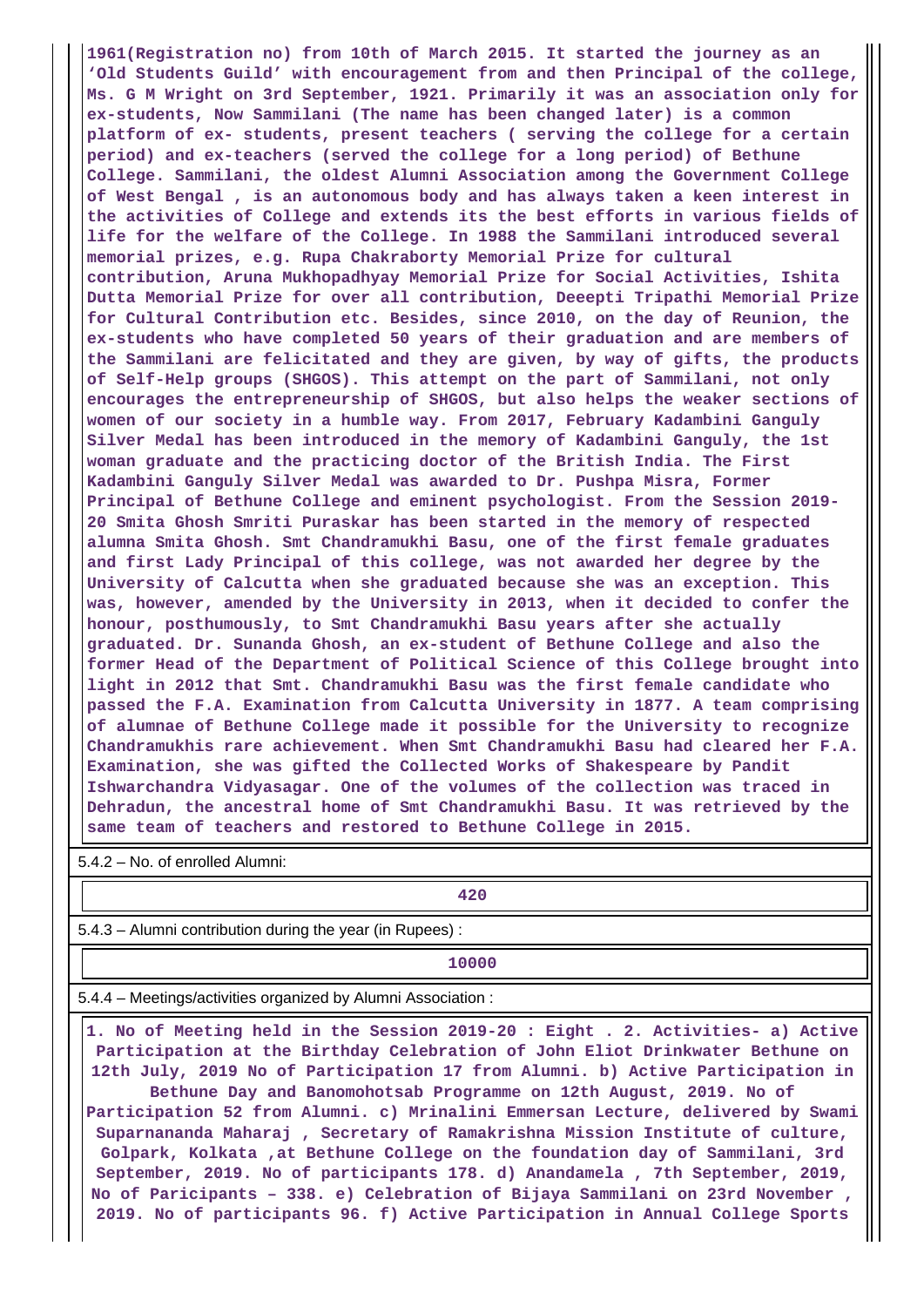**in January 2020. No of participants 09. g)Active participation at the One Day State Level Seminar on the Celebration of 200th Birth Anniversary of Pandit Ishwar Chandra Vidyasagar entitled of Revisiting the Renaissance Man organised by the Bethune College on 11th February. Participation 19 h) Reunion of Alumni was held in 15th February , 2020 . Prizes arranged by Sammilani-1. Rupa Chakraborty Memorial Prize 2. Aruna Mukhopadhyay Memorial Prize 3.Dipti Tripathi Memorial Prize 4. Ishita Dutta Memorial Prize 5. Members, who completed 50 years of their graduation.6. Maranottor Bisesh Smarak 7. Smita Ghosh Smriti Puraskar. No of participants 145. i) Participation at Annual Prize Day on , 17th February 2020. No of participation from Alumni- 25. j) Active Participation on 20th February, 2020 at the Workshop of Little Magazine on International Mother Language Day. No of Participation from Alumni - 22. 3. Endowments - Two Endowment Funds created by the financial donation from the families of two Alumni ( personally) 1. Jyotsnamoyee Dey Endowment Fund for Mathematics and Computer Science for teaching. 2. Tarak Sudha Endowment Fund for Computer Science for teaching.**

#### **CRITERION VI – GOVERNANCE, LEADERSHIP AND MANAGEMENT**

#### **6.1 – Institutional Vision and Leadership**

 6.1.1 – Mention two practices of decentralization and participative management during the last year (maximum 500 words)

 **• An exhaustive academic audit was done during this period under the leadership of IQAC, Bethune College. A questionnaire was set and a group of auditors were selected in a meeting of IQAC. All the departments were asked to answer to that questionnaire and produce supportive documents. Each department was visited by a group of auditors on a pre-scheduled date and checked and verified all the information and documents furnished. Report and remarks of the auditors were submitted to the IQAC. Suggestions of the IQAC were sent to each department. • The College organised a series of three interdisciplinary seminars during the month of February 2020 funded by the Higher Education Department, Government of West Bengal. In a meeting convened by the IQAC co-ordinator all the departments were divided into three organising groups. Teachers from concerned departments were selected as members of three organising committees accordingly. Students from different departments also participated and cooperated in organising the events under the supervision of their teachers. A holistic participation was ensured.**

6.1.2 – Does the institution have a Management Information System (MIS)?

## **Partial**

#### **6.2 – Strategy Development and Deployment**

6.2.1 – Quality improvement strategies adopted by the institution for each of the following (with in 100 words each):

| <b>Strategy Type</b>   | Details                                                                                                                                                                                                                                                                                                                                                                                                                                                                                  |
|------------------------|------------------------------------------------------------------------------------------------------------------------------------------------------------------------------------------------------------------------------------------------------------------------------------------------------------------------------------------------------------------------------------------------------------------------------------------------------------------------------------------|
| Curriculum Development | . As Bethune College follows the<br>rules and regulations of the University<br>of Calcutta, the changes introduced in<br>the curriculum by the University was<br>implemented through rigorous and<br>interactive classroom teaching within<br>the framework of a well-designed time<br>table to ensure that the optimum<br>teaching hours were allotted to each<br>course. • At undergraduate level all<br>the departments of Bethune College<br>follow the Syllabi designed for CBCS by |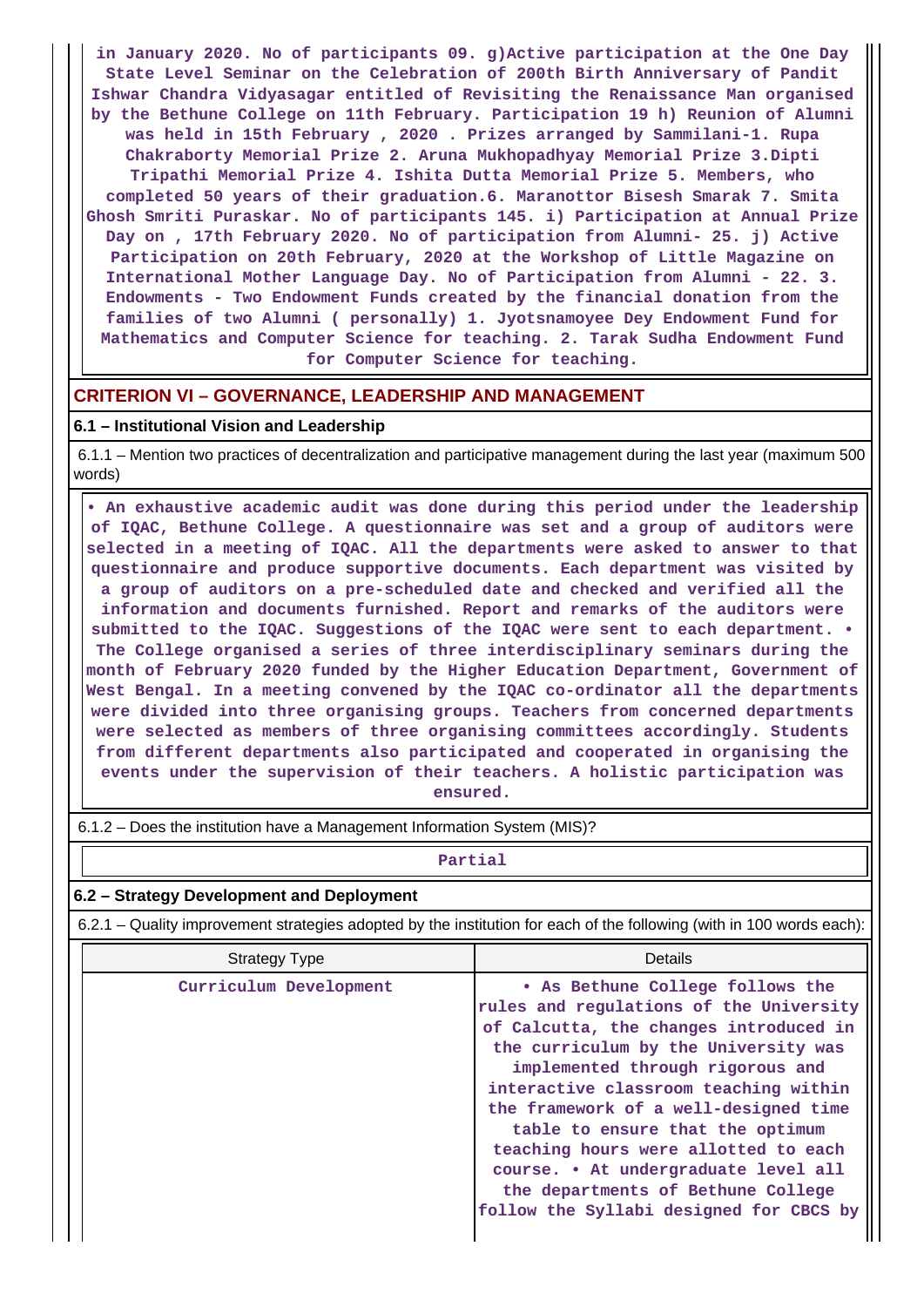|                            | the University of Calcutta. . At<br>postgraduate level departments follow<br>the syllabi designed and recommended by<br>the Board of Studies of the concerned<br>departments (University of Calcutta).                                                                                                                                                                                                                                                                                                                                                                                                                                                                                                                                                                                         |
|----------------------------|------------------------------------------------------------------------------------------------------------------------------------------------------------------------------------------------------------------------------------------------------------------------------------------------------------------------------------------------------------------------------------------------------------------------------------------------------------------------------------------------------------------------------------------------------------------------------------------------------------------------------------------------------------------------------------------------------------------------------------------------------------------------------------------------|
| Teaching and Learning      | . Online teaching commenced from 3rd<br>week of March 2020 due to pandemic<br>situation and is being continued till<br>date on various online platforms like<br>Google meet, google classroom,<br>Teamlink, Zoom, You tube etc. .<br>Webinars and virtual workshops are<br>organised regularly. . Interactive and<br>participatory approaches are maintained<br>in the classrooms teaching. .<br>Infrastructure of science laboratories<br>is upgraded regularly. . Modern<br>software like 'Mathematica', 'Oracle'<br>'SPSS' are used in teaching learning<br>process, to name a few. . Postgraduate<br>students submit dissertation which<br>helps to enhance their research<br>aptitude. They also visit research<br>institutes to be familiarized with<br>research works and laboratories. |
| Examination and Evaluation | Examination: . Mid-term tests for UG<br>Semester I III (CBCS) were held in<br>September 2019. . Selection test<br>2019-20 (before university examination)<br>for 3rd year students (Old Annual<br>System) was held during January 2020.<br>Evaluation: • UG-Students are given<br>feedback on the basis of their<br>performance in mid-term and selection<br>tests. Apart from critical analysis of<br>their answers, model answers are<br>discussed. Continuous evaluation has<br>also been done through internal<br>assessment, tutorial, project etc. .<br>Internal assessments have been done by<br>all the PG departments as part of their<br>examination system, introduced by the<br>University of Calcutta.                                                                            |
| Research and Development   | . The college strongly promotes<br>research culture. A Research Committee<br>functions under the Teachers' Council.<br>Teachers are engaged in UGC-sponsored<br>major and minor research projects. Last<br>year 4 teachers were conferred Ph. D.<br>degrees. • A number of research papers,<br>monographs and reviews have been<br>published by our teachers in reputed<br>journals and periodicals. A number of<br>teachers have published books of<br>various kinds. The 6th Volume of<br>interdisciplinary peer reviewed Journal<br>'Heritage' was published. . The College                                                                                                                                                                                                                 |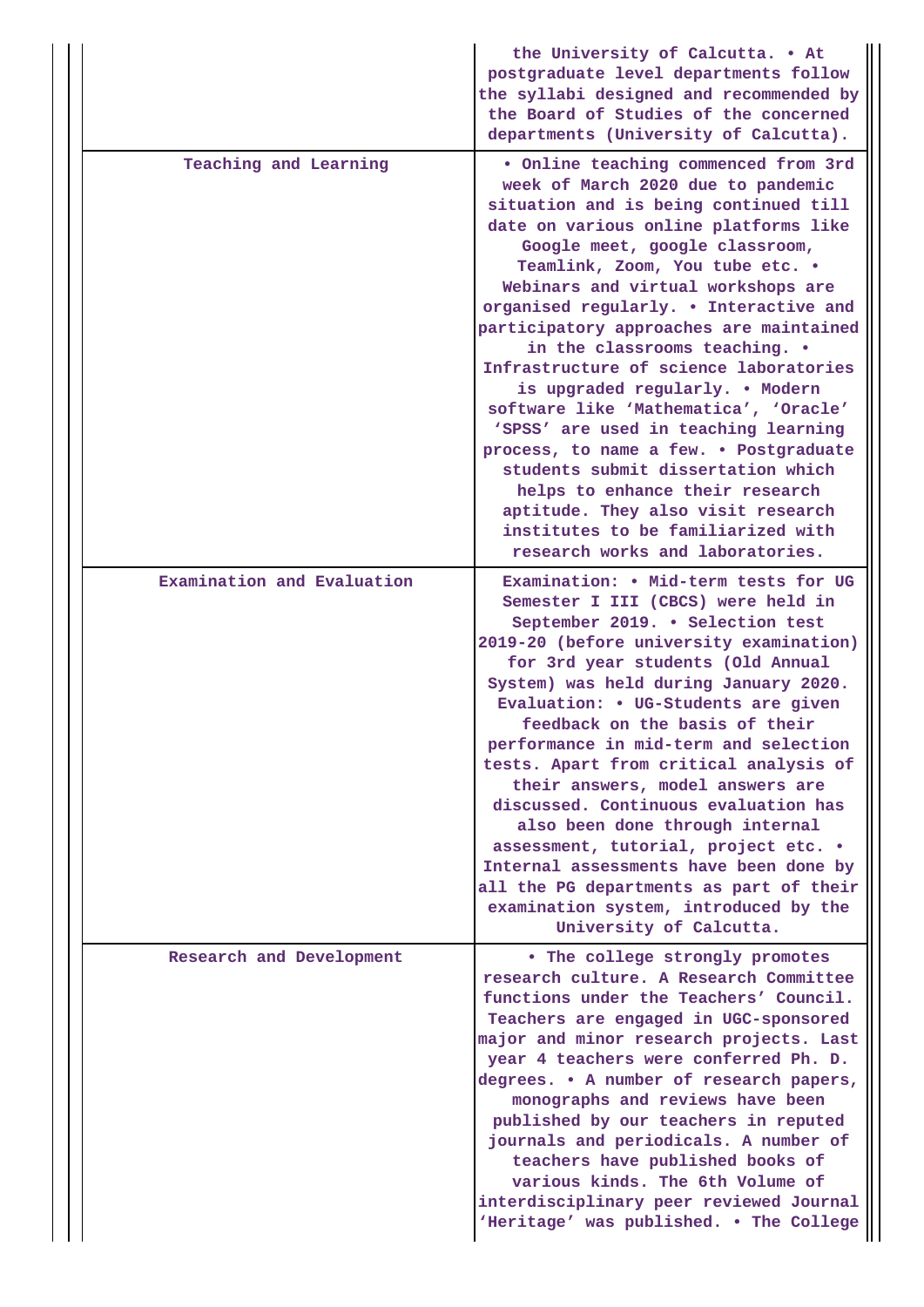|                                                               | also encourages students' participation<br>in research work. Students of Bethune<br>College regularly publish and present<br>research papers under the guidance of<br>their teachers.                                                                                                                                                                                                                                                                                                                                                                                                                                                                                                                                                                                                         |
|---------------------------------------------------------------|-----------------------------------------------------------------------------------------------------------------------------------------------------------------------------------------------------------------------------------------------------------------------------------------------------------------------------------------------------------------------------------------------------------------------------------------------------------------------------------------------------------------------------------------------------------------------------------------------------------------------------------------------------------------------------------------------------------------------------------------------------------------------------------------------|
| Library, ICT and Physical<br>Infrastructure / Instrumentation | . The Central Library has more than<br>1,02,500 books and journals. This<br>session, books and journals worth Rs.<br>1,55,000 have been added and Rs.<br>14,00,000/- utilized for automation and<br>equipment. Access to various scholarly<br>journals is given through Inflibnet. .<br>State-of-the-art-Archives and newly<br>dedicated Alumni Room have been<br>created. • 2 Ramps, a specially-abled<br>toilet and Lift has been constructed. .<br>The ground level of Nivedita Prayer<br>Hall converted into a Girls' Common<br>Room. . A Girls' hostel is on the verge<br>of completion. . There are 5 Smart<br>classrooms, 18 classrooms and a seminar<br>hall with ICT facilities. The campus is<br>partially Wi-fi enabled.                                                           |
| Human Resource Management                                     | The College always maintains an<br>inclusive approach. Thus, tries to<br>include all stakeholders like teachers,<br>non-teaching staff, students and<br>alumnae in all its endeavours. Under<br>the leadership of the Principal,<br>teaching and non-teaching staff<br>shoulder the responsibilities of<br>different academic and administrative<br>activities. Students are also involved<br>into activities of different committees<br>(such as Anti-Ragging, Backward Class<br>Cell, Sports, NSS etc) apart from<br>cultural and extra-curricular<br>activities. Participation of the<br>alumnae is always encouraged.<br>Registered association of the alumnae<br>Bethune College Sammilani plays an<br>important role in the academic and<br>cultural activities throughout the<br>year. |
| Industry Interaction / Collaboration                          | • College offers 150 hours on-campus<br>certificate course, Diploma in PC<br>Application, with WEBEL INFORMATICS<br>LTD. . Industry-Academia Interface<br>Seminars organized by IQAC jointly one<br>with Chemistry, one with Economics and<br>SBI and 3 with Career Counselling Cell<br>and Praxis Business School/ Cognizant/<br>RICE. . 40th Annual National Conference<br>of Bangiya Arthaniti Parishad jointly<br>with Economics. . Peoples' Biodiversity<br>Register for KMC Ward no.26 jointly<br>prepared by Botany and Zoology with                                                                                                                                                                                                                                                   |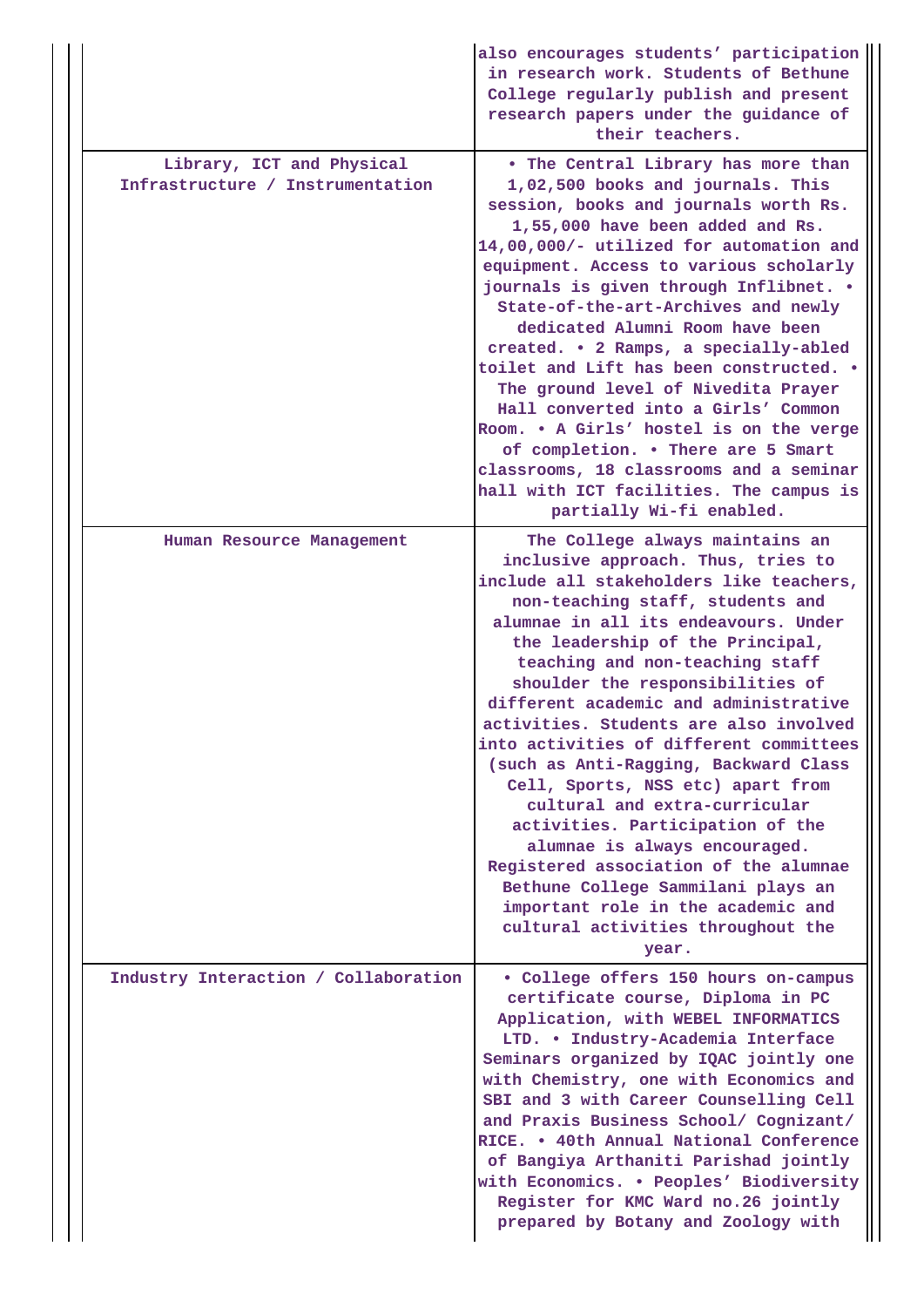|                       | state Biodiversity Board. . A seminar<br>on Career Counselling Soft Skills<br>Development funded by State Government.<br>• A two-day online Workshop on online<br>teaching organized by IQAC and<br>Mathematics with Classle SKILLNET.                                                                                                                                                                                                                                                                                                                                                    |
|-----------------------|-------------------------------------------------------------------------------------------------------------------------------------------------------------------------------------------------------------------------------------------------------------------------------------------------------------------------------------------------------------------------------------------------------------------------------------------------------------------------------------------------------------------------------------------------------------------------------------------|
| Admission of Students | • At under-graduate level an<br>experienced Admission Committee<br>supervises the whole process based on<br>the guidelines of the University of<br>Calcutta and regulations of the<br>Government of West Bengal. . The<br>admission process at postgraduate level<br>is run by the PG Committee as per norms<br>of the University of Calcutta. The<br>postgraduate departments organise<br>entrance tests for students of the<br>other universities. • The admission<br>process has been conducted online.<br>Complete digitisation of the process<br>has made it smooth and transparent. |

6.2.2 – Implementation of e-governance in areas of operations:

| E-governace area         | <b>Details</b>                                                                                                                                                                                                                                                                                                                                                                                                                                                                                                                                                                                                                                                                                                                                                         |
|--------------------------|------------------------------------------------------------------------------------------------------------------------------------------------------------------------------------------------------------------------------------------------------------------------------------------------------------------------------------------------------------------------------------------------------------------------------------------------------------------------------------------------------------------------------------------------------------------------------------------------------------------------------------------------------------------------------------------------------------------------------------------------------------------------|
| Planning and Development | College has given emphasis on e-<br>governance. Financial transactions and<br>Library works are managed digitally.<br>Digitalization of Information related<br>to the teachers and students is a<br>continuous process. For digital<br>collection and restoration of students'<br>data Students' Central Data Management<br>System has been initiated under a newly<br>formed committee. Departments have<br>internet connectivity for day-to-day<br>activities. Exchange and submission of<br>information and correspondence with the<br>Governments both at state and centre,<br>with the regulatory authorities like<br>UGC and other funding agencies have<br>become completely digitalized.<br>Importance is being given on e-content<br>development by teachers. |
| Administration           | • Principal's office is computerized.<br>Financial operations are done by e-<br>billing and WBIFMS. . Self Appraisal<br>Report (SAR) of teachers are submitted<br>through dedicated portal of the<br>Government. . Students' Section of the<br>office manages their activities<br>(including the whole admission<br>procedure, university registration, and<br>form fill up) digitally. Students'<br>database are collected and maintained<br>digitally throughout the year by the<br>student counselling cell. . Faculty<br>related data is collected and digitally                                                                                                                                                                                                   |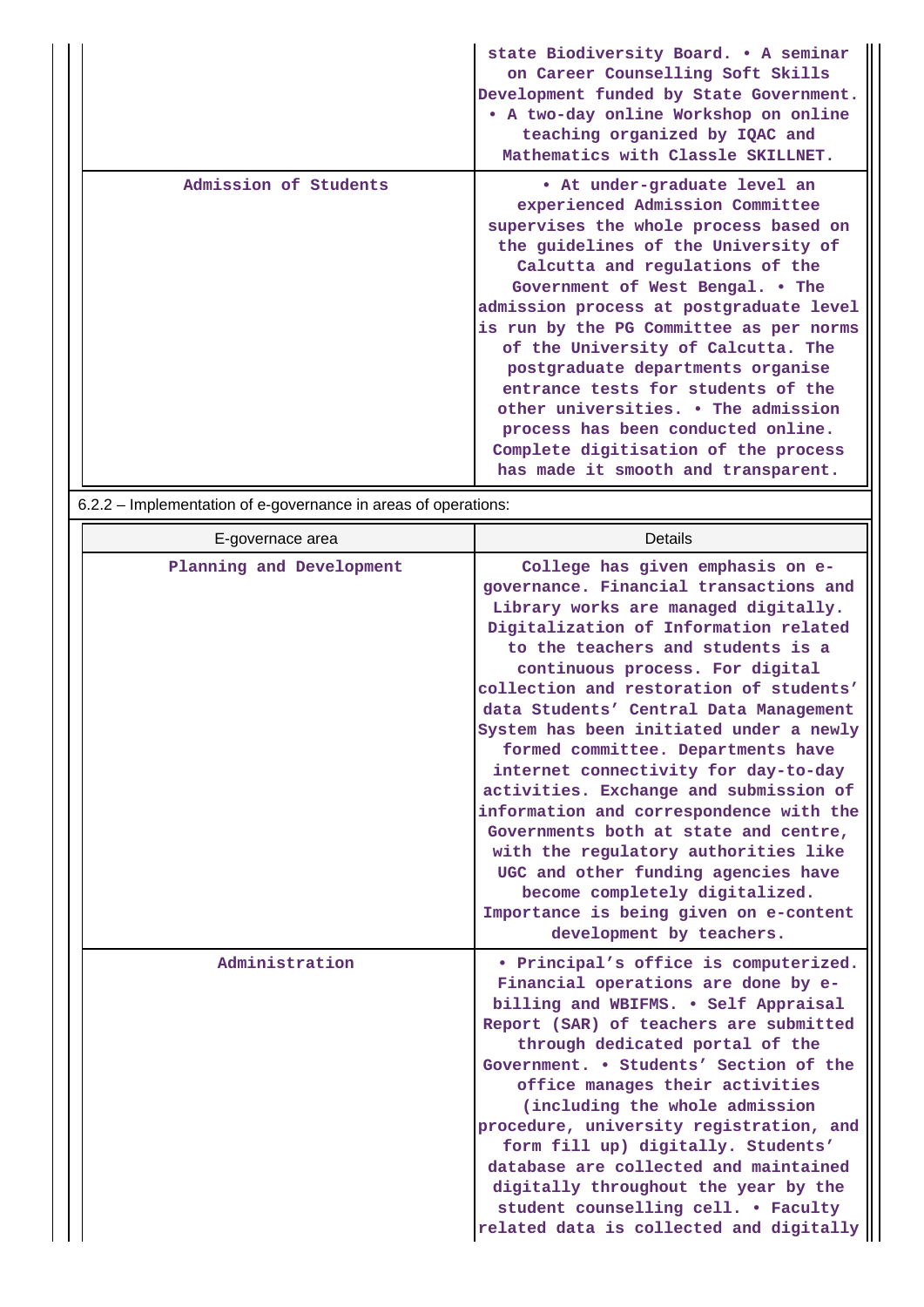|                               | preserved by IQAC which has been used<br>for the All India Survey of Higher<br>Education (AISHE) and National<br>Institute Ranking Framework (NIRF). .<br>There is a Central Computer Centre with<br>20 computers having internet<br>connectivity. . All the departments and<br>central library have internet<br>connection with adequate number of<br>computers for doing their regular<br>assignments. . All teaching, non-<br>teaching staff and students of the<br>college can avail internet facility in<br>the Internet Zone during college-hour.                                                                                                                                                                                                                                                                                                                                                                                                                                                                                                                                                                                                                                                                                                 |
|-------------------------------|---------------------------------------------------------------------------------------------------------------------------------------------------------------------------------------------------------------------------------------------------------------------------------------------------------------------------------------------------------------------------------------------------------------------------------------------------------------------------------------------------------------------------------------------------------------------------------------------------------------------------------------------------------------------------------------------------------------------------------------------------------------------------------------------------------------------------------------------------------------------------------------------------------------------------------------------------------------------------------------------------------------------------------------------------------------------------------------------------------------------------------------------------------------------------------------------------------------------------------------------------------|
| Finance and Accounts          | . Apart from e-billing and e-Pradhan,<br>HRMS module of WBIFMS has been<br>introduced for dealing the financial<br>matters and salary of staff. . Tax<br>related procedures are executed and<br>supervised digitally. . Dealings with<br>Central research and development funds<br>are entirely done through PFMS portal<br>of Govt.                                                                                                                                                                                                                                                                                                                                                                                                                                                                                                                                                                                                                                                                                                                                                                                                                                                                                                                    |
| Student Admission and Support | . In Bethune college undergraduate<br>admission is conducted completely<br>online. Submission of application<br>forms, selections and deposition of<br>admission fees have been done online.<br>At postgraduate level major parts of<br>the admission process have been<br>conducted online. . Students' related<br>data is collected and preserved<br>digitally during admission by the<br>admission committee. These data, is<br>used for registration and form fill up<br>before examinations. Other data is<br>maintained by the student counselling<br>cell throughout the year. . Students'<br>Central Data Management System is<br>operational through which both students<br>and college can share students' related<br>data online and use them when<br>necessary. • In central library book<br>search, issue and return systems are<br>fully computerized with the help of<br>OPAC and LEASE 4.0. Upgraded version of<br>LIBSYS-7.0 is being used. INFLIBNET-<br>NLIST program is used for Electronic<br>Resource Package of e-journals.<br>Institutional Repository is maintained<br>using D-space software. There is a<br>digital Lab for digitization of old and<br>rare books. . Knowledge Repository has<br>been created on the website. |
| Examination                   | <b>• Examination related activities,</b><br>such as university registration, form<br>fill-up etc. are computerized. .                                                                                                                                                                                                                                                                                                                                                                                                                                                                                                                                                                                                                                                                                                                                                                                                                                                                                                                                                                                                                                                                                                                                   |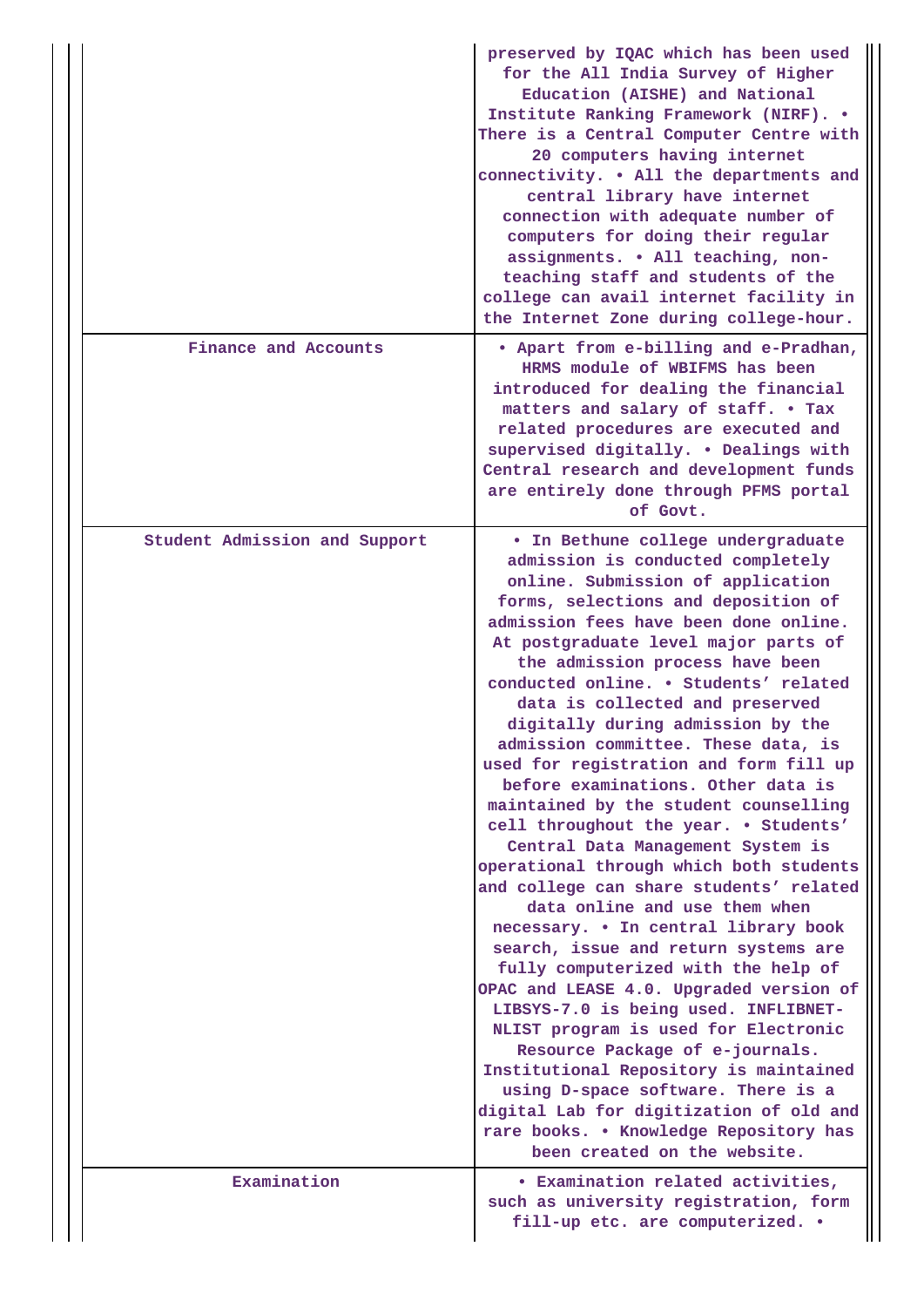**Software related to examination is operational. • Tabulation and framing of mark sheets are done digitally. Marks of University examinations are submitted online. Examination results are also preserved digitally.**

## **6.3 – Faculty Empowerment Strategies**

 6.3.1 – Teachers provided with financial support to attend conferences / workshops and towards membership fee of professional bodies during the year

| Year                               | Name of Teacher | Name of conference/<br>workshop attended<br>for which financial<br>support provided | Name of the<br>professional body for<br>which membership<br>fee is provided | Amount of support |  |  |  |
|------------------------------------|-----------------|-------------------------------------------------------------------------------------|-----------------------------------------------------------------------------|-------------------|--|--|--|
| 2019                               | NA              | <b>NA</b>                                                                           | <b>NA</b>                                                                   | Nill              |  |  |  |
| المتمالك والمتعارض والملائك المتعد |                 |                                                                                     |                                                                             |                   |  |  |  |

**No file uploaded.**

 6.3.2 – Number of professional development / administrative training programmes organized by the College for teaching and non teaching staff during the year

| Year                                                     | Title of the<br>professional<br>development<br>programme<br>organised for<br>teaching staff                                                                | Title of the<br>administrative<br>training<br>programme<br>organised for<br>non-teaching<br>staff                                                          | From date                                                                                                                                                                                  | To Date    | Number of<br>participants<br>(Teaching<br>staff) | Number of<br>participants<br>(non-teaching<br>staff) |
|----------------------------------------------------------|------------------------------------------------------------------------------------------------------------------------------------------------------------|------------------------------------------------------------------------------------------------------------------------------------------------------------|--------------------------------------------------------------------------------------------------------------------------------------------------------------------------------------------|------------|--------------------------------------------------|------------------------------------------------------|
| 2019                                                     | Yoga<br>Workshop<br>on Interna<br>tional<br>Yoga Day                                                                                                       | Yoga<br>Workshop<br>on Interna<br>tional<br>Yoga Day                                                                                                       | 21/06/2019                                                                                                                                                                                 | 21/06/2019 | 52                                               | 3                                                    |
| 2019                                                     | Seminar<br>on Digital<br>Transactio<br>n and its<br>benefits<br>and<br>hazards<br>with<br>emphasis<br>on cyber<br>security<br>by State<br>Bank of<br>India | Seminar<br>on Digital<br>Transactio<br>n and its<br>benefits<br>and<br>hazards<br>with<br>emphasis<br>on cyber<br>security<br>by State<br>Bank of<br>India | 07/12/2019                                                                                                                                                                                 | 07/12/2019 | 34                                               | 7                                                    |
|                                                          |                                                                                                                                                            |                                                                                                                                                            | View File                                                                                                                                                                                  |            |                                                  |                                                      |
|                                                          |                                                                                                                                                            |                                                                                                                                                            | 6.3.3 - No. of teachers attending professional development programmes, viz., Orientation Programme, Refresher<br>Course, Short Term Course, Faculty Development Programmes during the year |            |                                                  |                                                      |
| Title of the<br>professional<br>development<br>programme |                                                                                                                                                            | Number of teachers<br>who attended                                                                                                                         | From Date                                                                                                                                                                                  | To date    |                                                  | Duration                                             |

 **FDP 1 04/06/2020 10/06/2020 7**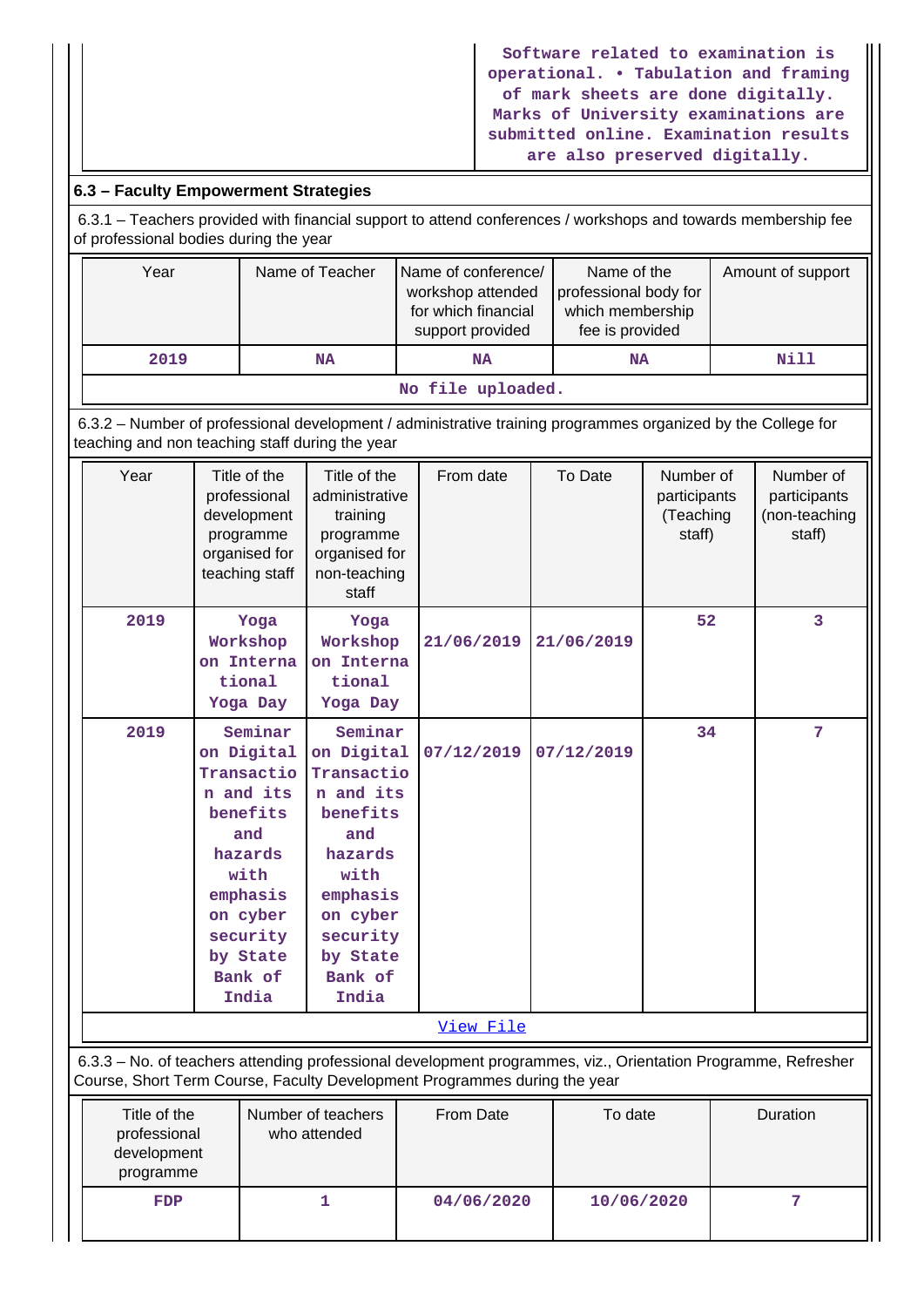| Workshop                                                        | 1              | 16/06/2020 | 18/06/2020 | 3  |  |  |  |
|-----------------------------------------------------------------|----------------|------------|------------|----|--|--|--|
| Refresher<br>Course                                             | $\overline{2}$ | 05/11/2019 | 19/11/2019 | 15 |  |  |  |
| Refresher<br>Course                                             | 1              | 26/08/2019 | 09/09/2019 | 14 |  |  |  |
| Refresher<br>Course                                             | 1              | 06/01/2020 | 18/01/2020 | 13 |  |  |  |
| Orientation<br>Programme                                        | 1              | 26/08/2019 | 16/09/2019 | 21 |  |  |  |
| Orientation<br>Programme                                        | 1              | 08/08/2019 | 28/08/2019 | 21 |  |  |  |
| Orientation<br>Programme                                        | 1              | 08/07/2019 | 27/07/2019 | 20 |  |  |  |
|                                                                 | View File      |            |            |    |  |  |  |
| C 2.4 Fooutu and Ctaff roomitment (no fer permanent roomitment) |                |            |            |    |  |  |  |

6.3.4 – Faculty and Staff recruitment (no. for permanent recruitment):

|                               | Teaching | Non-teaching |                  |  |
|-------------------------------|----------|--------------|------------------|--|
| <b>Full Time</b><br>Permanent |          | Permanent    | <b>Full Time</b> |  |
| Nill                          |          |              | Nill             |  |

## 6.3.5 – Welfare schemes for

| Teaching                          | Non-teaching                      | <b>Students</b>                                                                                                                                                                                                                                                                                                                                                                                                                                                                                                                                                                                                                                                                                                                                                                                                |
|-----------------------------------|-----------------------------------|----------------------------------------------------------------------------------------------------------------------------------------------------------------------------------------------------------------------------------------------------------------------------------------------------------------------------------------------------------------------------------------------------------------------------------------------------------------------------------------------------------------------------------------------------------------------------------------------------------------------------------------------------------------------------------------------------------------------------------------------------------------------------------------------------------------|
| GPF, West Bengal Health<br>Scheme | GPF, West Bengal Health<br>Scheme | • Financial support<br>from institution: Student<br>Aid Fund (generated by<br>both teachers and<br>students) which provides<br>Half tuition fee and exam<br>fee to selected students,<br>different departmental<br>scholarships and<br>fellowships. . Financial<br>Support from Central<br>Government: National-<br>Inspire Scholarship,<br>Indira Gandhi Single Girl<br>Child Scholarship,<br>National Scholarship. .<br>Financial Support from<br>State Government:<br>Kanyasree, Free<br>Studentship of Govt. Of<br>West Bengal (Half/ Full<br>tuition fee free),<br>JBNSTS, Post- Matric<br>scholarship, Swami<br>Vivekananda Merit Cum<br>Means Scholarship .<br>Financial Support from<br>other sources: HDFC Bank<br>Crisis Scholarship, Magma<br>Scholarship, S. R. Jindal<br>Scholarship, G. P. Birla |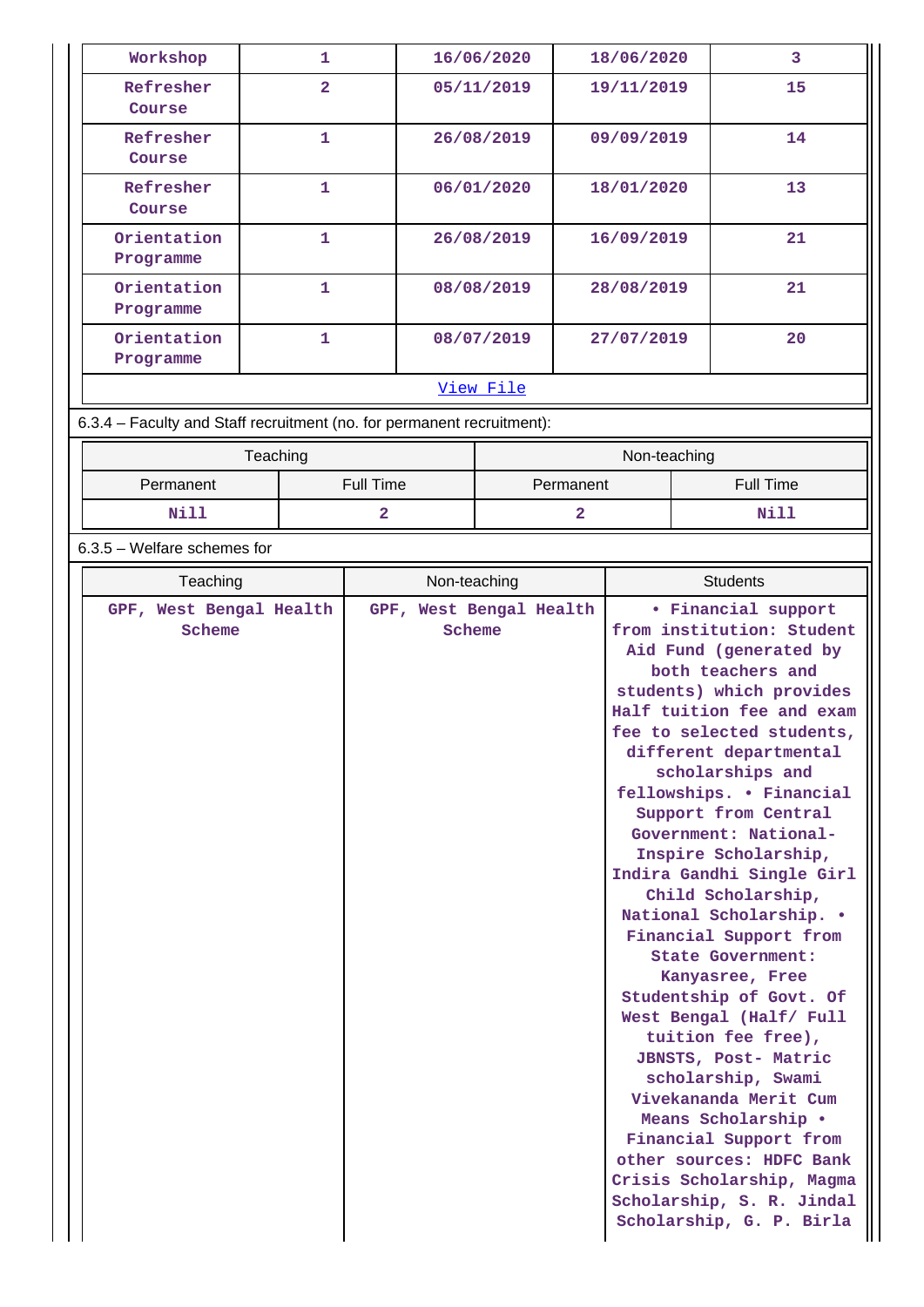**6.4 – Financial Management and Resource Mobilization**

6.4.1 – Institution conducts internal and external financial audits regularly (with in 100 words each)

 **Internal Audit College conducts internal audits of various committees under Teachers' Council (such as Students' Aid Fund, Annual Fest, Annual Prize, Annual Sports etc.) and PG departments which enjoy financial support from nongovernment funds. External Audit Financial audit of the institution and committees like NSS is done on regular basis both internally and externally. For more detail regarding audit see 6.5.6 below.**

 6.4.2 – Funds / Grants received from management, non-government bodies, individuals, philanthropies during the year(not covered in Criterion III)

| Name of the non government<br>funding agencies /individuals                                                                                                          | Funds/ Grnats received in Rs. | Purpose                                                                                                                                    |
|----------------------------------------------------------------------------------------------------------------------------------------------------------------------|-------------------------------|--------------------------------------------------------------------------------------------------------------------------------------------|
| Jyotsnamoyee Dey/<br>TarakSudha/ Papia Dutta<br>Roy/ Biplab Tirtha<br>Endowment Fund, Abha Bose<br>Memorial/ Aditi Nag<br>Chowdhury and several<br>other prize funds | 20220293                      | For salary of JMD<br>Professors/ JMD/TS<br>fulltime fellows And<br>Conducting seminars, For<br>giving prizes,<br>scholarships and stipends |

[View File](https://assessmentonline.naac.gov.in/public/Postacc/Funds_or_Grants/10676_Funds_or_Grants_1622060327.xlsx)

6.4.3 – Total corpus fund generated

## **6.5 – Internal Quality Assurance System**

**0**

6.5.1 – Whether Academic and Administrative Audit (AAA) has been done?

| Audit Type     | External  |           | Internal |                   |  |
|----------------|-----------|-----------|----------|-------------------|--|
|                | Yes/No    | Agency    | Yes/No   | Authority         |  |
| Academic       | <b>No</b> | <b>NA</b> | Yes      | College<br>(IOAC) |  |
| Administrative | No        | <b>NA</b> | Yes      | College           |  |

6.5.2 – Activities and support from the Parent – Teacher Association (at least three)

 **No such association presently exists. But there are some common platforms where teachers have the opportunity to meet the parents and get their views and support. • In semester-system scope for parents-teachers' meeting has been narrowed. Still the college has successfully organised PTMs after mid-term examination of each semester where exchange of views and observations has been effectively done. • The college highly appreciates parents' written feedback on campus maintenance, environment, resources provided to the students, sports and other extracurricular activities etc. Analysis of this feedback helps to improve the performance of the college. • Parents' representation in Anti-Ragging Committee helps to keep the college campus free from this social menace. • Active presence of parents in Annual Prize Day, Independence Day and Republic Day celebrations helps to make these events successful.**

6.5.3 – Development programmes for support staff (at least three)

 **• Seminar on Digital Transaction and its benefits and hazards with emphasis on cyber security by State Bank of India. • Non-teaching/ support-staff**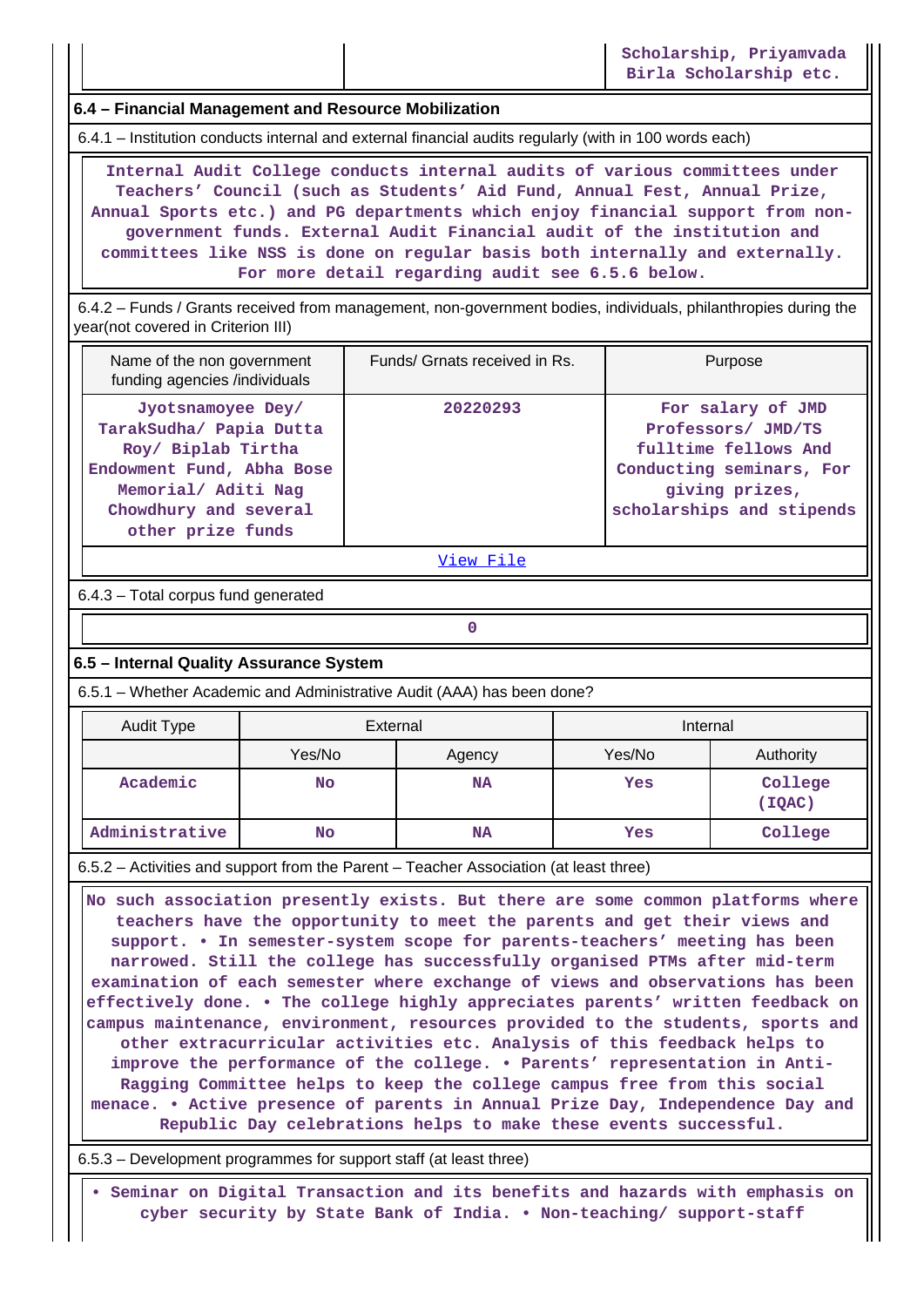**participated in Yoga training for better performance along with teachers and students. • Prior to Nationwide lockdown, on 20.3.2020, faculty members of Chemistry Department demonstrated the technique of Sanitiser preparation to nonteaching/ supporting Staff. The prepared Sanitisers were distributed amongst teaching/ non- teaching/ supporting staff members.**

6.5.4 – Post Accreditation initiative(s) (mention at least three)

 **• IQAC showed proactivity in applying for the prestigious DBT Star College and five departments received financial support under this Scheme of the Department of Biotechnology, Ministry of Science and Technology, Government of India in 2020. This would improve infrastructure of science laboratories and research facilities for students of Science Departments. • Newly introduced Bethune College Tuesday Lecture is a series of lectures where teaching members of the college deliver talks on their research field or area of interest. It is intended to increase interactions and encourage interdisciplinary interest among the teaching community of the college. • Construction of a Knowledge Repository consists of discussions, notes, power-point-presentation etc. on different topics of the syllabus from various subjects. This repository has been uploaded on the college website and made available to the students which may help them particularly in the pandemic situation.**

6.5.5 – Internal Quality Assurance System Details

| a) Submission of Data for AISHE portal | Yes |
|----------------------------------------|-----|
| b) Participation in NIRF               | Yes |
| c)ISO certification                    | No  |
| d)NBA or any other quality audit       | No  |

6.5.6 – Number of Quality Initiatives undertaken during the year

| Year | Name of quality<br>initiative by IQAC                         | Date of<br>conducting IQAC | <b>Duration From</b> | Duration To | Number of<br>participants |
|------|---------------------------------------------------------------|----------------------------|----------------------|-------------|---------------------------|
| 2019 | Meeting of<br>Internal<br>Quality<br><b>Assurance</b><br>Cell | 09/07/2019                 | 09/07/2019           | 09/07/2019  | 12                        |
| 2019 | Meeting of<br>Internal<br>Quality<br><b>Assurance</b><br>Cell | 19/09/2019                 | 19/09/2019           | 19/09/2019  | 12                        |
| 2019 | Meeting of<br>Internal<br>Quality<br>Assurance<br>Cell        | 27/09/2019                 | 27/09/2019           | 27/09/2019  | $\overline{7}$            |
| 2019 | Meeting of<br>Internal<br>Quality<br>Assurance<br>Cell        | 18/12/2019                 | 18/12/2019           | 18/12/2019  | 11                        |
| 2020 | Meeting of<br>Internal<br>Quality<br><b>Assurance</b>         | 08/01/2020                 | 08/01/2020           | 08/01/2020  | 12                        |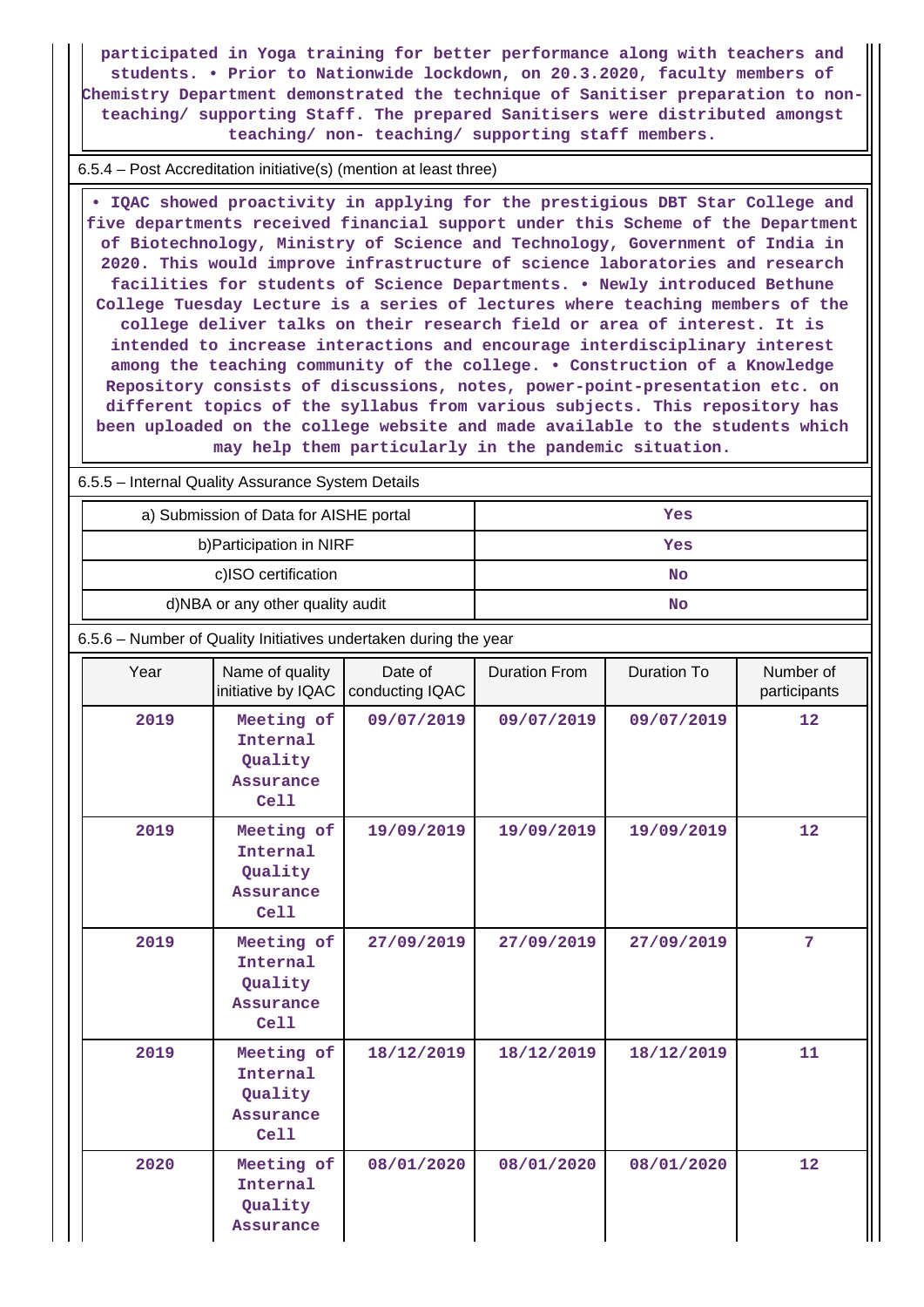[View File](https://assessmentonline.naac.gov.in/public/Postacc/Quality_Initiatives_B/10676_Quality_Initiatives_B_1622060685.xlsx)

## **CRITERION VII – INSTITUTIONAL VALUES AND BEST PRACTICES**

## **7.1 – Institutional Values and Social Responsibilities**

 7.1.1 – Gender Equity (Number of gender equity promotion programmes organized by the institution during the year)

| Title of the<br>programme                                                                                                | Period from | Period To  | Number of Participants                                                                |                |
|--------------------------------------------------------------------------------------------------------------------------|-------------|------------|---------------------------------------------------------------------------------------|----------------|
|                                                                                                                          |             |            | Female                                                                                | Male           |
| NSS Seminar<br>on Women<br>Empowerment<br>lecture<br>delivered by Dr<br>Basabi<br>Chakraborty                            | 12/03/2020  | 12/03/2020 | 41                                                                                    | $\overline{2}$ |
| A programme<br>on Self<br>Protection<br>(NSS) lecture<br>was delivered<br>by Mr Subir<br>Biswas.                         | 13/03/2020  | 13/03/2020 | 40                                                                                    | $\overline{2}$ |
| NSS Seminar<br>on Mental<br>Health and<br>Women; resource<br>person was Dr<br>Sreemoyee<br>Tarafder                      | 14/03/2020  | 14/03/2020 | 41                                                                                    | $\overline{2}$ |
| NSS Seminar<br>was held on<br>Laws related to<br>Women, Resource<br>Person was<br>Advocate Kabita<br>Rahaman             | 14/03/2020  | 14/03/2020 | 41                                                                                    | $\overline{a}$ |
| 'Reassessment<br>of a Hero:<br>Indirabai,<br>Irawati and<br>Kaunteya'.<br>Tuesday Lecture<br>by Dr. Debalina<br>Banerjee | 25/02/2020  | 25/02/2020 | 25                                                                                    | 6              |
| 7.1.2 - Environmental Consciousness and Sustainability/Alternate Energy initiatives such as:                             |             |            |                                                                                       |                |
|                                                                                                                          |             |            | Percentage of power requirement of the University met by the renewable energy sources |                |

**(a) Afforestation programme was held on the occasion of Bethune Day and Bonomohatsav on 09.08.2019. Cultural committee staged a brief dance drama based on environment awareness theme "Dharoniro gogoner miloner chonde". 30 students**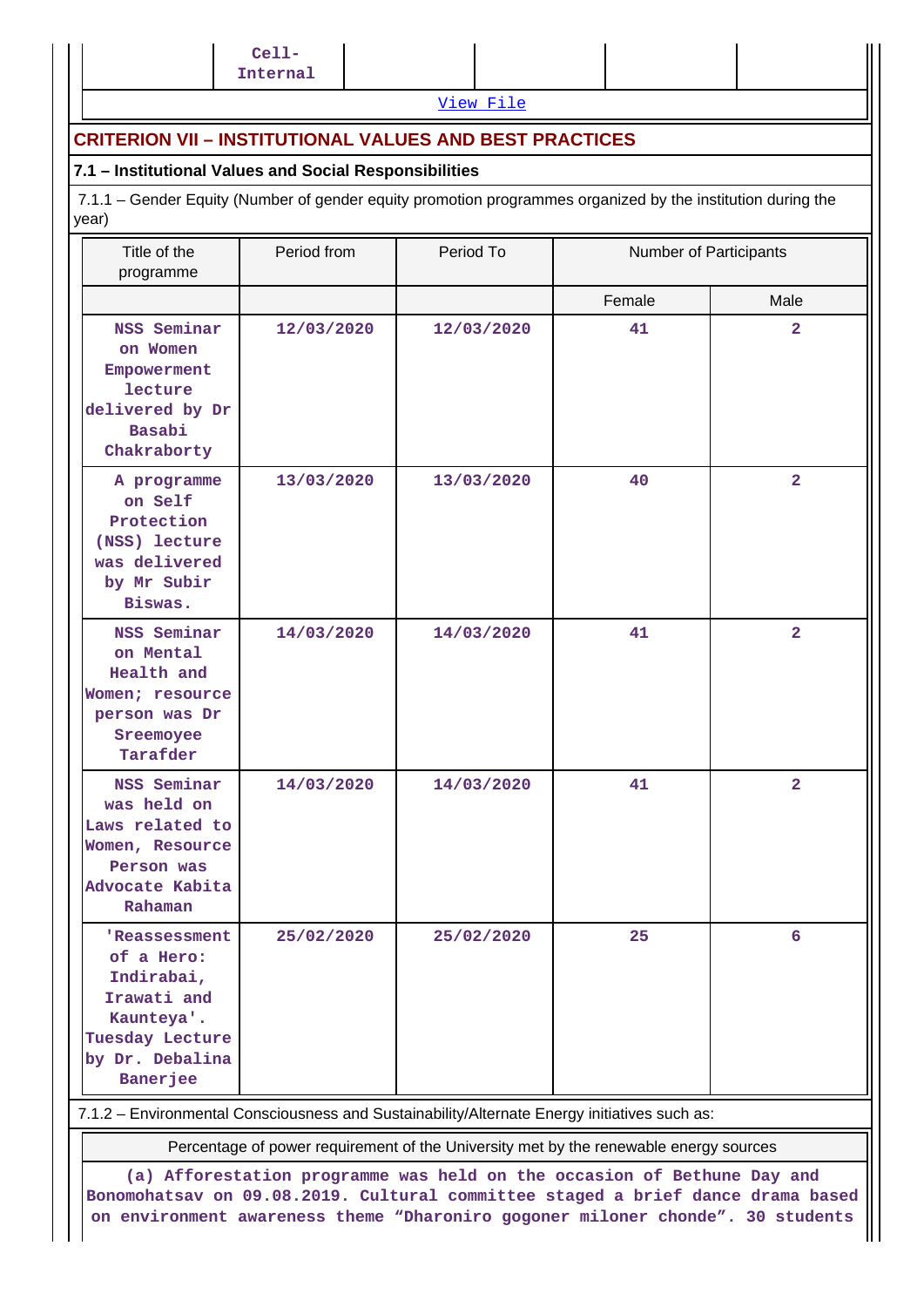**from different discipline performed. (b) To invigorate, environmental consciousness, campus cleaning was done on 26.11.2019 in Bethune College Campus, by the NSS volunteers and members of NSS Unit (Principal, 6 teachers and 10 students participated). (c) In order to raise an awareness about the damage caused by plastic, a campaign was organized by the NSS Unit of Bethune College against use of Plastic on 21.12.2019 (5 teachers and 8 students participated). (d) A detail documentation of biodiversity in the College campus and attempt to conserve the same is done on a regular basis. A Survey was conducted to prepare PEOPLES BIODIVERSITY REGISTER under the initiative of West Bengal Biodiversity Board (WBBB). The Demography, Landscape, life-scape and people-scape data were collected and documented for Bethune College and its surrounding areas. (e) Harmful chemicals and hazardous waste used in the departments of chemistry, zoology and botany are carefully handled and not allowed to mix with the general waste of College. (f) Out of use electronic items are stored safely since this College does not dispose of its electronic wastes without the permission of the Government (g) A lecture on "Environmental Ethics" was organized by Ethics value education committee on 24.09.2019. Talk delivered by Dr. Nirmalya Narayan Chakraborty, Dean, Faculty of Arts, R.B.U. (h) To increase environmental awareness, the Dept. of Zoology with IQAC, Bethune College organized Webinar "Biodiversity and protection on environment in post-COVID era" on the World Environment Day 05-06-20. This was the first webinar held in the college through Google meet with 100 participants (Students and Faculty). i) Efforts for Carbon neutrality: The greenery in the College campus effectively neutralizes the harmful carbon dioxide. Utmost care is taken to maintain the lush green environment j) A medicinal garden is maintained by the Department of Botany. k) Use of Renewable Energy: Keeping in mind the benefits of solar energy to minimize the consumption of electricity which is produced by converting the Suns radiation –Bethune College has installed a Solar PV Plant in 2012. The said plant is located on the rooftop of the Vidyasagar Bhawan. The approximate capacity of the plant is 7Kwp costing Rs. 14.2 lakhs. l) Initiatives are taken for a plastic free college campus and segregation of wastes. Separate coloured tubs are maintained for this purpose.**

| Item facilities                       | Yes/No | Number of beneficiaries |
|---------------------------------------|--------|-------------------------|
| Physical facilities                   | Yes    | Nill                    |
| Provision for lift                    | Yes    | Nill                    |
| Ramp/Rails                            | Yes    | Nill                    |
| <b>Braille</b><br>Software/facilities | Yes    | Nill                    |
| <b>Rest Rooms</b>                     | Yes    | Nill                    |
| Scribes for examination               | Yes    | Nill                    |

7.1.3 – Differently abled (Divyangjan) friendliness

#### 7.1.4 – Inclusion and Situatedness

| Year | Number of<br>initiatives to<br>address<br>locational<br>advantages<br>and disadva<br>ntages | Number of<br>initiatives<br>taken to<br>engage with<br>and<br>contribute to<br>local<br>community | Date           | <b>Duration</b> | Name of<br>initiative        | <b>Issues</b><br>addressed        | Number of<br>participating<br>students<br>and staff |
|------|---------------------------------------------------------------------------------------------|---------------------------------------------------------------------------------------------------|----------------|-----------------|------------------------------|-----------------------------------|-----------------------------------------------------|
| 2019 | Nill                                                                                        |                                                                                                   | 26/11/2<br>019 |                 | Campus<br>Cleaning<br>by NSS | To invi<br>gorate en<br>vironment | 17                                                  |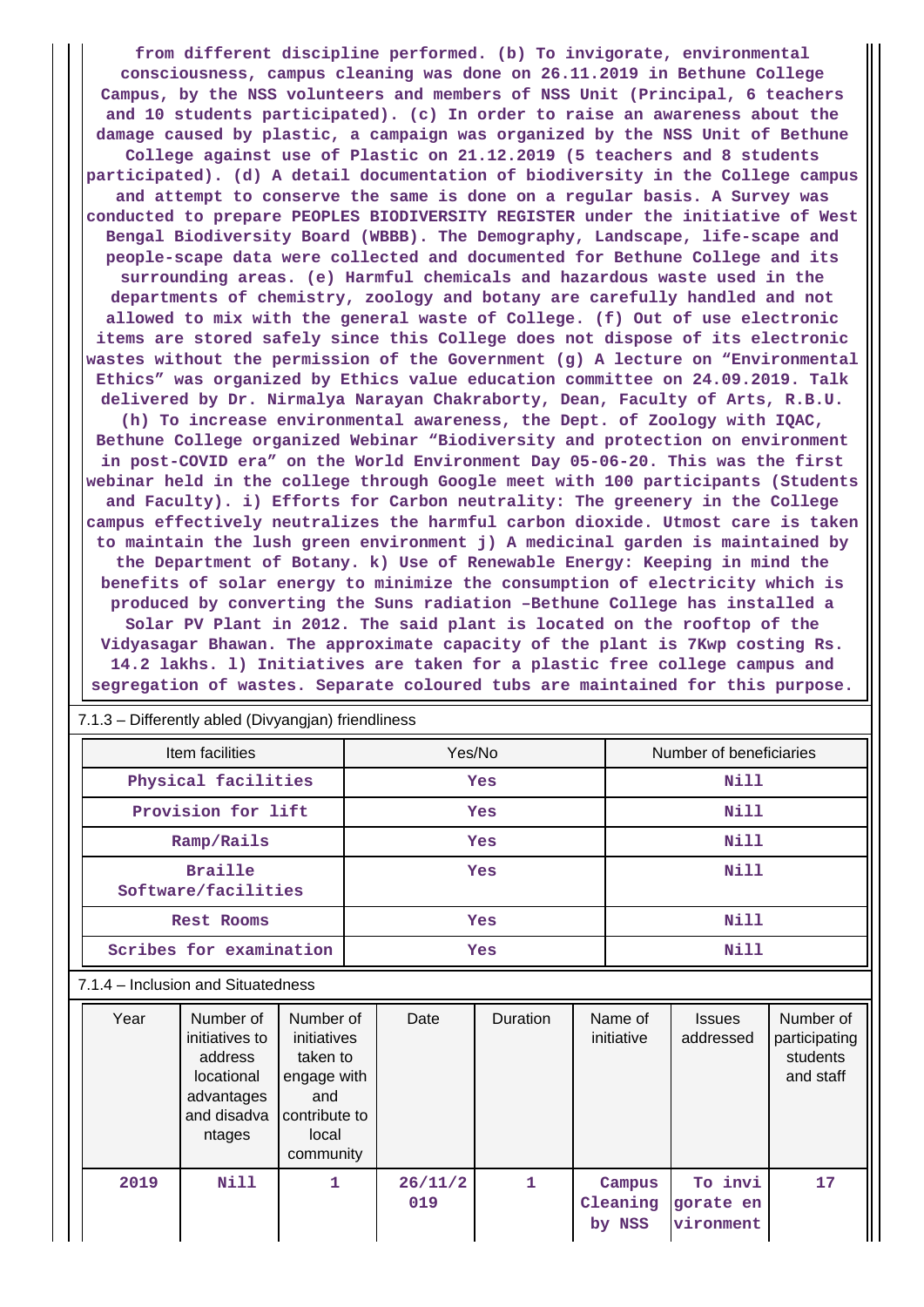|      |              |              |                |              |                                                                                                                                                                                                                                                                                          | al consci<br>ousness                                                                                                                                |              |
|------|--------------|--------------|----------------|--------------|------------------------------------------------------------------------------------------------------------------------------------------------------------------------------------------------------------------------------------------------------------------------------------------|-----------------------------------------------------------------------------------------------------------------------------------------------------|--------------|
| 2019 | <b>Nill</b>  | $\mathbf{1}$ | 21/12/2<br>019 | $\mathbf{1}$ | against<br>use of<br>Plastic -<br><b>NSS</b>                                                                                                                                                                                                                                             | Campaign Awareness<br>about the<br>damage<br>caused by<br>plastic                                                                                   | 13           |
| 2020 | $\mathbf{1}$ | $\mathbf{1}$ | 13/03/2<br>020 | $\mathbf{1}$ | Campaign<br>lunteers<br>to create<br>awareness<br>about<br>Dengue<br>and<br>Malaria-                                                                                                                                                                                                     | Awareness<br>by NSS vo Programme<br>about<br>Dengue<br>malaria                                                                                      | 41           |
| 2020 | $\mathbf{1}$ | $\mathbf{1}$ | 02/05/2<br>020 | 30           | <b>NSS</b><br>Unit of<br><b>Bethune</b><br>College<br>along<br>with a<br><b>NGO</b><br>extended<br>support<br>to the<br>poor<br>people<br>living in<br>the<br>Sunderban<br>area<br>during<br><b>lockdown</b><br>period by<br>providing<br>food,<br>milk<br>packets,<br>sanitizer<br>etc. | To<br>engage<br>with and<br>contribut<br>e to<br><b>local</b><br>community                                                                          | $\mathbf{1}$ |
| 2020 | $\mathbf{1}$ | $\mathbf{1}$ | 29/02/2<br>020 | 30           | Survey<br>to<br>prepare<br>PEOPLES B<br><b>IODIVERSI</b><br>TY<br><b>REGISTER</b>                                                                                                                                                                                                        | The<br>Demogr<br>The Demog<br>raphy, La<br>ndscape,<br>lifescape<br>and peopl<br>escape<br>data were<br>collecte<br>The demog<br>raphic<br>data was | 35           |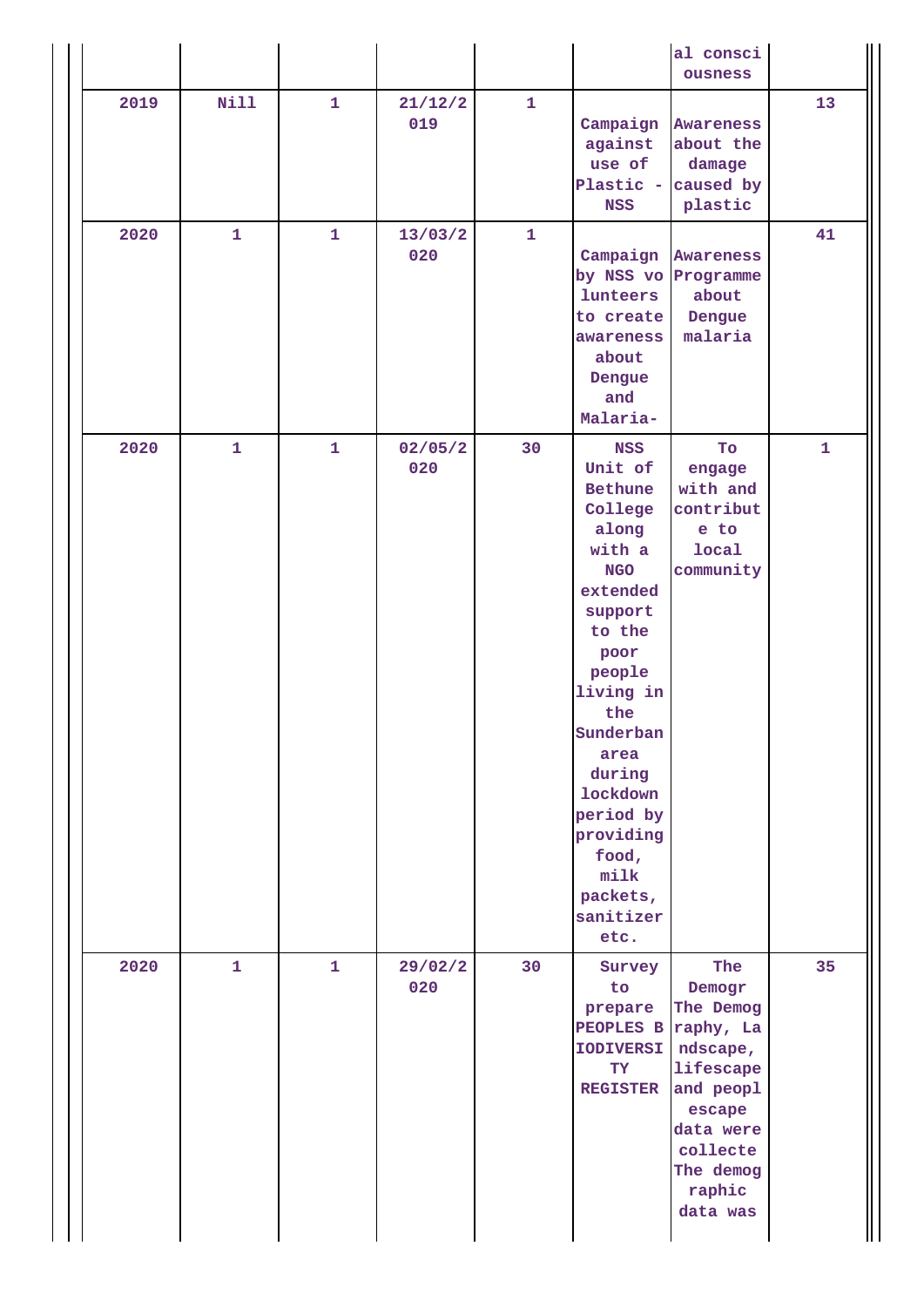|                                                                                                                                                                                                  |                                                                                                                                                           |                      |            |                     |              |                        |                                                       | collected<br>and docum<br>ented for<br><b>Bethune</b><br>college<br>and surro<br>unding<br>areas               |     |
|--------------------------------------------------------------------------------------------------------------------------------------------------------------------------------------------------|-----------------------------------------------------------------------------------------------------------------------------------------------------------|----------------------|------------|---------------------|--------------|------------------------|-------------------------------------------------------|----------------------------------------------------------------------------------------------------------------|-----|
| 2020                                                                                                                                                                                             | $\mathbf{1}$                                                                                                                                              | $\mathbf{1}$         |            | 20/03/2<br>020      | $\mathbf{1}$ |                        | Sanitizer<br>preparati<br>on and di<br>stributio<br>n | Contrib<br>ution to<br>local com<br>munity,<br>health<br>awareness                                             | 15  |
|                                                                                                                                                                                                  |                                                                                                                                                           |                      |            |                     | View File    |                        |                                                       |                                                                                                                |     |
|                                                                                                                                                                                                  | 7.1.5 - Human Values and Professional Ethics Code of conduct (handbooks) for various stakeholders                                                         |                      |            |                     |              |                        |                                                       |                                                                                                                |     |
|                                                                                                                                                                                                  | <b>Title</b>                                                                                                                                              |                      |            | Date of publication |              |                        |                                                       | Follow up(max 100 words)                                                                                       |     |
| Prospectus of the<br>College which contains:<br>(a) General Code of<br>Conduct for Students<br>within College premises<br>(b) Admission Rules for<br>UG and PG courses and (C)<br>Library Rules. |                                                                                                                                                           |                      |            |                     | 05/07/2019   |                        |                                                       | Follow up actions are<br>taken on the basis of<br>particular instances of<br>violation of prescribed<br>rules. |     |
|                                                                                                                                                                                                  | 7.1.6 - Activities conducted for promotion of universal Values and Ethics                                                                                 |                      |            |                     |              |                        |                                                       |                                                                                                                |     |
| Activity                                                                                                                                                                                         |                                                                                                                                                           | <b>Duration From</b> |            | <b>Duration To</b>  |              | Number of participants |                                                       |                                                                                                                |     |
|                                                                                                                                                                                                  |                                                                                                                                                           | 24/09/2019           |            |                     |              |                        |                                                       |                                                                                                                |     |
|                                                                                                                                                                                                  | Ethics and Value<br><b>Education lecture</b><br>for first year<br>students-                                                                               |                      |            |                     | 24/09/2019   |                        |                                                       |                                                                                                                | 256 |
|                                                                                                                                                                                                  | Bethune Day and<br>Banomahotsav<br>celebration- Tree<br>Plantation                                                                                        |                      | 09/08/2019 |                     | 09/08/2019   |                        |                                                       |                                                                                                                | 300 |
|                                                                                                                                                                                                  | Observance of<br>Independence Day                                                                                                                         |                      | 15/08/2019 |                     | 15/08/2019   |                        |                                                       |                                                                                                                | 271 |
|                                                                                                                                                                                                  | Teachers' Day<br>celebration                                                                                                                              |                      | 05/09/2019 |                     | 05/09/2019   |                        |                                                       |                                                                                                                | 690 |
|                                                                                                                                                                                                  | Paragraph writing<br>competition to<br>commemorate the Bi-<br>centennial Birth<br>Anniversary of<br>Pandit<br>Ishwarchandra<br>Vidyasagar<br>(26/11/2019) |                      | 26/11/2019 |                     | 26/11/2019   |                        |                                                       |                                                                                                                | 215 |
|                                                                                                                                                                                                  | Republic Day<br>Celebration                                                                                                                               |                      | 26/01/2020 |                     | 26/01/2020   |                        |                                                       |                                                                                                                | 267 |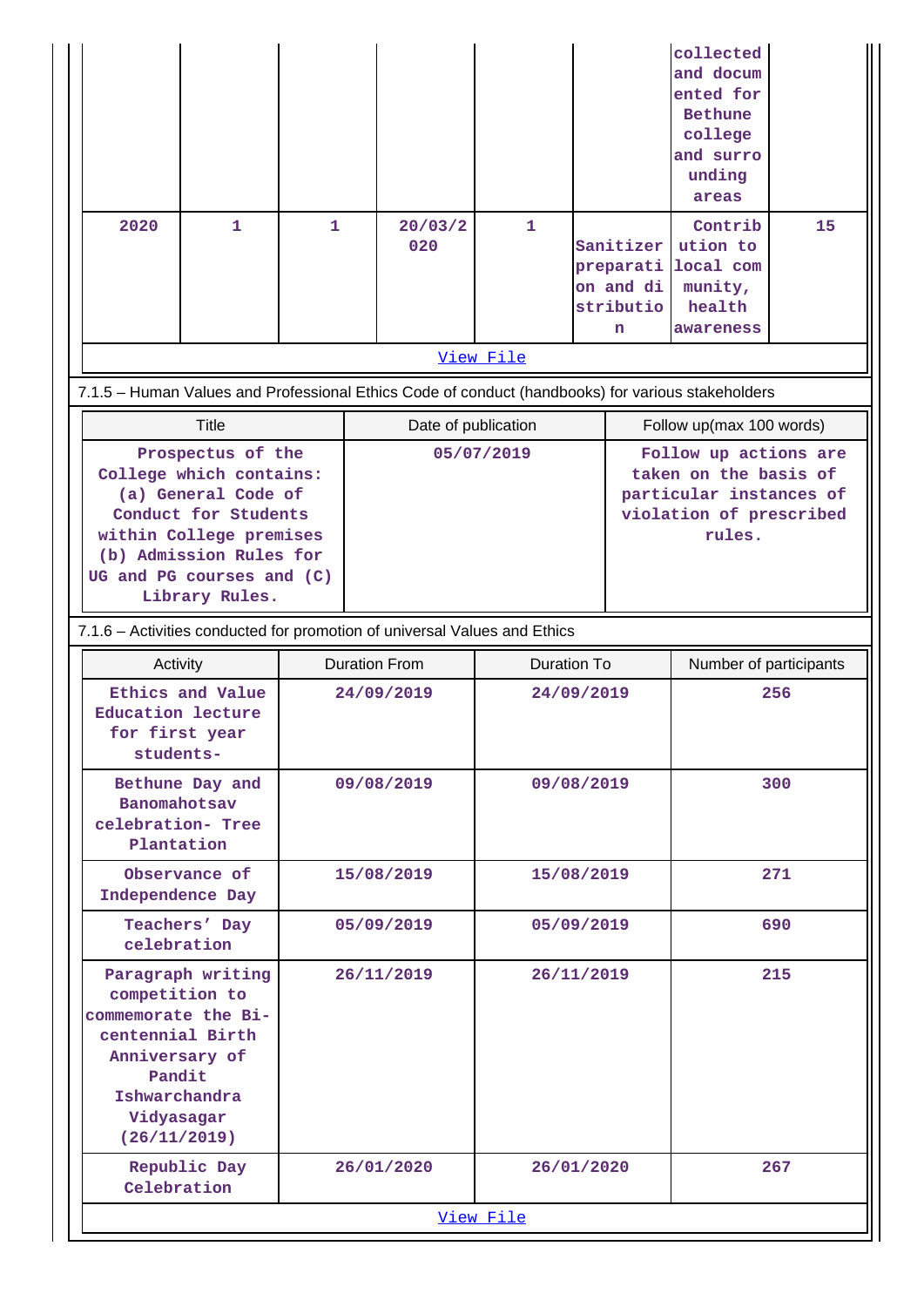7.1.7 – Initiatives taken by the institution to make the campus eco-friendly (at least five)

 **(a) Plantation- Saplings are planted in the campus during Banamahotsav. A medicinal garden is maintained by the Department of Botany. (b) As a green initiative, dignitaries visiting college during different occasions are presented with saplings in small pots instead of flower bouquets. (c) Documentation and necessary conservation of biodiversity in the College campus. (d) Care is taken to ensure that hazardous waste of Chemistry Department do not mix with the general waste of College. (e) This College does not dispose of its electronic wastes without the permission of the Government out of use electronic items are stored safely. (f) A number of environmental awareness seminars were organized by NSS unit. (g) Initiatives are taken for a plastic free college campus and segregation of wastes. Separate coloured tubs are maintained for this purpose. (h) Efforts for Carbon neutrality : The greenery in the College campus effectively neutralizes the harmful carbon dioxide. Utmost care is taken to maintain the lush green environment.**

#### **7.2 – Best Practices**

#### 7.2.1 – Describe at least two institutional best practices

 **Best Practice 1: Organising Seminars on luminaries of the Bengal Renaissance It has been a continuous tradition of Bethune College to organize commemorative programmes as a tribute to the eminent personalities through centenary and sesquicentennial birth anniversary of luminaries, many of them being leading figures of the Bengal Renaissance. On certain occasions exhibitions are also arranged in order to give the students a feel of the time and familiarise them with the lives of these great men and women. Commemorative volumes dedicated to these luminaries are regularly published. Often an issue of the Annual College magazine is dedicated to these luminaries. In the academic session 2019-20, the Bi-centennial Birth Anniversary of Pandit Ishwarchandra Vidyasagar was commemorated through various events and programmes. Week-long exhibition on Bridging the Renaissance Era and the Post-Renaissance Freedom Movement of India: Commemorating Vidyasagar and Gandhi was held. On 26.11.2019, hour long Paragraph writing competition involving the spontaneous participation of 197 students along with a number of teachers was held on Vidyasagars role as an administrator, educationist and social reformer. The first three award winning entries were published in the Vidyasagar volume of College Magazine, Adiganta In continuity with the celebrations a One Day State Level Seminar funded by the Higher Education Department, Government of West Bengal on Pandit Ishwar Chandra Vidyasagar- Revisiting the Renaissance Man was organized on 11.2.2020 by the departments of Philosophy, History, Sanskrit, Hindi and Bengali. Eminent academicians from different fields deliberated on the topic and enriched the audience during the occasion. Ishwar Parabare, a collection of essays on Vidyasagar by renowned scholars, edited by Principal, Bethune College, was formally released by the Minister of Higher Education on 26.9.2020, on 200th Birthday of Pandit Vidyasagar. In keeping with the aim of acquainting our students with their rich heritage, the College organises a memorial lecture to honour the memory of John Elliot Drinkwater Bethune, the founding father of the Institution, every year. These programmes give the students the required exposure –over and above classroom study – to a range of issues which have both direct reference to current social, political and ideological questions and remind them of their invaluable heritage. Best Practice- 2: Conservation and documentation of wild bio-diversity in the college campus and establishment of medicinal plant garden within the college campus : Conservation of wild, ornamental, rare and endangered species helps in inculcating the interest, awareness and responsibility towards our environment and its protection for sustainable development and also to maintain greenery in our campus. The wild flora and fauna in the College campus and its surroundings have already been documented as a first step towards its conservation. It has been possible to**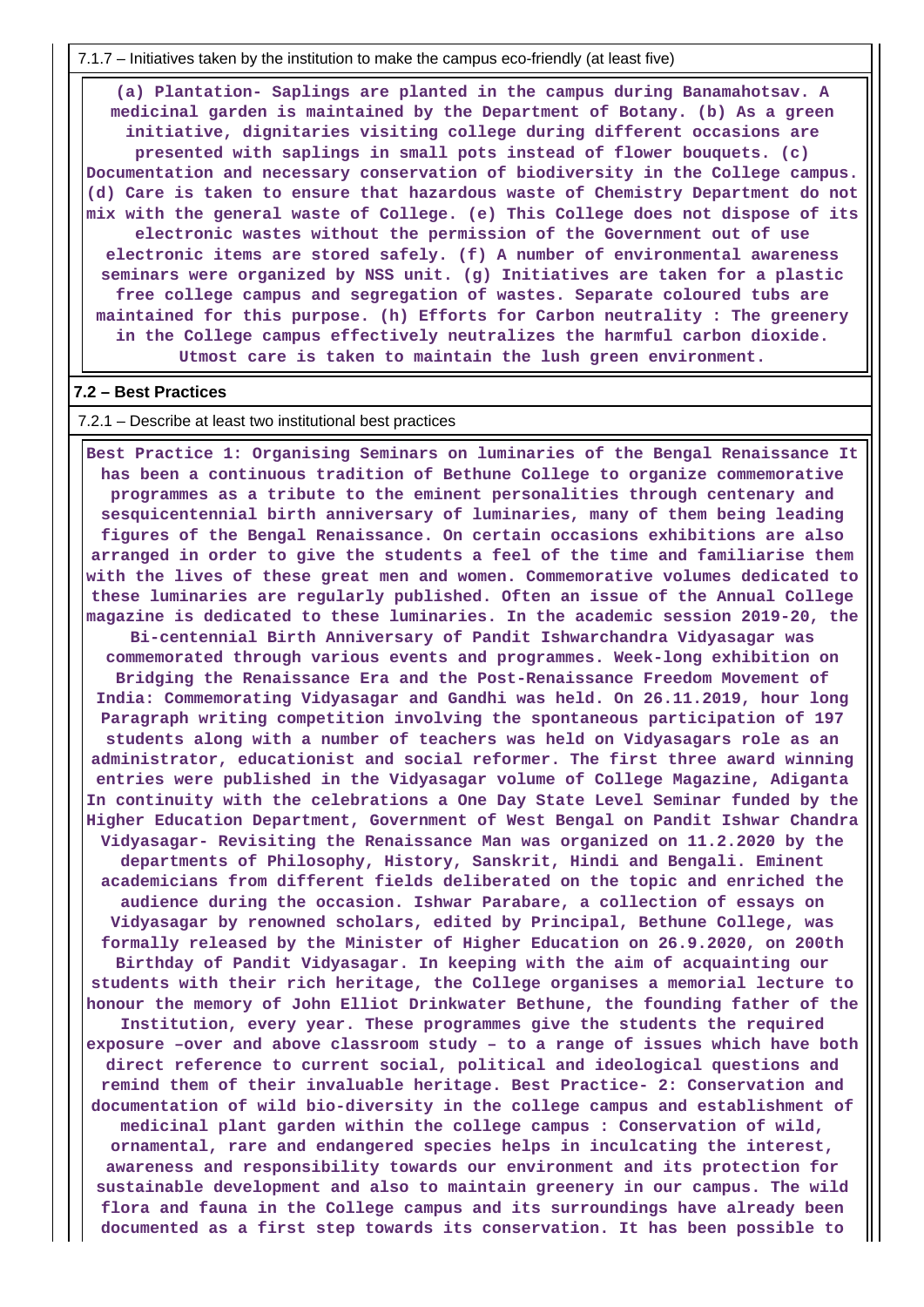**document more than 30 plants, some of which are roosting sites of fruit bats and nesting areas of squirrels, crows, mynas, bees and ants. Some plants already existed in the College campus and some more have been planted. Some important medicinal herbs are planted and maintained in flower pots as an awareness initiative of the values of medicinal plants for primary healthcare. An attempt has also been made to utilise tissue culture methods to develop some over exploited medicinal plants (like Bacopamonnieri, common name Brahmi) which would protect these from getting depleted due to continuous extraction of active principles from such plants. In February 2020, Students of Botany and Zoology along with their faculty members conducted a survey to prepare PEOPLES BIODIVERSITY REGISTER under the initiative of West Bengal Biodiversity Board (WBBB). Biodiversity Register (PBR)is a document which contains comprehensive information on locally available Bio-resources including landscape and demography of a particular area or village. The Landscape, life-scape and people-scape data were collected and documented for Kolkata Municipal Corporation Ward no.26, i.e. Bethune College and its surrounding areas. The report was finally submitted to WBBB. BestPractice:DuringLockdown During 2020, with the breaking of the pandemic, preparation and distribution of sanitizers was the need of the hour. Bethune College took a special drive in this regard and prepared sanitizers in the laboratory of the department of Chemistry under the able leadership of the faculty members with the help of the non- teaching staff of the department. Sanitizers were distributed among the Teaching and Non -teaching staff of Bethune College. However, the college did not restrict itself in distributing the sanitizers to only the staff only an initiative was also taken to distribute the bottles to the local people in the surrounding neighbourhood.**

 Upload details of two best practices successfully implemented by the institution as per NAAC format in your institution website, provide the link

> [http://www.bethunecollege.ac.in/BethuneCollege](http://www.bethunecollege.ac.in/BethuneCollege-distinctiveness.htm#BestPracticeI)[distinctiveness.htm#BestPracticeI](http://www.bethunecollege.ac.in/BethuneCollege-distinctiveness.htm#BestPracticeI)

#### **7.3 – Institutional Distinctiveness**

 7.3.1 – Provide the details of the performance of the institution in one area distinctive to its vision, priority and thrust in not more than 500 words

 **As a college that was established primarily because a student wanted to study further, Bethune College, has always had students at its core, defining and distinctively shaping an institution of national repute in its long journey. Students, past and present, give to this heritage institution its unique character and distinctiveness. Bethune College Alumni Association, Sammilani, an autonomous body, has always taken a keen interest in the activities of the College and extends its best efforts for the betterment of the Institution and its learners. The members, besides coming up with ideas about the welfare and up - liftment of the College, also come forward with financial assistance whenever needed and participate in the cultural and academic activities of the college. The members of Alumni contributed wholeheartedly in bringing out the second and enlarged volume of the college publication In the footsteps of Chandramukhi which was published in 2019. They also contributed articles to the same. In May 2020, Sammilani provided financial support for those who have lost their job during pandemic period through Bharat Sebashram Sangha. One of the key contributions of Sammilani has been making it possible for Calcutta University to recognize Chandramukhi Basu's ( the first woman Principal of this College) rare achievement of being the first woman passing the F.A. Examination in 1877. Again, Pandit Ishwarchandra Vidyasagars gift, the signed copy of Collected Works of Shakespeare, was traced in Dehradun, the ancestral home of Smt Chandramukhi Basu and restored to Bethune College in 2015 by the members of Sammilani. Since 2017, Kadambini Ganguly Silver Medal has been introduced in**